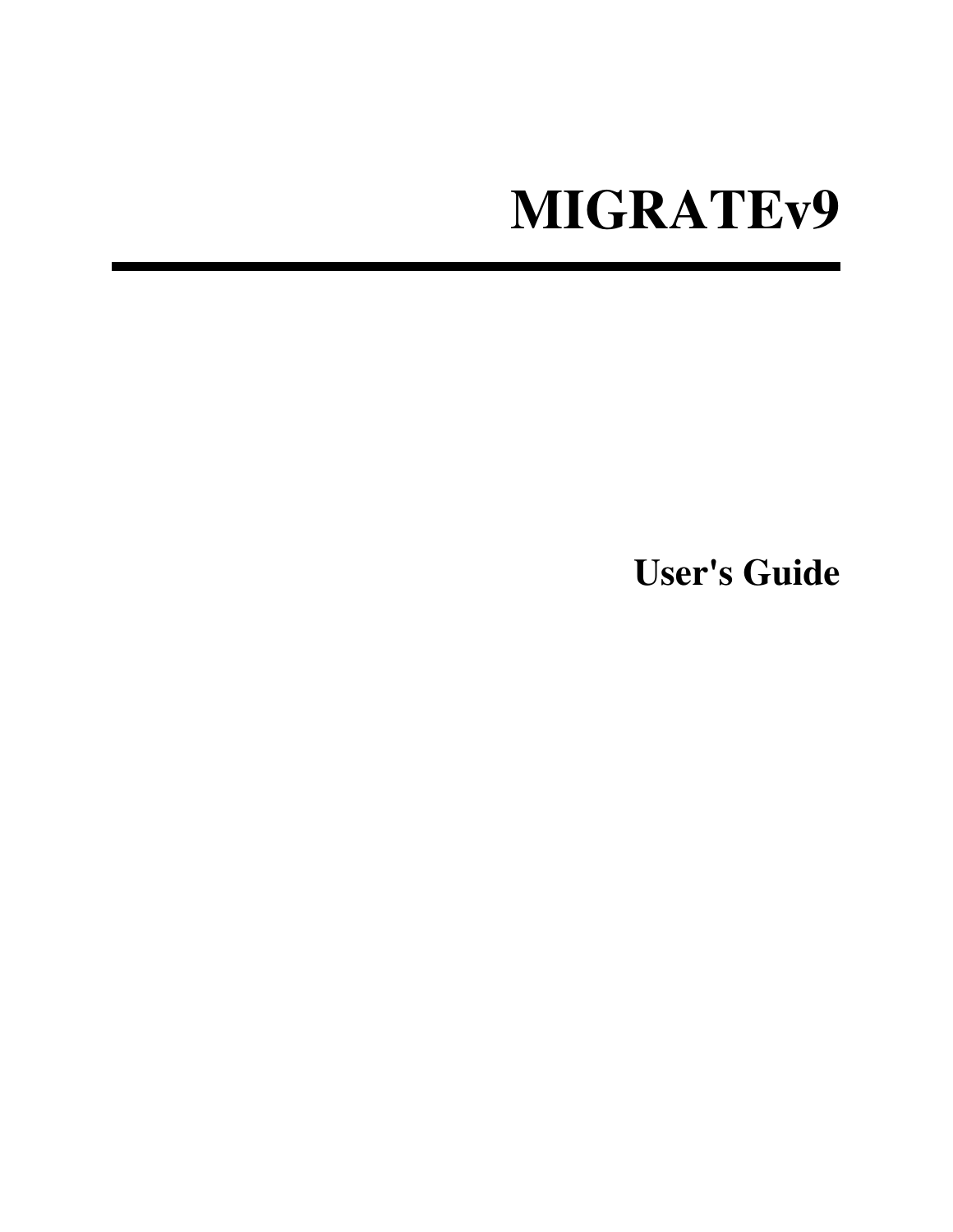#### **NOTICE**

**Although this software has been tested and the documentation reviewed and experience would indicate that it is accurate within the limits given by the assumptions of the theory implemented, no warranty as to workability of this software or documentation is made. No warranty or representation either expressed or implied (including warranties of fitness) shall apply to this software or documentation. No responsibility is assumed for any errors, mistakes or misrepresentations that may occur from the use of this software or documentation. The user accepts full responsibility for assessing the validity and applicability of the results obtained with this software and documentation for any specific case.**

Copyright © 1995 R.K. Rowe, J.R. Booker and M.J. Fraser

All rights reserved. Printed in Canada. Not to be reproduced without the written permission of the distributor.

Distributed by:

GAEA Technologies Ltd. P.O. Box 334 Waterloo, Ontario, Canada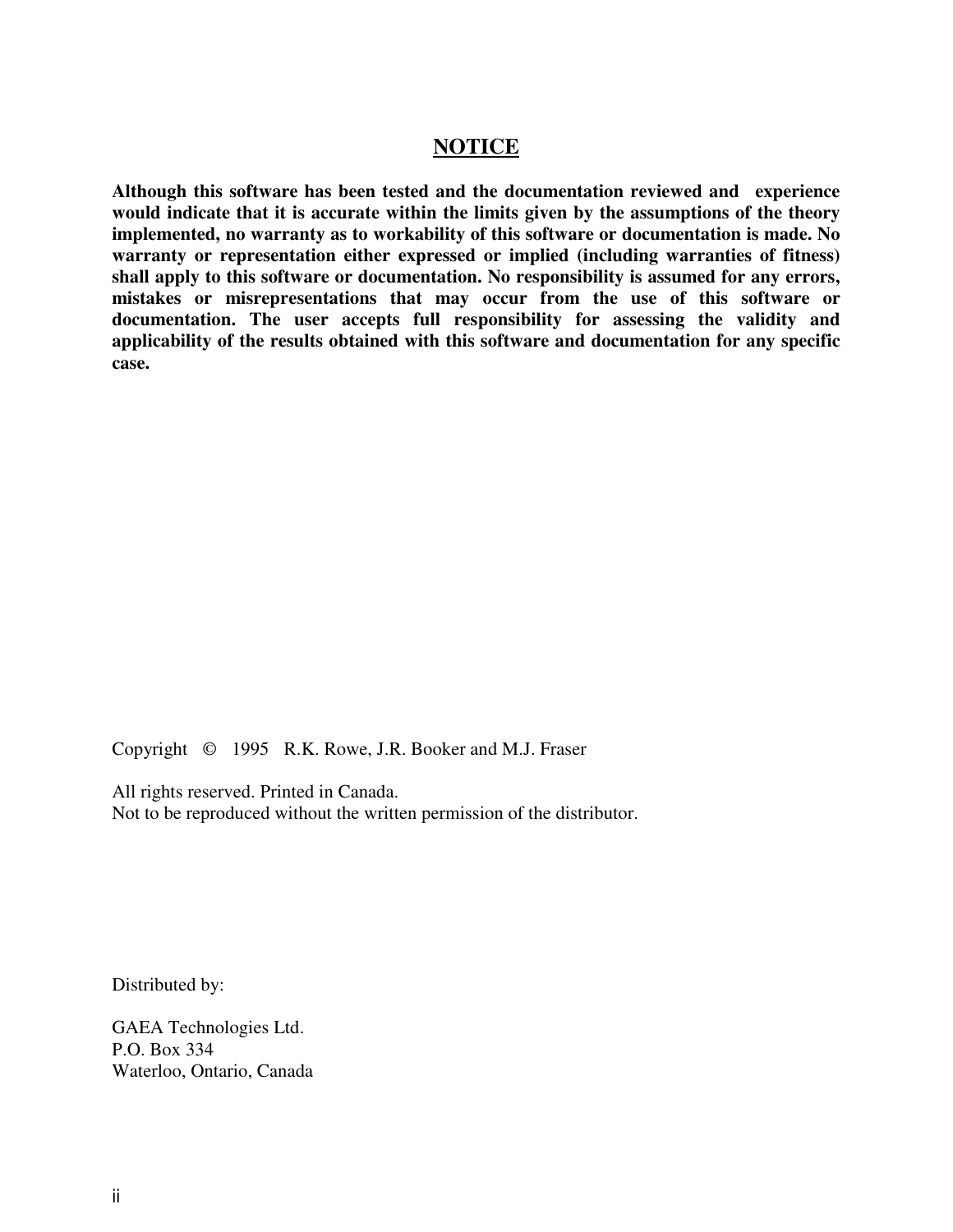## **Contents**

|                                                                                                   | 18 |
|---------------------------------------------------------------------------------------------------|----|
|                                                                                                   | 18 |
|                                                                                                   | 18 |
|                                                                                                   | 19 |
|                                                                                                   | 19 |
|                                                                                                   | 19 |
|                                                                                                   | 20 |
|                                                                                                   | 20 |
|                                                                                                   | 20 |
|                                                                                                   | 21 |
| Short-cut keys $\dots\dots\dots\dots\dots\dots\dots\dots\dots\dots\dots\dots\dots\dots\dots\dots$ |    |
|                                                                                                   |    |
|                                                                                                   | 21 |
|                                                                                                   | 22 |
|                                                                                                   |    |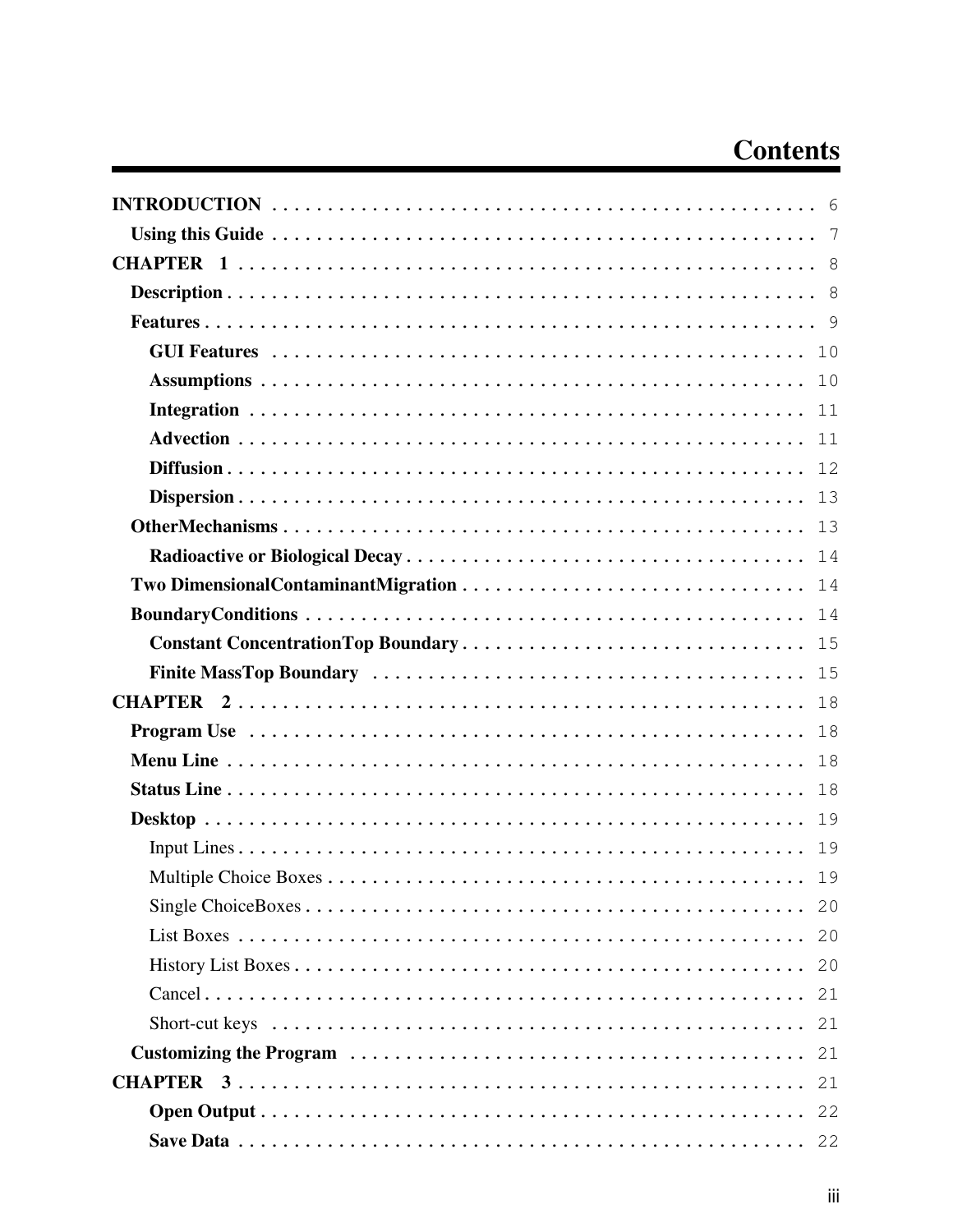| This is the concentration of the contaminant species in the landfill. Finite Massat Surface                                   |    |
|-------------------------------------------------------------------------------------------------------------------------------|----|
|                                                                                                                               |    |
|                                                                                                                               |    |
|                                                                                                                               |    |
|                                                                                                                               |    |
|                                                                                                                               |    |
|                                                                                                                               |    |
|                                                                                                                               | 41 |
|                                                                                                                               | 42 |
| <b>Primary and Secondary Liner Landfill</b> $\ldots \ldots \ldots \ldots \ldots \ldots \ldots \ldots \ldots \ldots \ldots$ 44 |    |
|                                                                                                                               |    |
|                                                                                                                               |    |
|                                                                                                                               | 46 |
|                                                                                                                               | 46 |
|                                                                                                                               | 47 |
|                                                                                                                               | 48 |
|                                                                                                                               | 48 |
|                                                                                                                               |    |
|                                                                                                                               |    |
|                                                                                                                               |    |
|                                                                                                                               |    |
|                                                                                                                               |    |
|                                                                                                                               |    |
|                                                                                                                               |    |
|                                                                                                                               |    |
|                                                                                                                               |    |
|                                                                                                                               |    |
|                                                                                                                               |    |
|                                                                                                                               |    |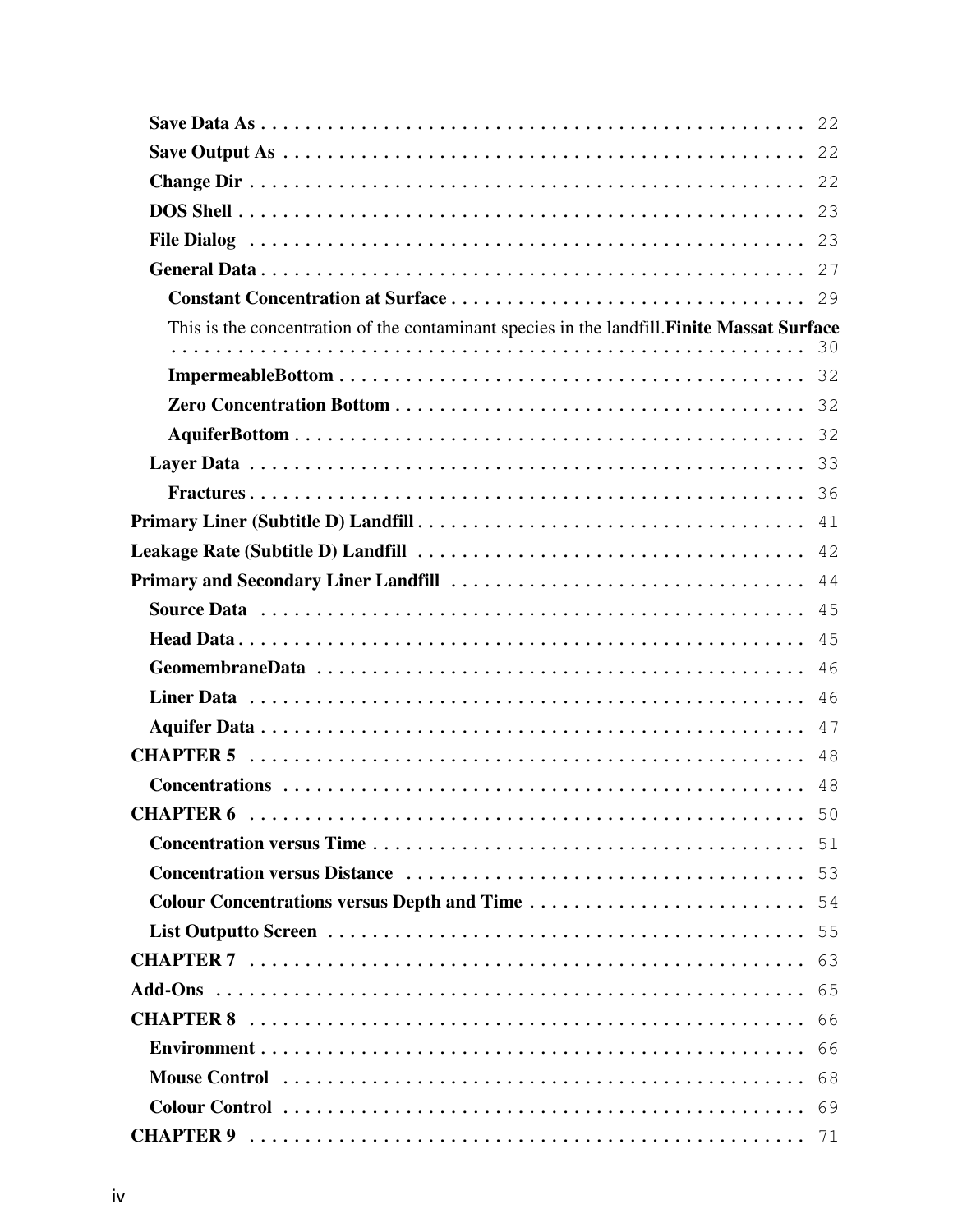| APPENDIX A $\dots\dots\dots\dots\dots\dots\dots\dots\dots\dots\dots\dots\dots\dots\dots\dots$ |  |  |  |  |  |  |  |  |  |  |  |  |  |
|-----------------------------------------------------------------------------------------------|--|--|--|--|--|--|--|--|--|--|--|--|--|
|                                                                                               |  |  |  |  |  |  |  |  |  |  |  |  |  |
| a                                                                                             |  |  |  |  |  |  |  |  |  |  |  |  |  |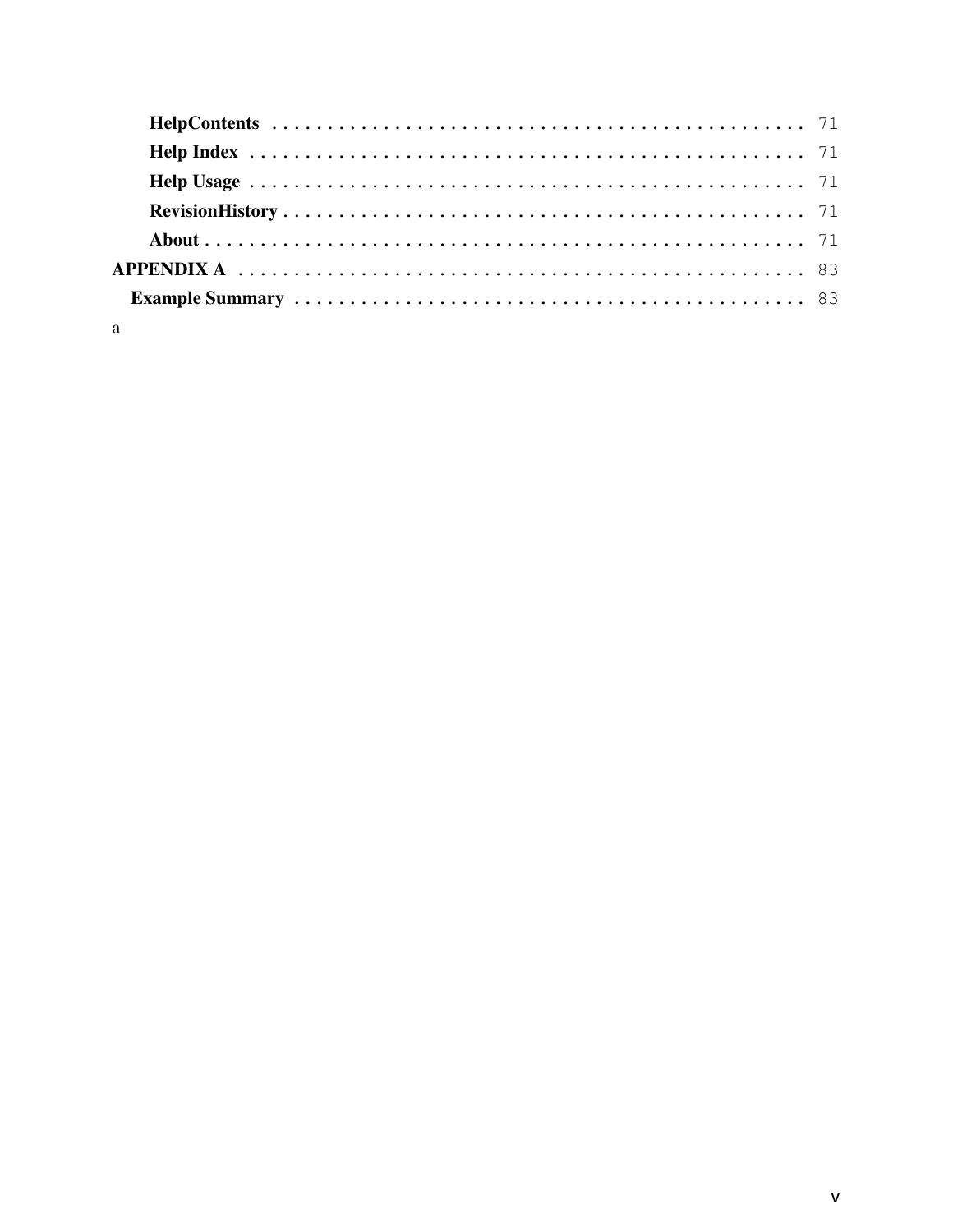There are two programs that are distributed as part of the MIGRATE software, these are MIGRATEv9 and MIGRATE-GUI. The MIGRATEv9 program performs the contaminant migration calculations, and has the DOS filename MIG900.EXE. MIGRATE-GUI provides the graphical user interface to MIGRATE, and has the DOS filename MIGRATE.EXE.

The MIGRATE-GUI program can call the MIGRATEv9 program interactively or set up a batch file that can be used to run the MIGRATEv9 program at a later time. It is recommended that the MIGRATE-GUI program be used for creating, editing, executing, and displaying MIGRATE datasets. To start the program switch to the directory containing the MIGRATE programs, and type MIGRATE.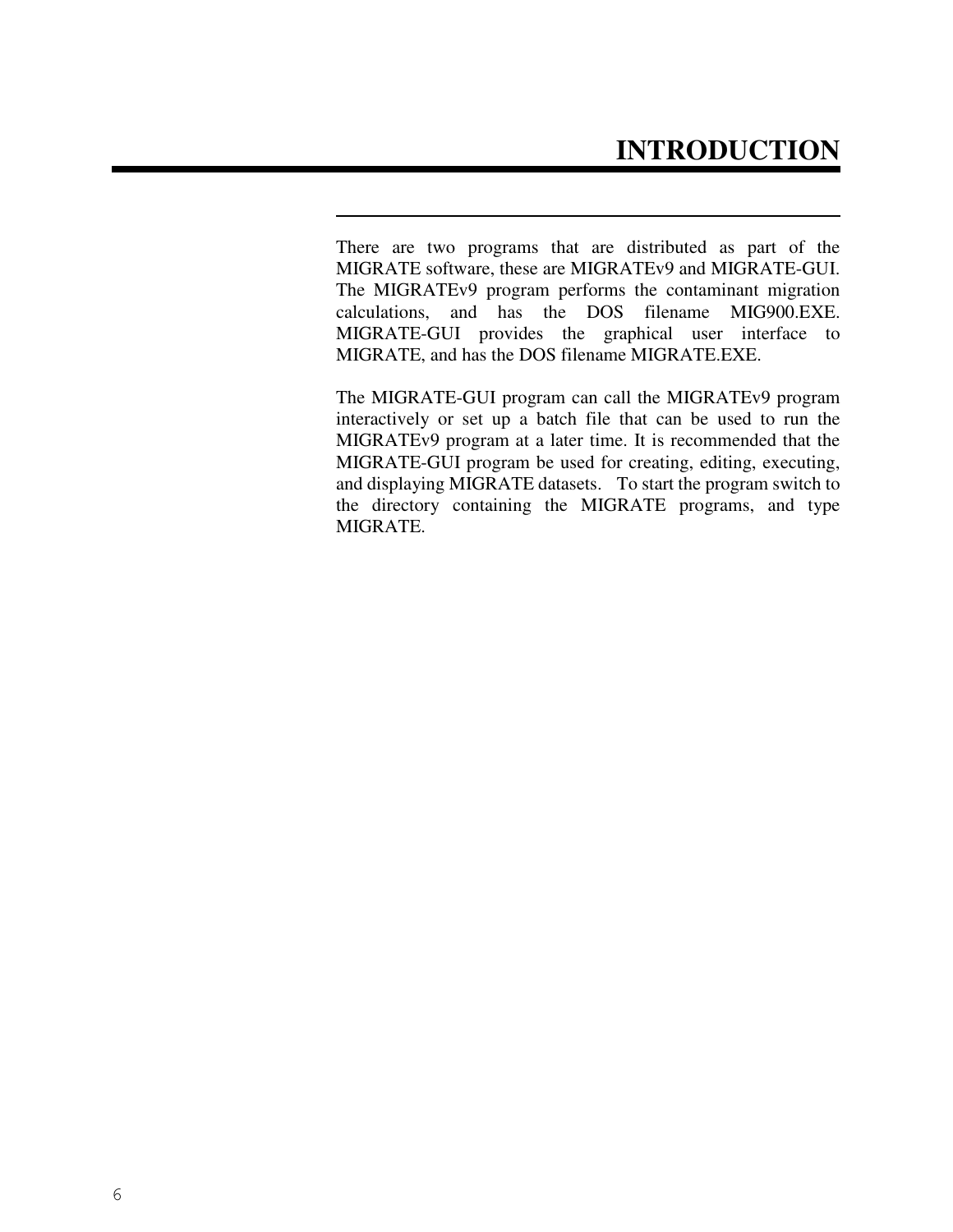Using this Guide The user's guide is arranged into several chapters and appendixes, and is designed to make it fast and easy to learn all of the features of the programs. Below is a brief description of each section of the guide:

> **Chapter 1. Program Features** describes the features of the MIGRATEv9 program. The transport mechanisms, two-dimensional migration equation, and boundary conditions implemented in the programs are also discussed.

> **Chapter 2. Basics** explains how to interact with the MIGRATEv9 program, and conventions used throughout the program.

> **Chapter 3. File Menu** describes how to access input and output files, change directories, shell to DOS, and exit the program.

> **Chapter 4. Data Entry Menu** describes the data required to use the MIGRATEv9 program.

> **Chapter 5. Execute Menu** describes how to execute the MIGRATEv9 program using the data entered previously.

> **Chapter 6. Output Menu** describes how to display and print the output from the MIGRATEv9 program.

> **Chapter 7. Tools Menu** describes how to import POLLUTE files the calculator, and add-ons.

> **Chapter 8. Preferences Menu** describes how to customize the program to the user's preferences.

> **Chapter 9. Help Menu** discusses the various types of help that can be accessed by the user.

> **Bibliography** lists the references used in the manual and other pertinent references.

> **Appendix A. Examples** contains numerous example datasets and detailed descriptions for their use in the program, these examples are also contained on the installation disk.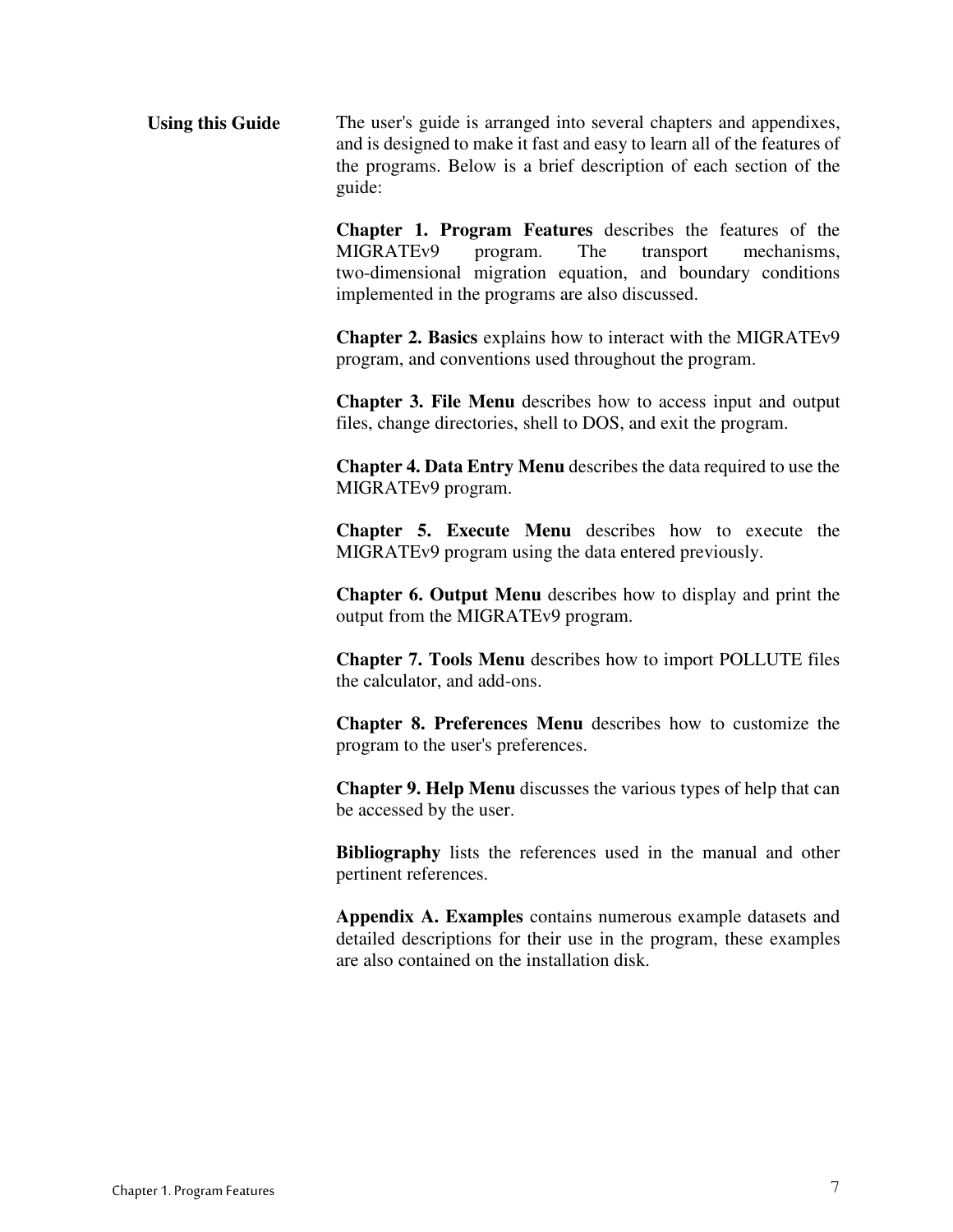### **CHAPTER 1**

### **PROGRAM FEATURES**

**Description** The contaminant impact from sources such as landfills and spills will be dependent on the interaction between the engineered systems and the hydrogeology. Computer modeling may be used to simulate this interaction and to assess the probable contaminant impact of a contaminant source. In addition, computer modeling may be used to examine the effects of changes in the design and performance of the engineered systems, or the local hydrogeology.

> **MIGRATEv9** is a computer program that implements a solution to the two-dimensional dispersion-advection equation for a layered system. The analytical solution is developed for the case of two-dimensional contaminant transport for a single solute, and for a layered deposit of finite thickness (Rowe and Booker, 1985, 1986, 1987, 1991; Rowe et al, 1994). A Laplace transform and a Fourier transform are used to find the solution of the advection-dispersion equation. The solution is then inverted numerically using a technique proposed by Talbot (1979).

> Unlike finite element and finite difference formulations, MIGRATEv9 does not require the use of a "time-marching" procedure. MIGRATEv9 uses a finite-layer formulation that provides numerically accurate results for a given idealization while requiring relatively little computational and data entry effort. Thus, in its basic mode of operation the concentration of contaminant can be directly determined at any specified time without calculating the concentration at earlier times.

> One or more landfills, or other contaminant sources, may be modelled. These contaminant sources may be adjacent or offset from each other. The subsurface geology beneath the landfills, or other contaminant source, is split into a number of layers, and these layers may be further sub-divided into sublayers (see Figures 1.1 & 1.2). If appropriate these layers may have different properties. No gain in accuracy is achieved by dividing a layer into sublayers (except in the time varying properties option), however, concentrations will be determined at the boundaries between these sublayers. The contaminant concentration of a single species is calculated at these depths and at specified lateral distances.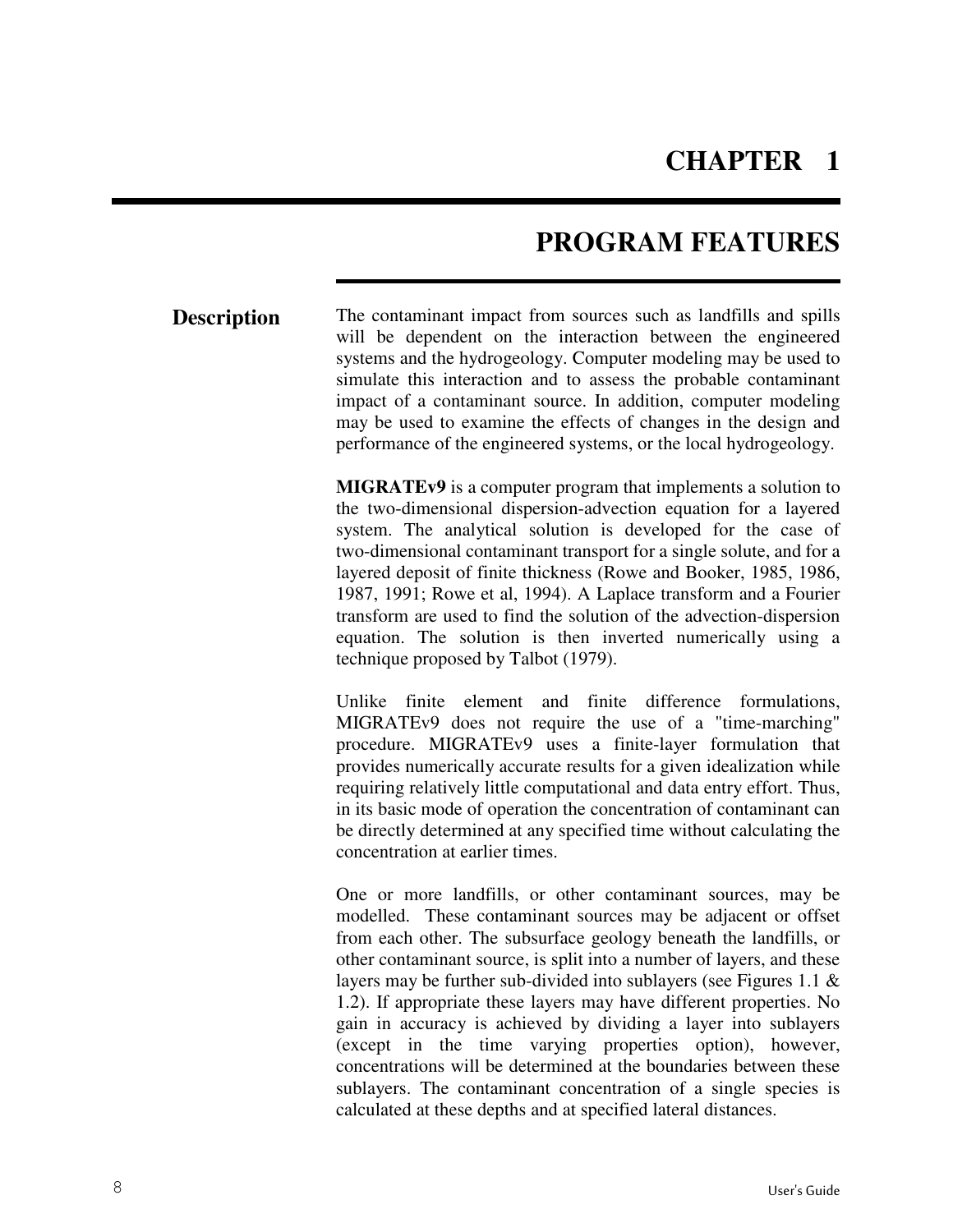The landfills (or other contaminant sources) may be modeled as a surface boundary condition, or as a physically buried layer within the layered system (see Figures 1.3 &

1.4). If the landfills are modelled as a surface boundary condition then the contaminant mass may be either infinite (i.e., constant concentration) or finite (i.e., concentration decreases with time as mass is removed from the source).

The base stratum beneath the deposit may be either permeable or impermeable. If the base stratum is permeable, the concentration at the interface between the deposit and the permeable stratum will depend on the outflow velocity within the permeable stratum. If the base is impermeable, the flux at the deposit-base interface is assumed to be zero.

If a permeable base stratum exists beneath the deposit, it can be modeled either as a boundary condition or as a physical layer. The first approach assumes a high vertical dispersion coefficient within the base stratum giving a uniform concentration throughout its thickness. The second approach allows consideration of a vertical diffusion/dispersion coefficient in the base layer, and will give a diffusion profile through its thickness. If it is modelled as a boundary condition then the following are calculated: the flux entering this stratum, the mass of contaminant located in the permeable base stratum, and the mass of contaminant that is removed from the permeable base stratum due to advective transport.

#### **Features** The following features are included in **MIGRATEv9**:

- one or more landfills, or other contaminant sources, may be modelled;
- the deposit may be subdivided into individual layers, with
- the contaminant source can be modeled either as a surface
- depletion of the source (i.e., landfill) with time can be modelled, or the source can have a constant concentration with time;
- removal of leachate by means of a leachate collection system
- the bottom boundary of the deposit can be impermeable,
- the effect of geochemical reactions on a non-conservative ion may be considered using linear sorption;
- the mass or flux of contaminant entering and leaving the

New and improved features in this release are: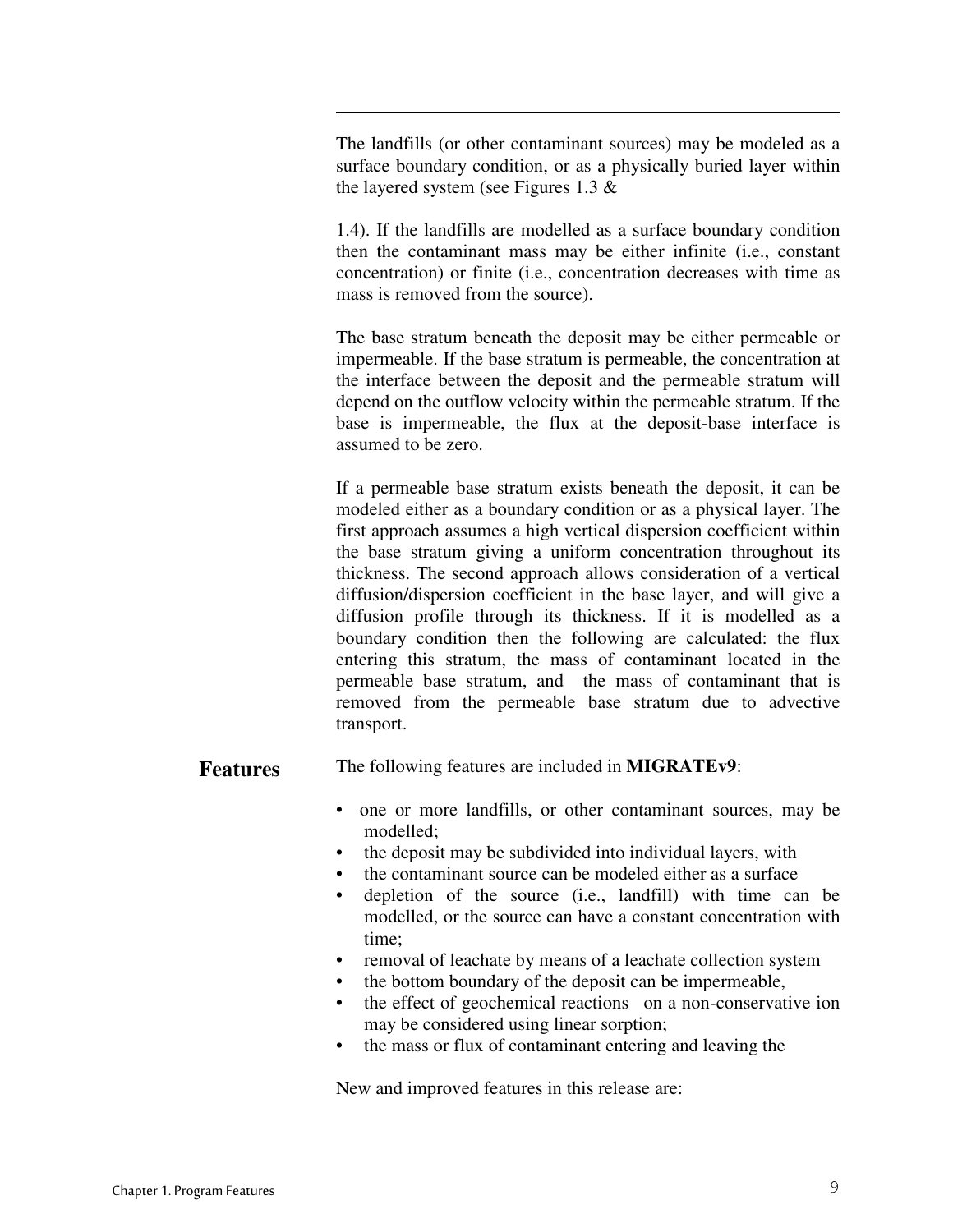- some or all of the layers may be fractured, the fractures may
- the properties can be varied with time to simulate such effects
- radioactive or biological decay can be modelled separately for the source, deposit, and base;
- top and bottom of landfills may have different widths, to model the effect of side-slopes.
- **GUI Features** The MIGRATE-GUI (Graphical User Interface) is used to interactively interface with the **MIGRATEv9** program. This program uses a top menu bar with pull-down sub-menus and pop-up data windows, detailed information on how to interact with the program is found in **Chapter 2 Basics**. Context sensitive help is available throughout the program any time by pressing the F1 key, for further information on how to use help see **Help** in **Chapter 9.**

Using MIGRATE-GUI the user can:

- create data sets,
- execute these data sets in MIGRATEv9.
- display and print the results as graphs, store the datasets and output in files,
- display and print the concentrations in colour,
- create batch files for multiple datasets,
- import POLLUTE files,
- use an on-screen calculator,
- customize the program interface.

The program supports a wide variety of graphic screens; including Super VGA, VGA, EGA, CGA, and Hercules. Most of the popular printers are supported; these include Epson/IBM 9 and 24 pin, HP LaserJet/DeskJet, HP Pen Plotters, HP PaintJet, HP ThinkJet, Cannon Bubblejet, and Postscript. In addition the graphic displays can be saved to a file in Desktop Publishing PCX format.

**Assumptions** It is assumed that for the hydrogeology being considered contaminant transport is governed by the two-dimensional advection-dispersion equation within the porous medium (see Rowe and Booker, 1985, 1986, 1987, 1991; Rowe et a;, 1994). The **MIGRATEv9** program implements a finite layer analysis which allows for multiple layers having different properties, however within any one layer, it is assumed that the parameters do not vary with lateral position.

> It is also assumed that the Darcy velocities do not vary with lateral position within any layer of the deposit. The effects of velocities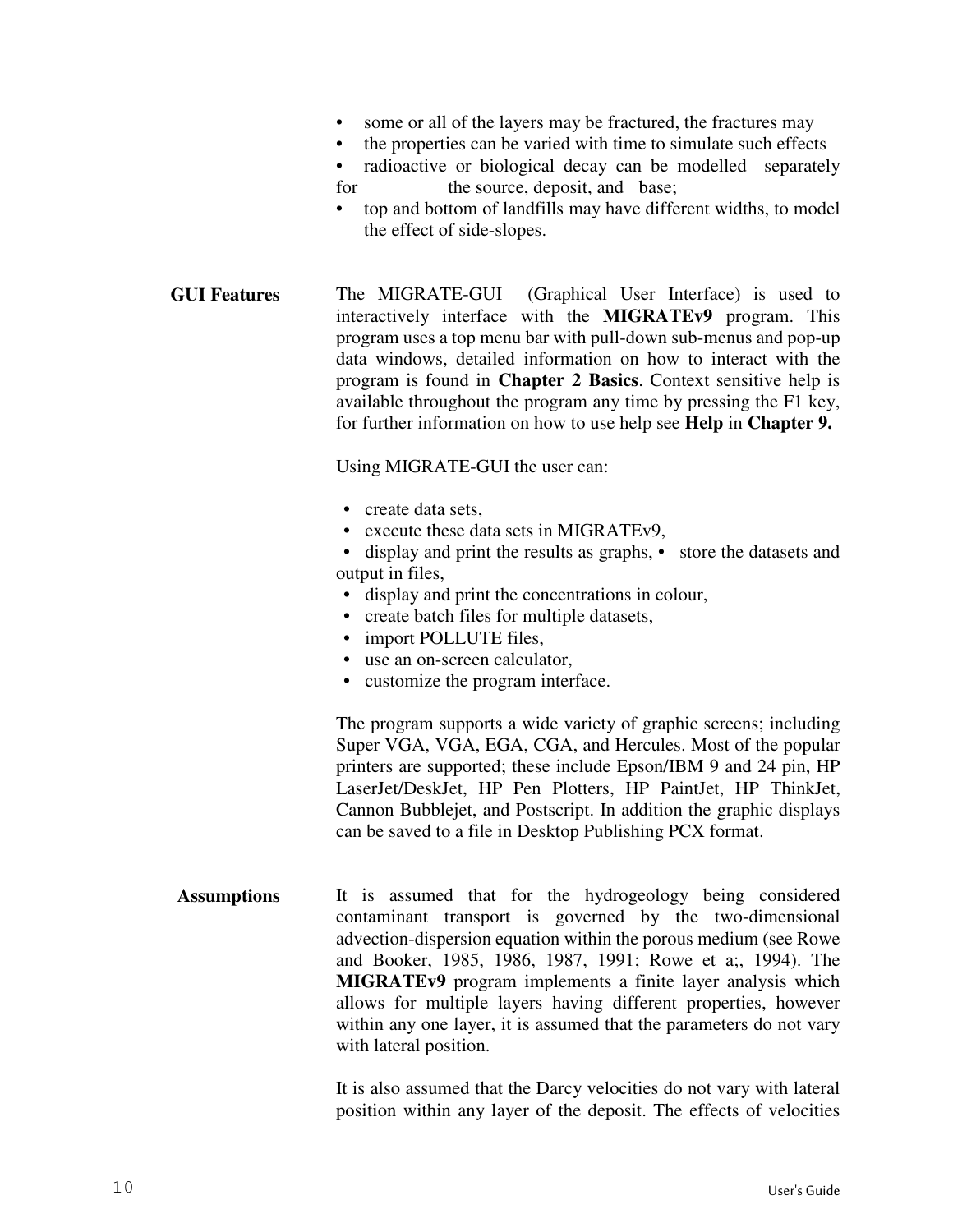varying with lateral position can be estimated by performing the analysis for a range of velocities corresponding to the expected variability with lateral position. This program may not be suitable for problems where there is a significant variation in Darcy velocities with lateral position. Judgment will be required in assessing the program's applicability for these situations.

**Integration** The theoretical development involves the use of a Fourier transform and hence the synthesis of the final solution involves some numerical integration. These integrations are performed numerically by decomposing the integration range into a number of subintervals and then using Gauss quadrature within each subinterval.

> The width and number of integration subintervals which are required to achieve a reasonable accuracy (say 0.1%) depends somewhat on the geometry and properties of the problem under consideration. These parameters can be determined from a few trial calculations for a representative point and time of interest. The program is capable of performing four levels of Gauss quadrature, FINE, NORMAL, WIDE, and SELECT. When SELECT is specified the user must input the integration parameters. The computation time is directly proportional to the amount of integration.

> The error involved in the integration depends upon the problem and the depth of the point of interest beneath the source. This error tends to be greatest at the surface outside the landfill, and decreases with depth below the landfill (see Example 5).

- **Transport Mechanisms** The migration of dissolved contaminants through the subsurface involves different transport mechanisms depending upon the type of soil, presence of fractures, degree of saturation, and the soil contaminant interaction. For a saturated clay or silt the primary mechanisms may be advection and diffusion, whereas for a saturated sand the primary mechanisms may be advection and dispersion. In a fractured soil the primary mechanisms are advection and dispersion along the fractures and diffusion from the fractures in the matrix. Soils with clay particles or organic matter may also act to retard the migration of contaminants by adsorbing the contaminant. These transport mechanisms are described in detail below.
	- **Advection** When water flows through the soil it will carry contaminants along with it in solution, this process is called advection. The amount of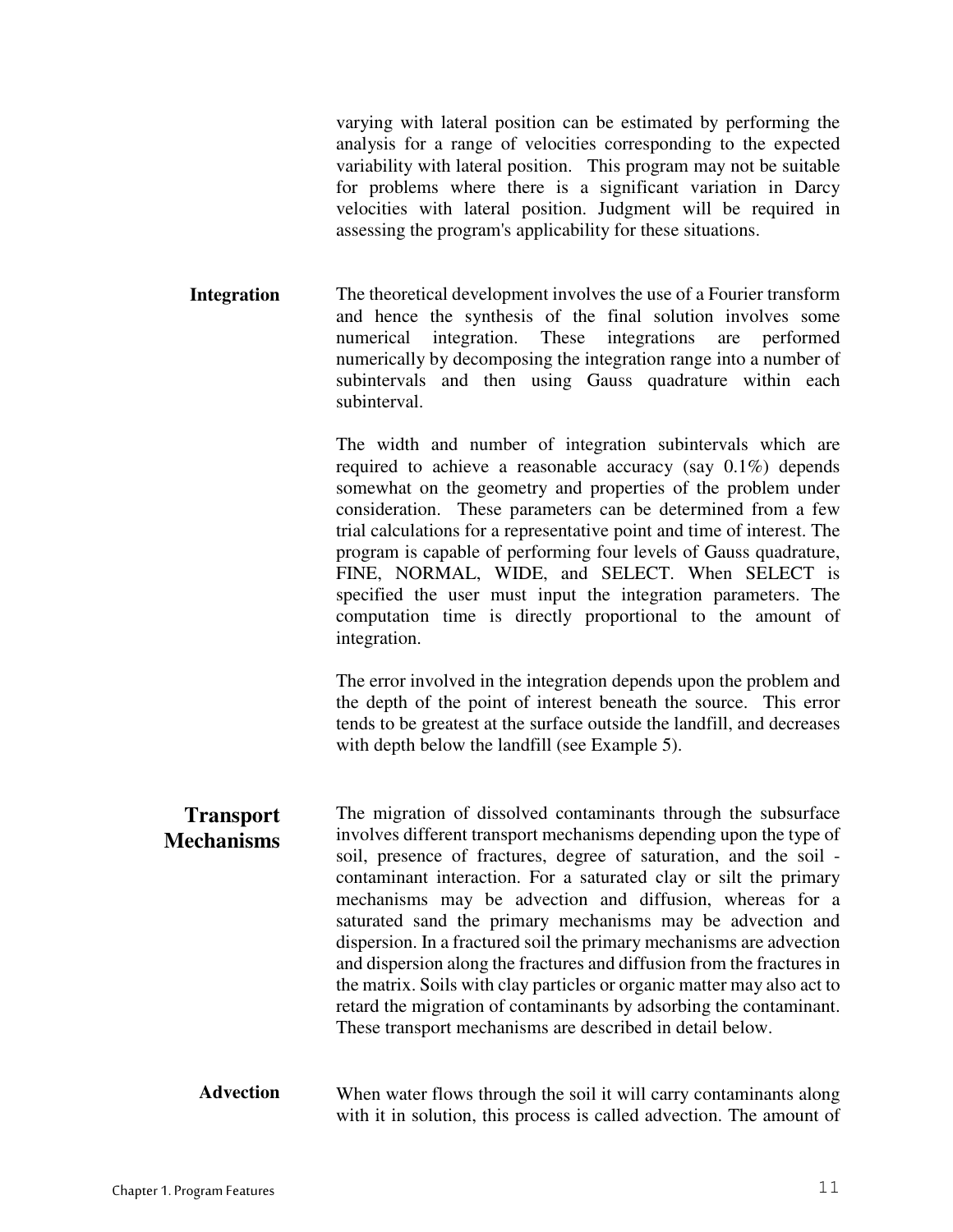contaminant mass transported in the x or z direction by advection is proportional to the groundwater (seepage) velocity in the x or z direction,  $v_x$  or  $v_z$ , and the concentration, c, of the contaminant. Where x is the lateral offset and z is the vertical depth. This mass can be measured in the x and z directions, during a unit of time, this is called the flux,  $f_x$  and  $f_z$ . The flux is then the mass of contaminant transported per unit area per unit time and is given by:

$$
f_x = n v_x c = v_{ax} c
$$

$$
f_z = n v_z c = v_{az} c
$$

where,

 $n =$  effective porosity of the soil,  $v_x$  and  $v_z$  = groundwater (seepage) velocity, in the x and z directions,  $v_{ax}$  and  $v_{az}$  = Darcy velocities,  $c =$  concentration of the contaminant at the point and time of interest.

It is should be noted that the velocity that the contaminant moves through the soil is the groundwater velocity and not the Darcy velocity. If the groundwater velocity is zero (i.e., there is no flow) then there would be no advection.

**Diffusion** Diffusion is the process where contaminants in the soil will migrate from areas of high chemical concentration (potential) to areas of low chemical concentration (potential). The mass flux transported by diffusion is proportional to the concentration gradient and is given by:

$$
f_x = - n D_{ex} \frac{\mathbb{I}C}{\mathbb{I}x}
$$

$$
f_z = - n D_{ez} \frac{\mathbb{I}C}{\mathbb{I}z}
$$

where,

 $n =$  effective porosity of the soil,  $D_{ex}$  and  $D_{ez}$  = effective diffusion coefficients, ∂c/∂x and ∂c/∂z = concentration gradient.

The negative sign in the above equation arises from the fact that contaminants move from areas of high concentration to areas of low concentrations. By convention if the velocity in the z direction is positive the flow is out of the landfill, and if the velocity is negative the flow is into the landfill. The direction of transport for diffusion and advection can be in the same direction or in opposite directions. If the direction of diffusive transport is in the same direction as that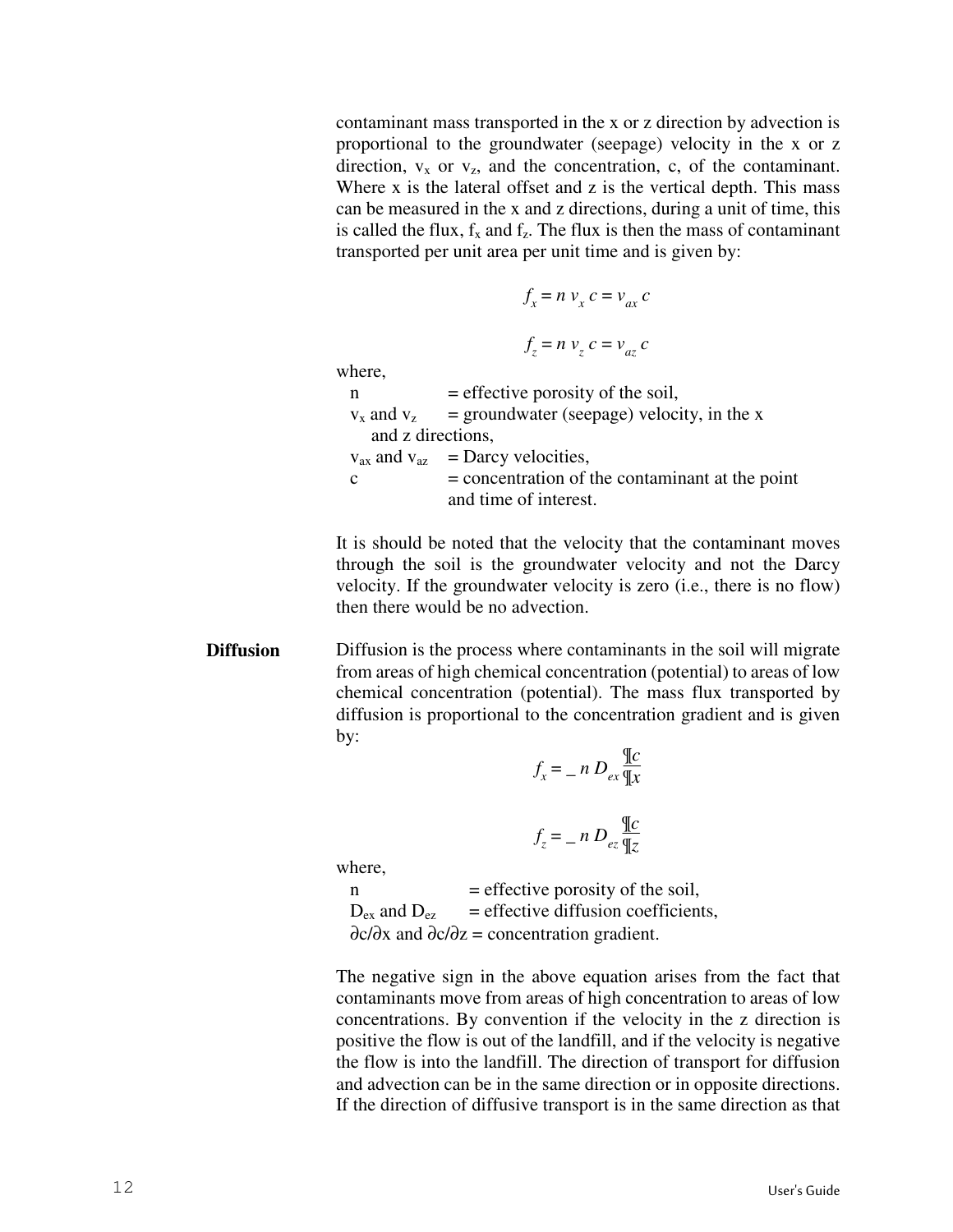of advective transport, then diffusion will increase the amount of contaminant transported and decrease the time taken for the contaminant to move to a given point. Diffusion can also occur in the opposite direction to advection. For example, even if groundwater is flowing into a landfill, the high concentration of contaminant in the leachate can cause diffusive transport out from the landfill. Thus, even though the groundwater flow is into a landfill contaminants can still escape from the landfill by diffusion.

**Dispersion** In a granular layer (eg. an aquifer) or a fractured layer there can be significant localized variations in the groundwater flow. These variations will cause mechanical mixing within the layer, this process is called dispersion [Freeze and Cherry, 1979]. Although the process is very different to diffusion it can be modelled mathematically in the same manner, and the two processes can be grouped together as the "coefficient of hydrodynamic dispersion",  $D_{xx}$  and  $D_{zz}$ , viz.:

$$
D_{xx} = D_{ex} + D_{mdx}
$$

 $D_{zz} = D_{ez} + D_{mdz}$ 

where,  $D_{ex}$  and  $D_{ez}$  = effective diffusion coefficient,

 $D_{\text{mdx}}$  and  $D_{\text{mdz}}$  = coefficient of mechanical dispersion.

In unfractured clayey soils the coefficient of hydrodynamic dispersion is often controlled by the diffusion coefficient, and the coefficient of mechanical dispersion is negligible. In sandy soils and fractured layers the opposite is generally true and dispersion dominates [Gillham and Cherry, 1982; Rowe, 1987].

The mass flux for advective-dispersive transport (including diffusion) is given by:

$$
f_x = n v_x c_n n D_{xx} \frac{\mathbb{I}c}{\mathbb{I}x}
$$

$$
f_z = n v_z c_n D_{zz} \frac{\mathbb{I}c}{\mathbb{I}z}
$$

where the parameters are the same as those defined previously and D is the coefficient of hydrodynamic dispersion.

**Other Mechanisms** In addition to the transport mechanisms mentioned above, the migration of contaminants may also be controlled by sorption and radioactive or biological decay, that can be modelled in **MIGRATEv9**. These mechanisms both serve to reduce the mass of

**Advective-Dispersive** 

**Transport**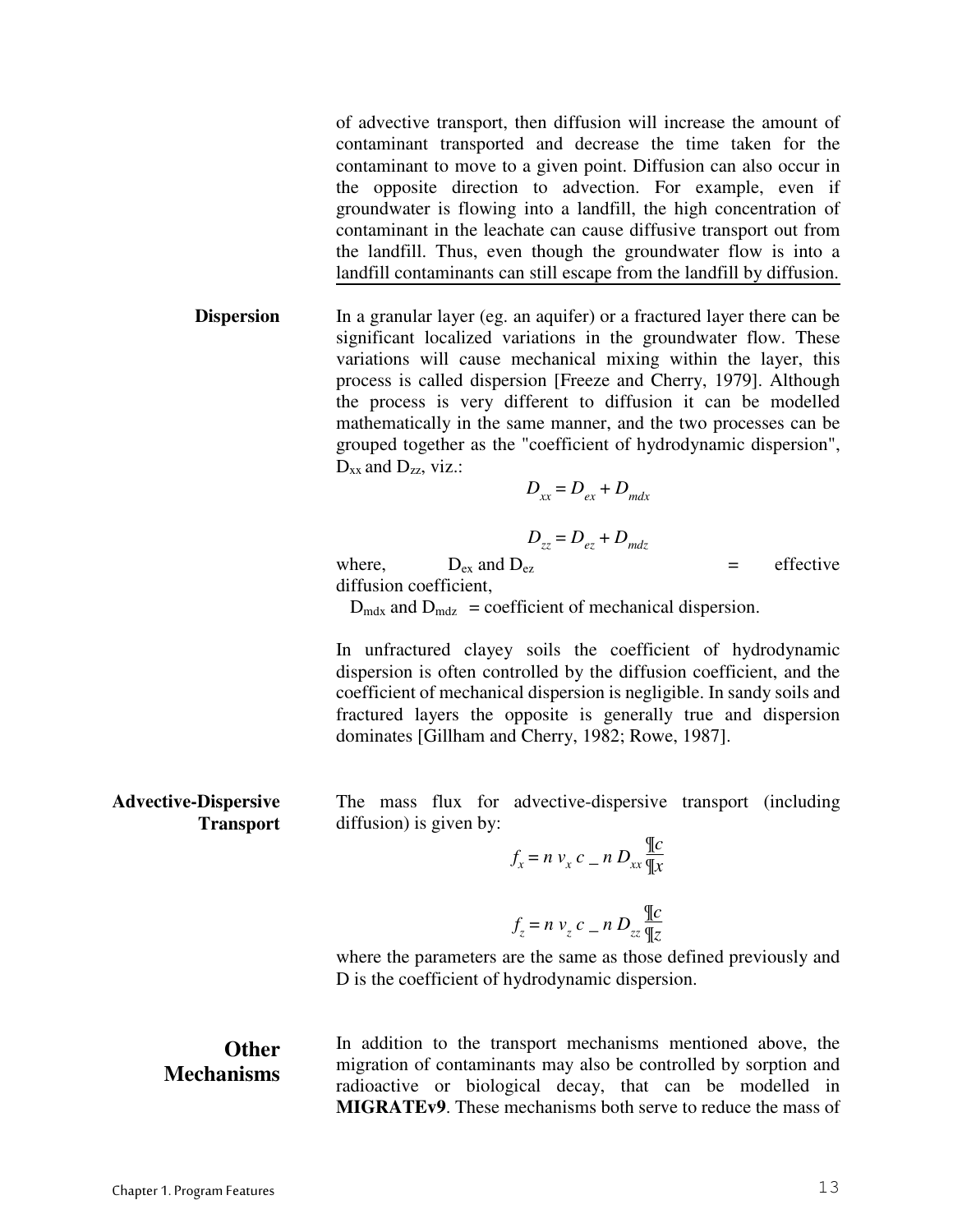dissolved contaminant available for transport. Both mechanisms are discussed below and in detail in Chapter 4.

**Sorption** Sorption is the process whereby contaminants are removed from solution by interaction in the soil. Typical interactions are cation exchange in clays and the attraction of organic contaminants to organic matter in the soil. Sorption can be modelled as a function of the concentration of the contaminants in the soil. **MIGRATEv9** can model linear sorption as described in detail in Chapter 4.

**Radioactive or Biological Decay** Some contaminant species experience radioactive decay or biological degradation and the concentration of these contaminants may decay as a function of time. The rate of radioactive decay is very predictable and is controlled by the half-life of the contaminant species. Whereas, the rate of biological decay is a function of several factors, including the presence of the appropriate bacteria, the presence of a suitable substrate, and the temperature. Both types of decay are often modelled by first order decay, with the controlling parameter being the half-life. This process is described in greater detail in Chapter 4.

#### **Two Dimensional Contaminant Migration**

The theory implemented by the MIGRATEv9 program, in its basic mode of operation, is described in detail by Rowe and Booker [1985, 1987, 1991] and Rowe et al [1994]. According to this theory contaminant migration in two-dimensions, for an intact material, is governed by:

$$
n\frac{\mathbb{q}_c}{\mathbb{q}_t} = nD_{xx}\frac{\mathbb{q}^2c}{\mathbb{q}_x^2} + nD_{zz}\frac{\mathbb{q}^2c}{\mathbb{q}_z^2}
$$

$$
- n\nu \frac{\mathbb{q}_c}{\mathbb{q}_x} - n\nu \frac{\mathbb{q}_c}{\mathbb{q}_z}
$$

$$
- pK_{a}\frac{\mathbb{q}_c}{\mathbb{q}_t} - n\lambda c
$$

where,

 $c =$  concentration of contaminant at depth z at time t,

 $D =$  coefficient of hydrodynamic dispersion at depth z,

- $v =$  groundwater (seepage) velocity at depth z,
- $n =$  porosity of the soil at depth z,

 $\rho$  = dry density of the soil at depth z,

 $K_d$  = distribution/partitioning (sorption) coefficient at depth z,

 $v_a = nv = Darcy velocity,$ 

 $\lambda$  = decay constant of the contaminant species.

**Boundary Conditions** The **MIGRATEv9** program solves the two-dimensional contaminant migration equation subject to boundary conditions at the top and bottom of the soil deposit being modelled. There are four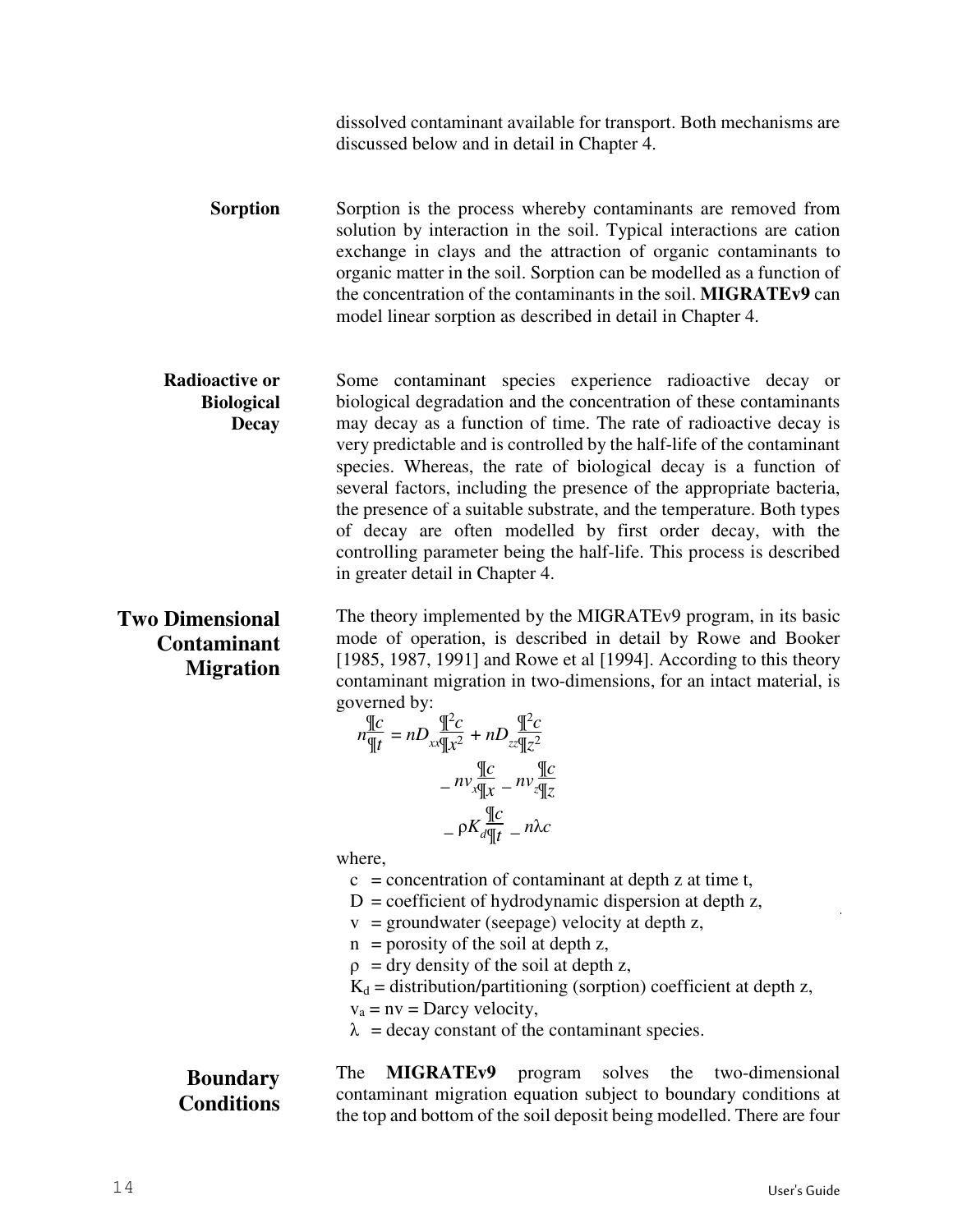possible top boundary (i.e., the usually the point of contact between the contaminant source and the soil deposit), these are constant surface concentration, finite mass surface concentration, impermeable surface with a buried source, or a zero concentration surface with a buried source. The bottom boundary (i.e., the point of contact between the soil deposit and either a much more or much less permeable strata) may be either zero flux, zero concentration, or an aquifer. These boundary conditions are discussed in detail below and in the **Data Entry section of Chapter 4**.

#### **Constant Concentration Top Boundary**

In this boundary condition the top boundary is assumed to maintain a constant concentration. The concentration at the boundary is given by:

$$
c(z=0) = c_s \quad \text{for all } t
$$

where  $c_s$  is the constant concentration at the top boundary.

#### **Finite Mass Top Boundary**

The top boundary may be assumed to have a finite mass, in which case the source concentration starts at an initial value  $c_0$ , increases linearly with time at a rate  $c_r$ , and then decreases with time as contaminant is transported into the soil and collected by a leachate collection system, if present. The concentration at the top boundary is given by:

$$
c(t, z=0) = c_o + c_r t - \frac{1}{H_r} \int_0^t f(c, \tau, z=0) d\tau
$$

$$
-\frac{q_c}{H_r} \int_0^t c(\tau, z=0) d\tau
$$

where,

 $c<sub>o</sub>$  = initial source concentration at the start time,

 $c_r$  = the rate of increase in concentration with time due to the addition of mass to the landfill,

 $H<sub>r</sub>$ = the reference height of leachate, and represents the volume of leachate (per unit area of landfill) which would contain the total mass of contaminant at a concentration  $c_0$ ,  $f(c, \tau, z=0)$  = the surface flux (mass per unit area per unit time) passing into the soil at the top boundary,  $q_c$  = the volume of leachate collected per unit area of the landfill per unit time, if there is no leachate collection system  $q_c=0$ .

If the rate of increase in concentration  $c<sub>r</sub>$  is zero and the reference height of leachate  $H_r$  is very large, this boundary condition reduces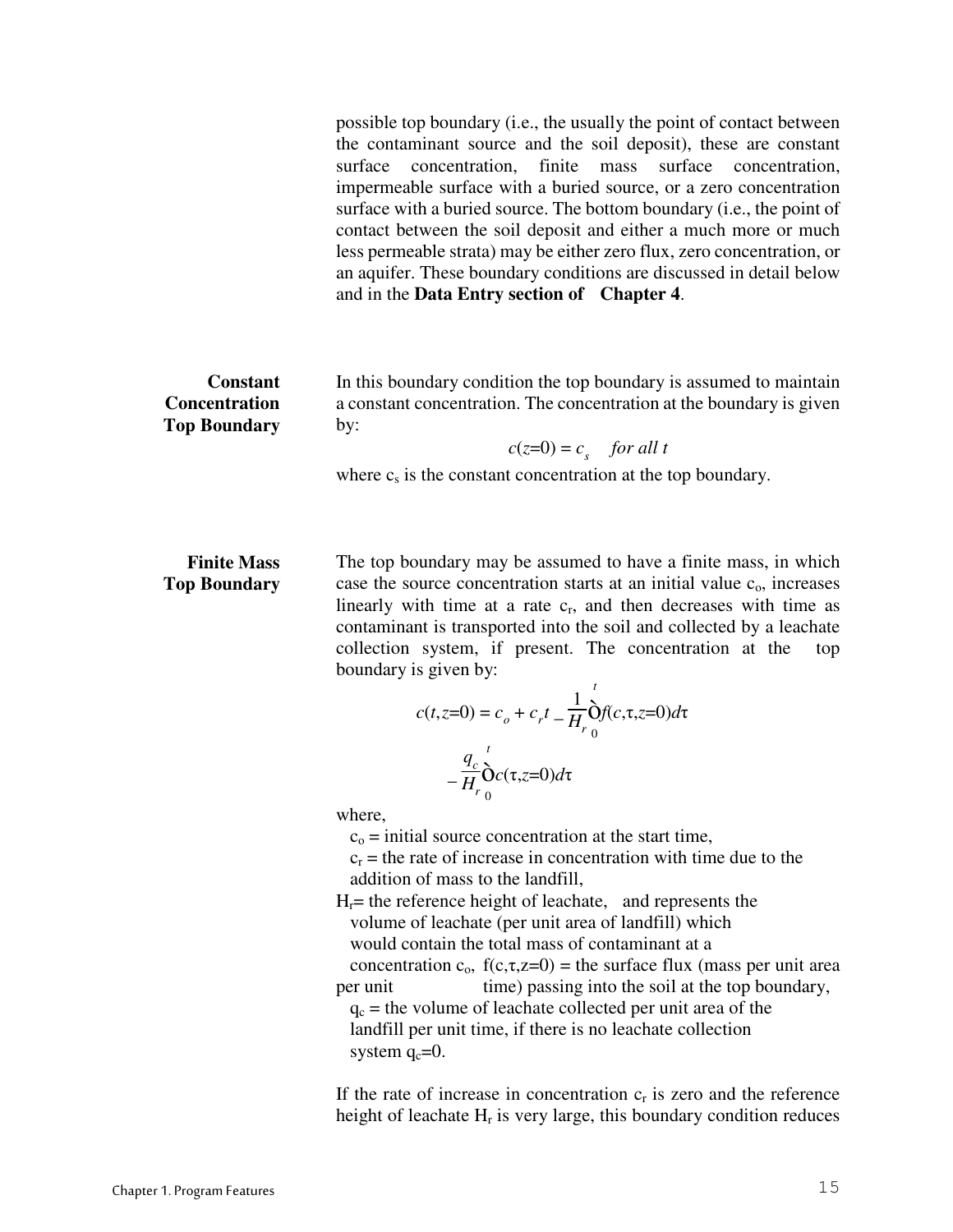|                                                  | to a constant concentration boundary condition. The calculation of<br>the reference height of leachate is discussed in the Data Entry<br>section of Chapter 4 and in Example 3.                                                                                                                                                                     |
|--------------------------------------------------|-----------------------------------------------------------------------------------------------------------------------------------------------------------------------------------------------------------------------------------------------------------------------------------------------------------------------------------------------------|
| Impermeable<br><b>Top Boundary</b>               | This boundary condition is used to represent a buried contaminant<br>source, with the surface being, impermeable (i.e. zero flux).<br>The<br>flux across the surface is given by:                                                                                                                                                                   |
|                                                  | f $(z=0)=0$ for all t.                                                                                                                                                                                                                                                                                                                              |
| <b>Zero Concentration</b><br><b>Top Boundary</b> | In this boundary condition the source of the contaminants is buried,<br>and the surface is assumed to maintain a constant zero<br>concentration; <i>i.e.</i>                                                                                                                                                                                        |
|                                                  | $c(z=0)=0$ for all t.                                                                                                                                                                                                                                                                                                                               |
|                                                  | Buried contaminants can move upward and be removed at the<br>surface.                                                                                                                                                                                                                                                                               |
| Impermeable<br><b>Bottom Boundary</b>            | The bottom boundary may be assumed to not allow any<br>transmission of contaminant, which corresponds to an impermeable<br>base strata. The flux across the boundary is given by:<br>$f(z=H_h) = 0$ for all t                                                                                                                                       |
|                                                  | where $H_b$ is the depth of the base strata.                                                                                                                                                                                                                                                                                                        |
| Zero<br>Concentration<br><b>Bottom Boundary</b>  | In this boundary condition the bottom boundary is assumed to<br>maintain a zero concentration. The concentration at the boundary is<br>given by:<br>$c(z = H_h) = 0$<br><i>for all t</i> where $H_b$ is the depth of the bottom<br>boundary.                                                                                                        |
| <b>Aquifer Bottom</b><br><b>Boundary</b>         | The bottom boundary may be specified as an aquifer, where the<br>concentration varies with time as mass is transported into the aquifer<br>from the landfill and transported out from beneath the landfill by the<br>base velocity $vb$ . Consideration of the conservation of mass gives<br>the base concentration as a function of distance x as: |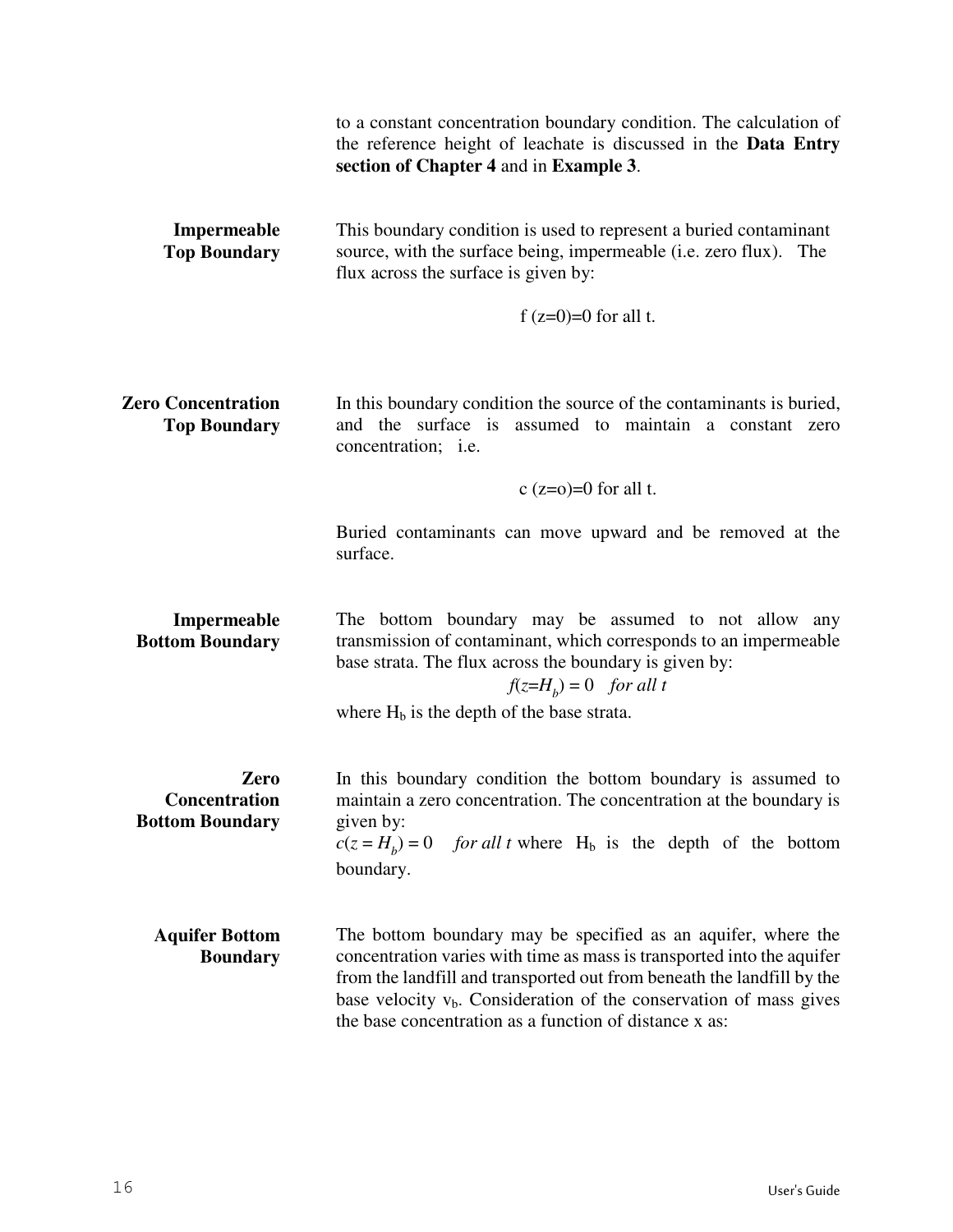| $c(x, H_b, t) = \overleftarrow{\mathop{\rm of}\nolimits} \frac{f_z(x, H_b, \tau)}{n_b h_b}$ |                                                              |
|---------------------------------------------------------------------------------------------|--------------------------------------------------------------|
| $\frac{v_b \,\sqrt{\mathbb{I}} c(x, H_b, \tau)}{- n_b \,\sqrt{\mathbb{I}} x}$               | where,                                                       |
| $+\stackrel{\mathbb{q}^2c(x,H_b,\tau)}{\longrightarrow}\text{d}tau$                         |                                                              |
|                                                                                             | $c(x, z=H_b, \tau)$ = the concentration in the base aquifer, |
|                                                                                             | $f(x, H_b, \tau)$ = the mass flux into the aquifer from the  |
| deposit,                                                                                    |                                                              |
| $n_{h}$                                                                                     | $=$ porosity of the base aquifer,                            |
| $h_{\rm b}$                                                                                 | $=$ thickness of the base aquifer,                           |
| V <sub>b</sub>                                                                              | $=$ Darcy velocity in the aquifer and                        |
|                                                                                             | down-gradient edge of the landfill,                          |
| $D_{\rm H}$                                                                                 | $=$ coefficient of hydrodynamic dispersion in                |
|                                                                                             | the horizontal $(x)$ direction in the aquifer.               |

Note that the use of a very large base velocity will give the same results at using a constant base concentration of zero. If the base velocity is zero and the porosity is zero the bottom boundary is effectively a zero flux boundary.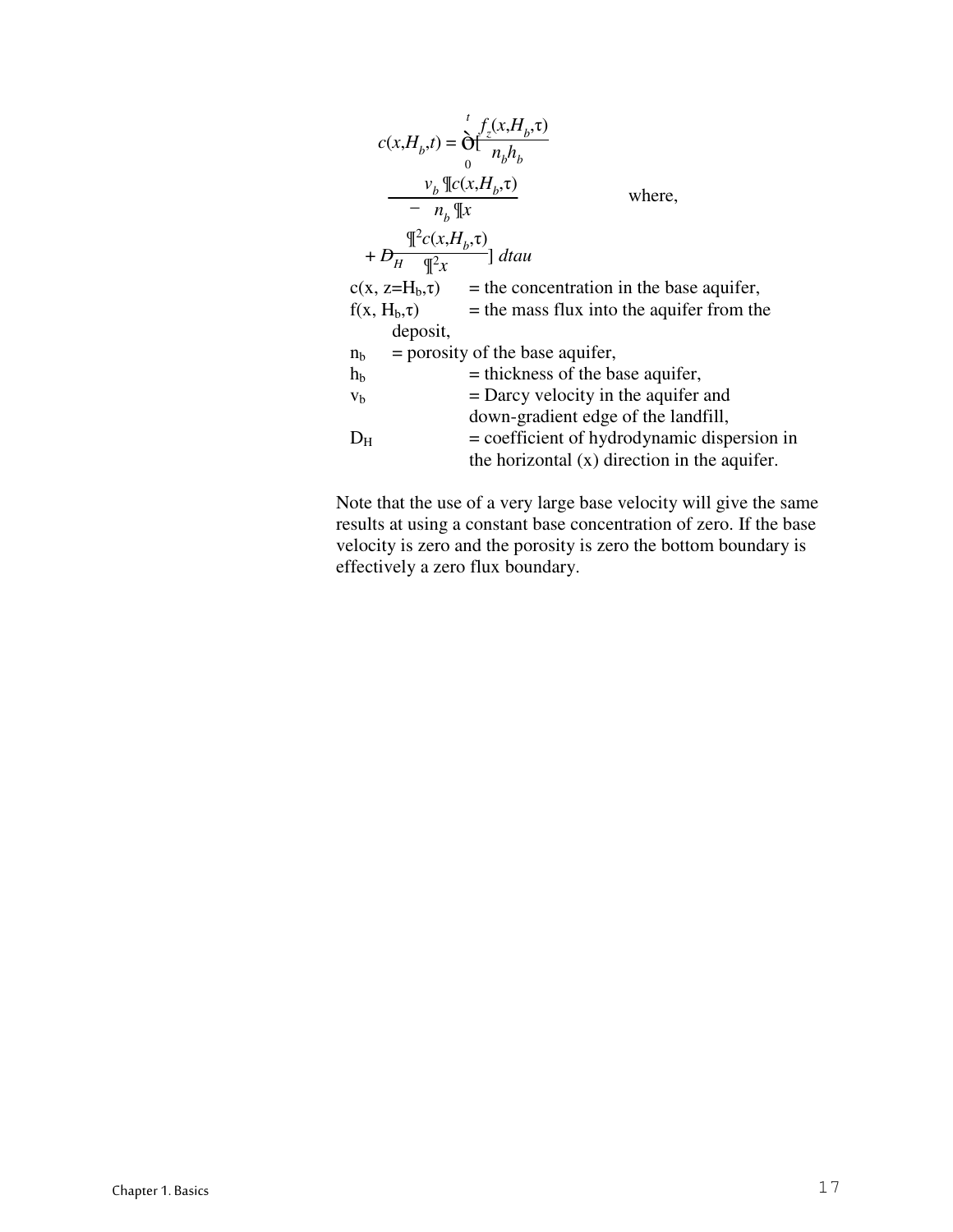### **CHAPTER 2**

### **BASICS**

| <b>Program Use</b> | Before proceeding to use this program the user should read the    |
|--------------------|-------------------------------------------------------------------|
|                    | following information describing the interaction between the user |
|                    | and the program.                                                  |

This program is designed to be used with either a keyboard or preferably a mouse and a keyboard. When using a mouse, items are selected by clicking the left button, or by double-clicking the left button. The movement of the mouse and use of the buttons can be adjusted using the **Mouse** option in the **Preferences** submenu. Colours on the screen can also be adjusted using the **Colours** option in the **Preferences** submenu. The screen is divided into three sections these are:

- **Menu Line**,
- **Status Line**,
- **Desk Top**.
- **Menu Line** This is the top line of the screen, and displays the major command areas the user can enter. A particular command area can be selected by clicking on the command with the mouse, or by pressing its short-cut key (the Alt key and its highlighted letter simultaneously).

Each command area has a submenu of commands that are displayed when that command area is selected. The commands on these submenus are selected by clicking on them with the mouse or by using the sliding highlight bar to highlight the selection and then pressing enter. The highlight bar can be moved using the arrow keys or the mouse. Some commands in the submenus also have function keys that can be used to select them; for example, the F2 key can be used to select the Open Data command. These function keys can be used while in the submenu or the main menu areas.

**Status Line** The Status line is the bottom line of the screen, and is used to display the currently active short-cut keys. These keys will change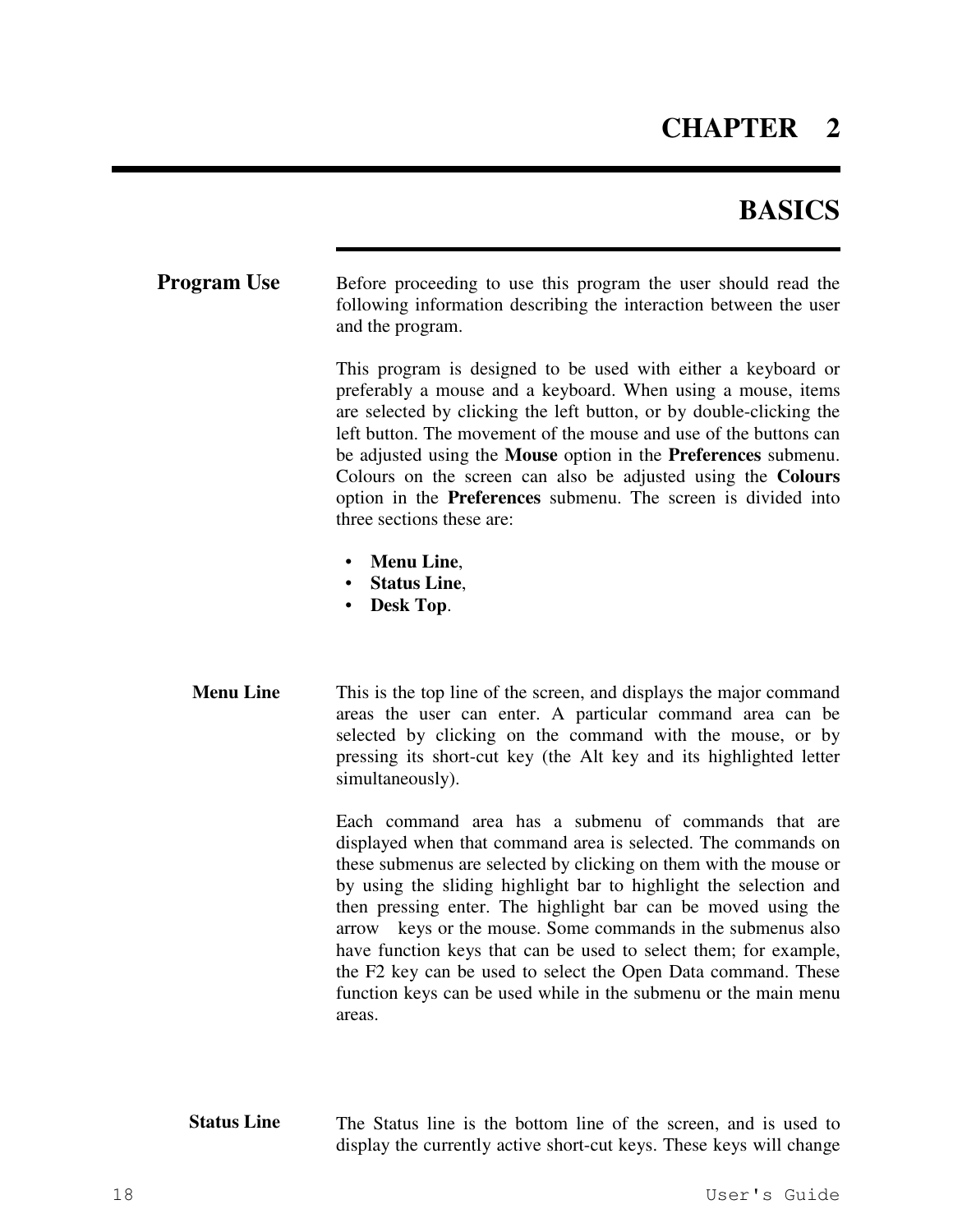| depending on what area of the program the user is currently using. |
|--------------------------------------------------------------------|
| The F1 (Help), F8 (Calculator), and ESC (Cancel) keys are always   |
| active anywhere in the program.                                    |

**Desktop** The desktop is the area of the screen between the menu line and the status line. This is the area where data is passed between the program and the user. Data is exchanged using dialog boxes, which are displayed when commands on the submenus are selected.

> Dialog boxes are divided into several data fields, each field has a label and a data element. The user can move between data fields in the dialog boxes by pressing the Tab key, Up and Down Arrow Keys, Enter key or by clicking on the field with the mouse. In addition the dialog boxes contain buttons, typically the OK (F9) and Cancel buttons (ESC). The OK button (F9) will save the current data in the data fields and close the dialog box. Whereas, the Cancel button (ESC) will close the dialog box without saving any changes in the data fields.

There are several types of data fields:

- **Input Lines**,
- **Multiple Choice Boxes**,
- **Single Choice Boxes**,
- **List Boxes**,
- **History List Boxes**.
- Input Lines These data fields consist of a label specifying the data name, and a highlighted box where the data can be entered and displayed. The data is entered and changed using the keyboard in a similar manner to a typewriter, where:

Backspace » deletes the previous letter or digit. Insert » toggles between insert and overstrike modes. Delete » deletes the current letter or digit. Home » puts the cursor at the beginning of the line. End » puts the cursor at the end of the line. Arrow Keys » move the cursor in the indicated direction.

#### Enter Data: **Text Data**

Multiple Choice Boxes These data fields consist of a data label, and two or more boxes with labels from which the user can choose any number of options. The user selects the options by clicking on them with the mouse, or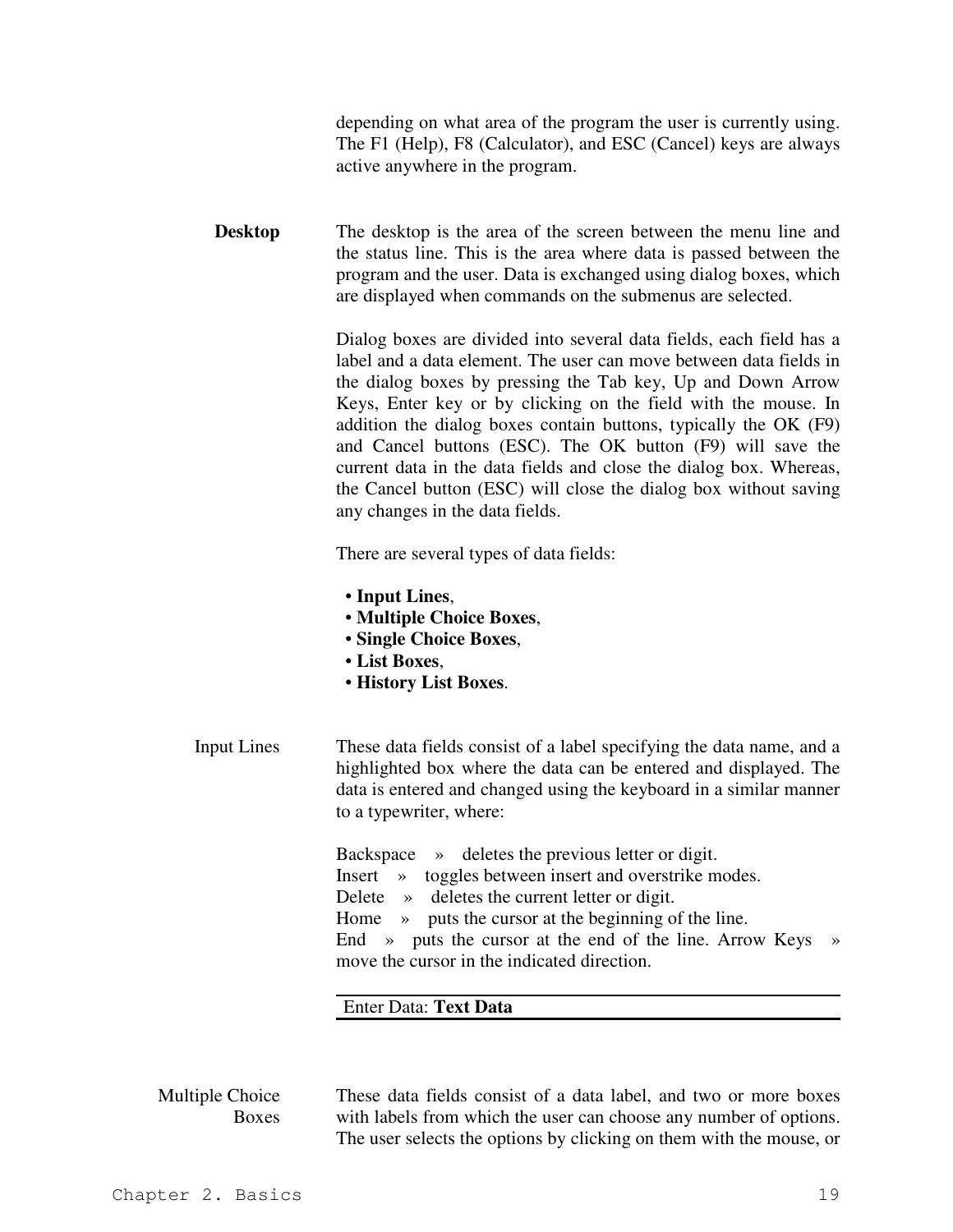by highlighting them with the Tab key and pressing Enter. When selected the option boxes will have an X in them.

| $()$ Choice 1  |  |  |
|----------------|--|--|
| $(X)$ Choice 2 |  |  |
| $()$ Choice 3  |  |  |
| $(X)$ Choice 4 |  |  |

| Single Choice | These data fields are similar to multiple choice boxes, except only |
|---------------|---------------------------------------------------------------------|
| <b>Boxes</b>  | one option can be selected. If an option is selected and a previous |
|               | option was selected, the previous option will be deselected. The    |
|               | selected option will have a dot inside the brackets.                |
|               | Choice 1<br>( )                                                     |
|               | Choice 2<br>( )                                                     |
|               | $(\blacksquare)$ Choice 3                                           |

( ) Choice 4

List Boxes These data fields display several values of the data in a box, from which the user can choose one. The desired data value can be selected by clicking on it with the mouse or by highlighting it with the Tab key and pressing the Enter key.

> A vertical scroll bar will appear if there are more items to be displayed then can fit in the box. The scroll bar can be used by clicking on it with the mouse, or by using the up and down arrow keys.

| Choice 1        |    |  |
|-----------------|----|--|
| Choice 2        | ▓▓ |  |
| Choice 3        |    |  |
| <b>Choice 4</b> |    |  |
| Choice 5        | ▓▓ |  |
| Choice 6        |    |  |

History List Boxes History List boxes are similar to List Boxes, except they are associated with an **input line**. The history box will be indicated by an arrow icon at the end of an input line. By clicking on the icon the user can display the history list box and select a value to be used in the input line.

#### Enter Data: **Text Data** ↓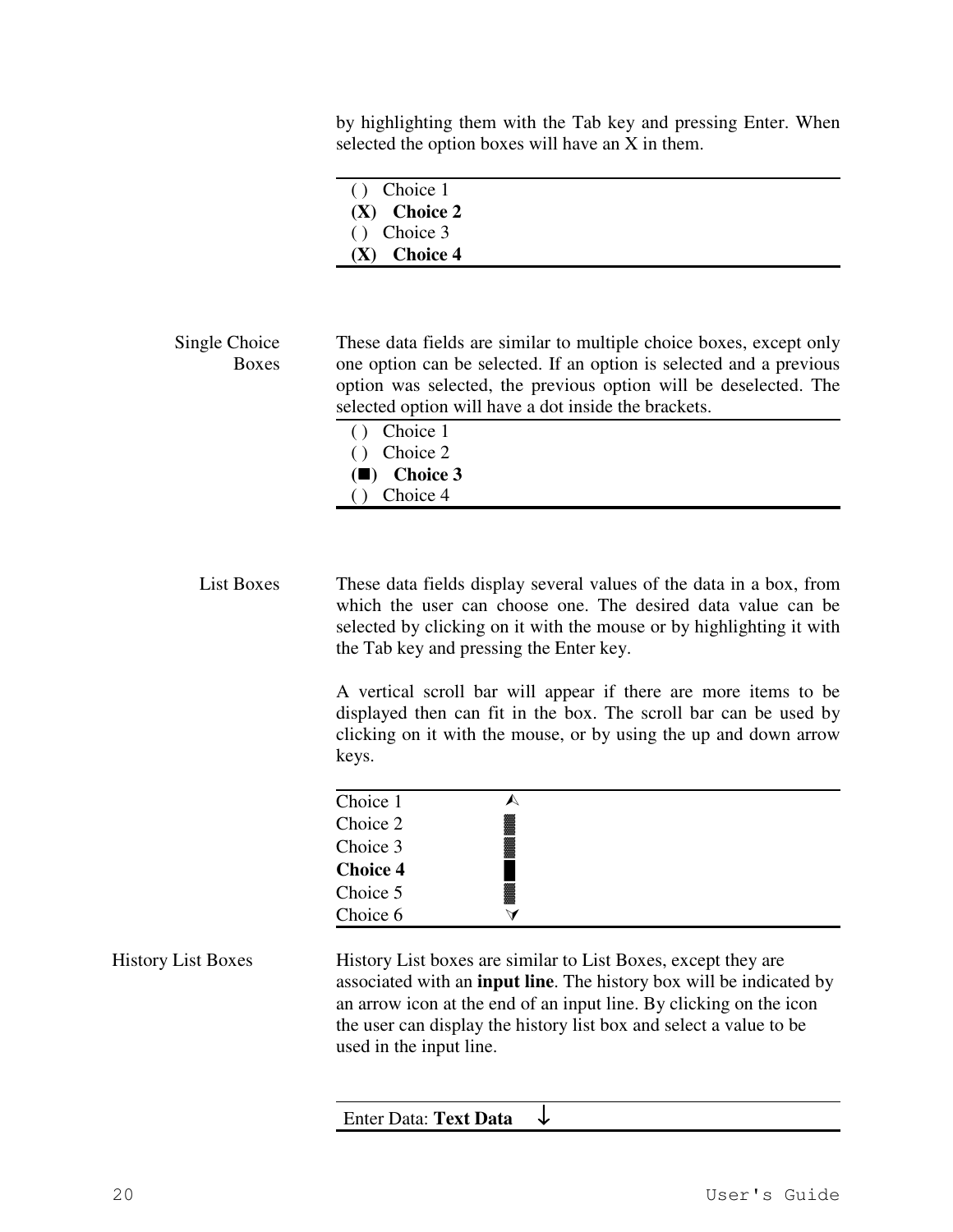Cancel If you choose Cancel, any changes to the data in the dialog box are not saved and the dialog box is closed.

#### **Cancel**

Short-cut keys Short-cut keys are highlighted in red or yellow and are usually the first letter of the command. These commands can be accessed by pressing the ALT key and the highlighted letter simultaneously. When in data entry screens the short-cut keys will take you to that section of data entry.

> Some commands also have function keys defined, these are the F1 to F12 keys at the top of the keyboard. When defined these keys are shown to the right of the command and will execute the commands when pressed.

**Customizing the Program** MIGRATE-GUI can be completely customized to the user's preferences using the **Environment** option of the **Preferences** submenu. In this option the directories, file extensions, printers, sound, and other options may be specified. In addition, the screen colours and mouse operation may also be customized using the **Colours** and **Mouse** options of the **Preferences** submenu.

The program environment containing the customized features mentioned above is written to a file called MIGRATE.INI in the program directory, this file is invoked when the program is started. It is very important that this file not be destroyed or corrupted, since the MIGRATE-GUI program may not start correctly without the MIGRATE.INI file.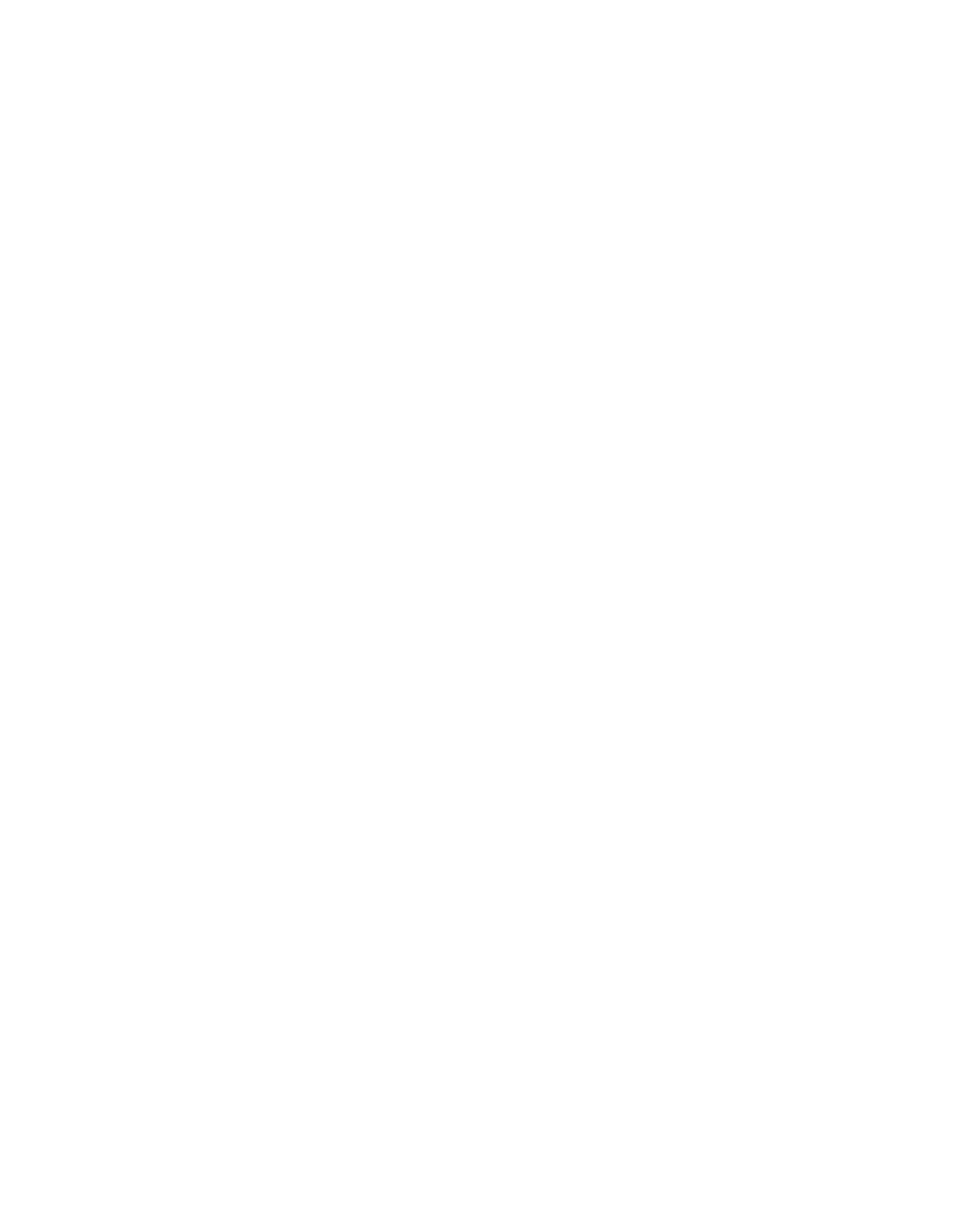### **CHAPTER 3**

### **FILE MENU**

| Alt-F                  | The File Submenu provides access to data and output files, and<br>offers choices to:                                                                                                                                                                                                                                                                                                            |
|------------------------|-------------------------------------------------------------------------------------------------------------------------------------------------------------------------------------------------------------------------------------------------------------------------------------------------------------------------------------------------------------------------------------------------|
|                        | • create New Data files,<br>• Open Data files,<br>• Open Output files,<br>· Save Data files,<br>• Save Data files As a new name,<br>• Save Output As a file,<br>• Change Directories,<br>• Shell to DOS,<br>• Exit the program.                                                                                                                                                                 |
|                        | Data files are used to store the hydrogeologic and engineering<br>information to be used in the MIGRATEv9 program. These files<br>usually have the DOS extension . IN and are in a separate directory<br>from the program files. Output files contain the results of the<br>MIGRATEv9 program. Output files usually have the extension<br>. OU and are in the same directory as the data files. |
|                        | The directory containing the data and output files is called the <b>data</b><br>directory, this directory is specified in the Environment submenu<br>of the <b>Preferences</b> menu described later in this chapter.                                                                                                                                                                            |
| <b>New Data</b>        | The New Data command resets all the defaults for the data,<br>clearing any existing data. If there is any unsaved data the user will<br>be given the opportunity to save the data. When the program is<br>started initially the data is set to the defaults, and it is not necessary<br>to select the New Data command.                                                                         |
| <b>Open Data</b><br>F2 | The Open Data command opens an existing data file. A File<br><b>Dialog Box</b> is displayed, from which the user can specify<br>the<br>name of the data file. Any files with the default input data<br>extension (usually .IN) contained in the data directory will be<br>displayed in the file list.                                                                                           |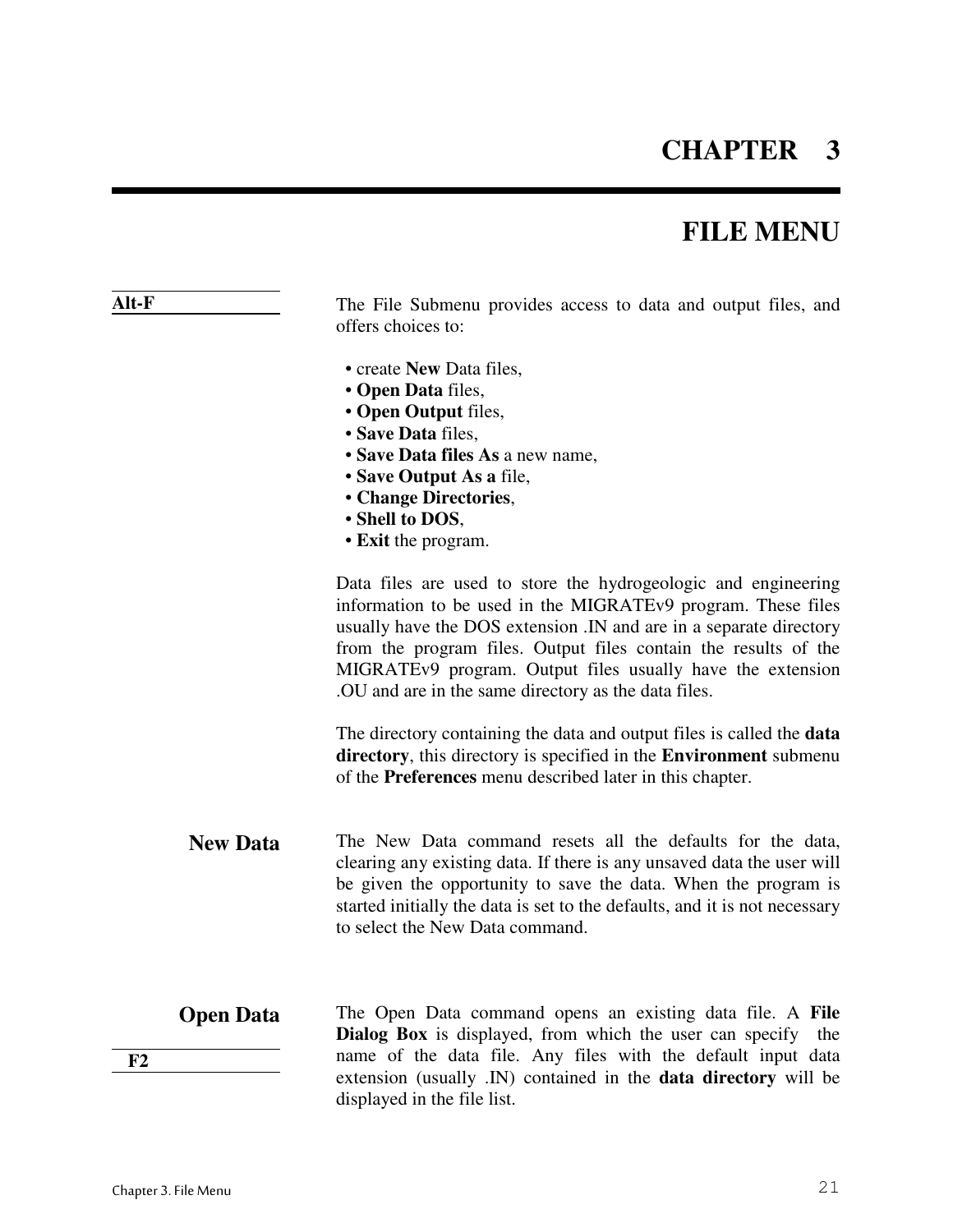| <b>Open Output</b>    | The Open Output command opens an existing output file. A File<br><b>Dialog Box</b> is displayed, in which the user can specify the name<br>of the output file. Any files with the default output <b>data extension</b>                                                                                                                                                                                                                                           |
|-----------------------|------------------------------------------------------------------------------------------------------------------------------------------------------------------------------------------------------------------------------------------------------------------------------------------------------------------------------------------------------------------------------------------------------------------------------------------------------------------|
| F <sub>4</sub>        | (usually .OU) contained in the <b>data directory</b> will be displayed in<br>the file list box.                                                                                                                                                                                                                                                                                                                                                                  |
| <b>Save Data</b>      | The Save Data command saves the hydrogeologic and engineering<br>data in the current data file. If there is no current data file the user<br>is asked to specify a name for the file, the file is then created in                                                                                                                                                                                                                                                |
| F3                    | the data directory.                                                                                                                                                                                                                                                                                                                                                                                                                                              |
| <b>Save Data As</b>   | The Save Data As command saves the current input data in a file<br>specified by the user. A File Dialog Box is displayed, in which the<br>user can specify the name of a new file or select the name of an<br>existing file. If an existing file is selected, the data in the file will<br>be overwritten by the new data. Any files with the default data<br>extension (usually .IN) contained in the data directory will be<br>displayed in the file list box. |
| <b>Save Output As</b> | The Save Output As command saves the output data generated by<br>the MIGRATEv9 program in a file specified by the user. A File<br><b>Dialog Box</b> is displayed, in which the user can specify the name of<br>the output file. Any files with the default output data extension<br>(usually .OU) contained in the data directory will be displayed in<br>the file list box.                                                                                     |
| <b>Change Dir</b>     | The Change Directory command allows the user to change the<br>current <b>data directory</b> . A dialog box is displayed consisting of:                                                                                                                                                                                                                                                                                                                           |
|                       | • an input box for the directory name,<br>• a list box showing the directory tree,<br>• the standard $(OK)$ and $(Help)$ buttons,<br>• a change directory (Chdir) button,<br>• and a (Revert) button.                                                                                                                                                                                                                                                            |
| <b>Input Box</b>      | In the directory name input box the user can specify the path of the<br>new data directory.                                                                                                                                                                                                                                                                                                                                                                      |
|                       | - Directory Name -<br>c:\MIGRATE\data                                                                                                                                                                                                                                                                                                                                                                                                                            |
|                       |                                                                                                                                                                                                                                                                                                                                                                                                                                                                  |

List Box The directory tree list box enables the user to navigate between directories. If using the keyboard, press Enter to make the selected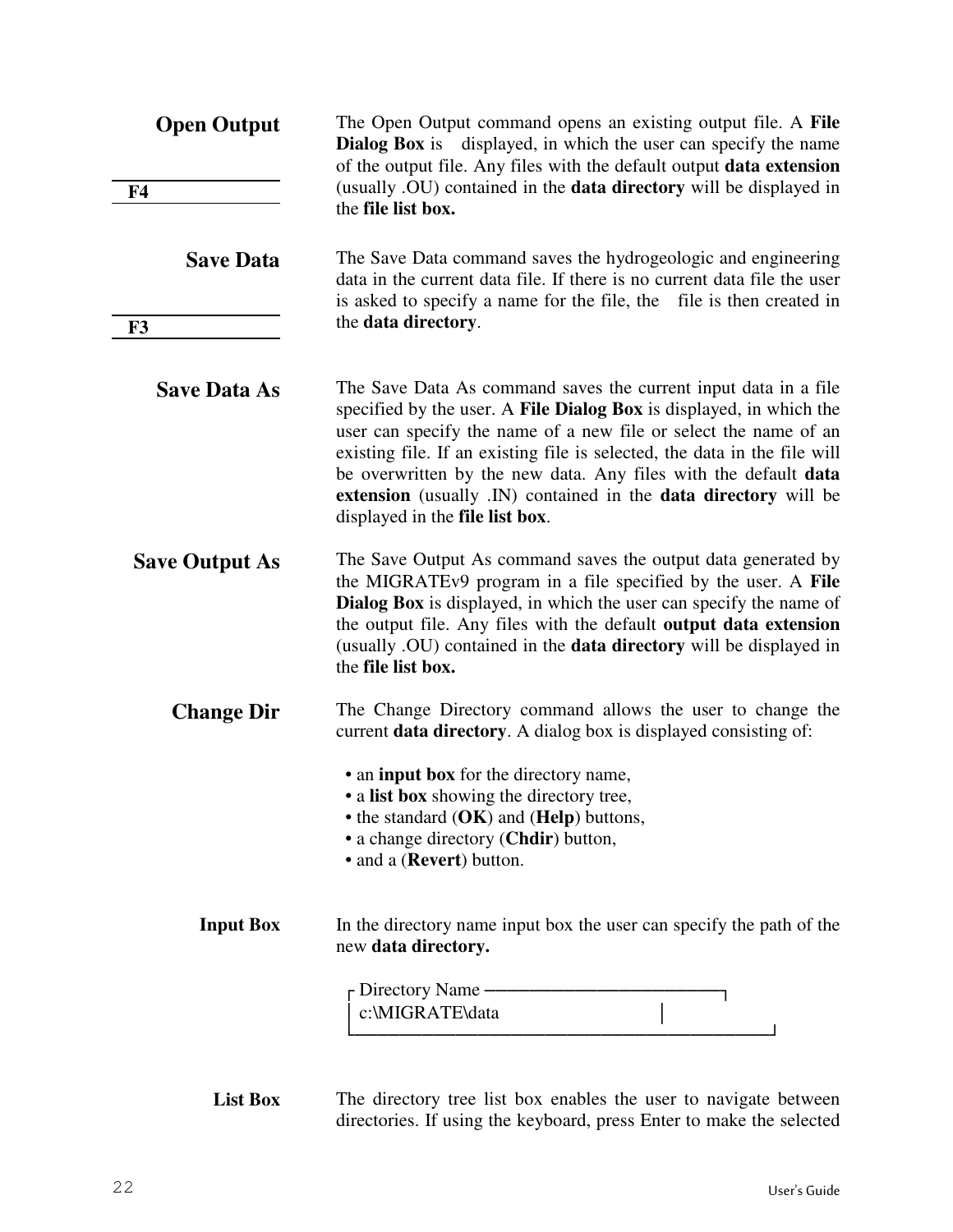directory the current directory, or if using a mouse double-click on the desired directory.



**Chdir** After a directory has been entered or selected the (Chdir) button changes the **data directory** to this directory.

| Chdir |
|-------|
|-------|

- **Revert** The Revert button goes back to the previous directory, as long as the user has not exited the dialog box.  **Revert**
- **OK** When the desired directory is selected, pressing the OK button (F9) will switch to that directory and exit the dialog box. Pressing escape will cancel the selection and exit the dialog box.
- **DOS Shell** Using the DOS Shell command, the user can leave the program temporarily to perform DOS commands or run other programs. To return to this program, type EXIT at the DOS prompt.
	- **Exit** The Exit command terminates this program. If there is any unsaved input data the user is given the chance to save the data.

 **Alt - X** 

#### File Dialog The File Dialog Box is used to specify or select the names of input or output files. It is composed of:

- a file name **input box** with a **history list**,
- a **files list box** to browse directories,
- a (**Cancel**) button,
- a (**Open**) button,
- and a **information panel**.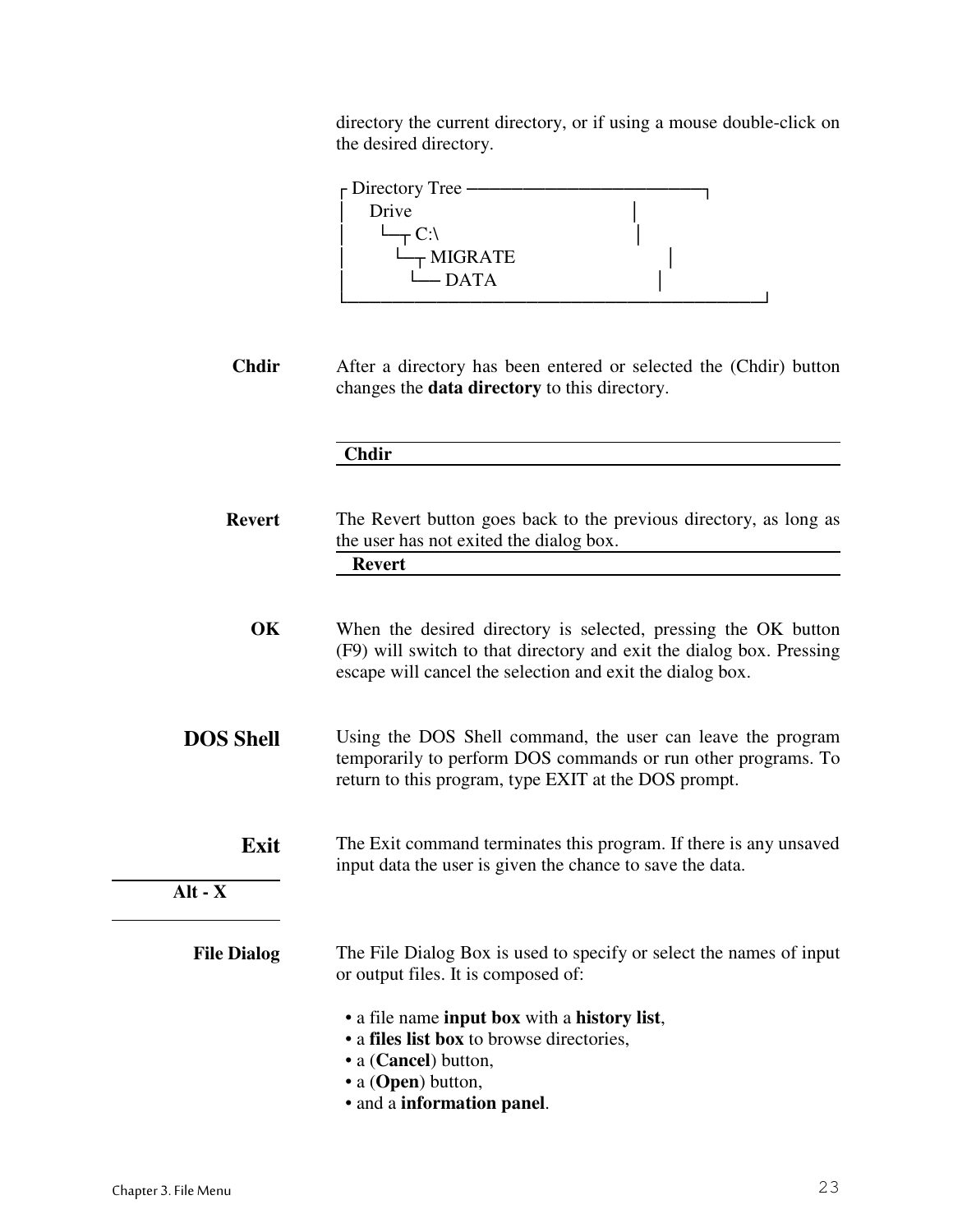| Input Box | The file name input box is where the name of the input or output        |
|-----------|-------------------------------------------------------------------------|
|           | file is entered, or a filename mask to use as a filter for the list box |
|           | $(ex. * *).$                                                            |

| <b>TEST.IN</b><br><b>File Name:</b> |  |  |
|-------------------------------------|--|--|
|-------------------------------------|--|--|

History List By clicking on the history icon  $(\Downarrow)$  next to the input line the user brings up a history list box of previous file names selected. The user can select one of these names by double-clicking on the name, or

can exit by pressing escape or clicking on the top left square.

| TEST1.IN        |  |  |
|-----------------|--|--|
| TEST2.IN        |  |  |
| <b>TEST3.IN</b> |  |  |
| TEST4.IN        |  |  |
| TEST5.IN        |  |  |

Files List Box The files list box displays' the names of the files in the current directory that match the filename mask in the file name input box, and the names of the parent directory and all subdirectories. A file can be selected by using the arrow keys to highlight the file and then pressing enter, or by double-clicking on the file name. Files in the parent or subdirectories can be listed by selecting the parent directory (..) or subdirectory.

| $\bullet\bullet$ | MIGRATE             |
|------------------|---------------------|
|                  | FILE3.IN   FILE4.IN |
|                  | FILE5.IN   FILE6.IN |
|                  | FILE7.IN   FILE8.IN |
|                  |                     |

Information Panel The file information panel shows the path name, file name, date, time, and size of the selected file. None of the items on this information panel is selectable.

#### **C:\MIGRATE\DATA\\*.IN**

▒▒▒▒▒▒▒▒▒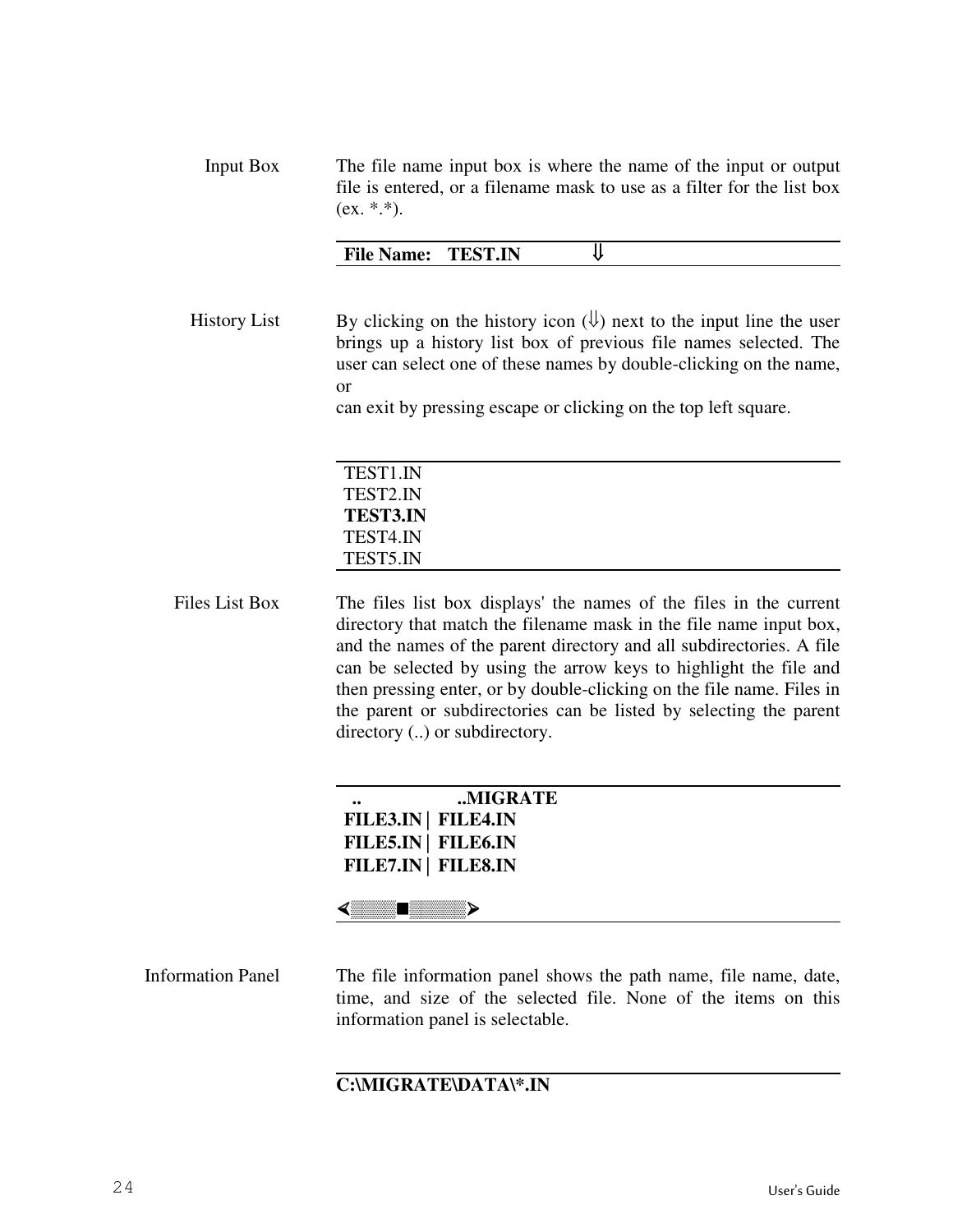#### **FILE1.IN 2233 12 JUL 93 12:00 PM**

Open The Open button reads the selected file and then exits the file dialog box.

 **OPEN**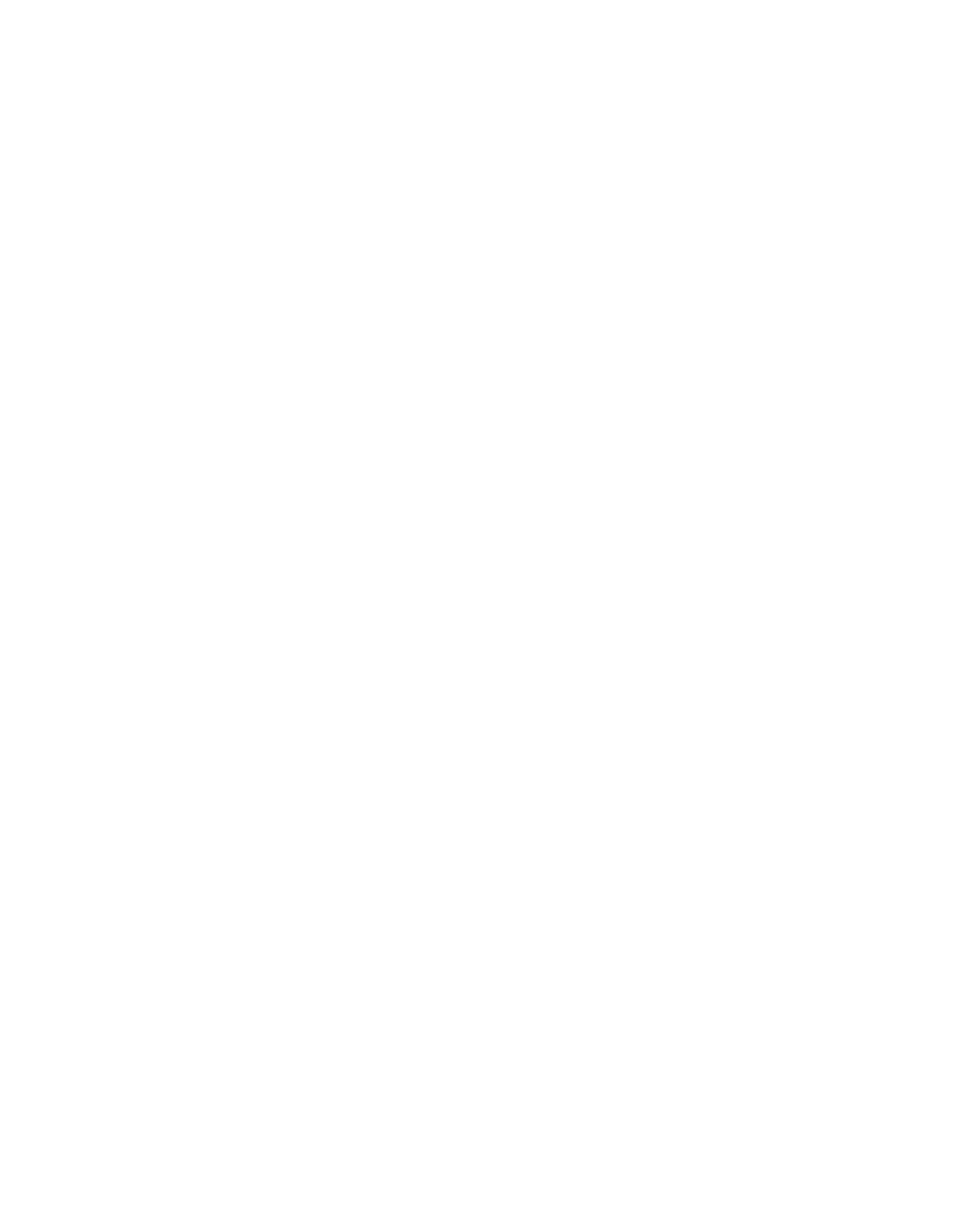### **DATA ENTRY MENU**

| $Alt - D$                            | The Data Entry Menu allows the user to enter hydrogeologic data<br>for the MIGRATEv9 program. There are seven submenus that are                                                                                                                                        |  |  |  |  |
|--------------------------------------|------------------------------------------------------------------------------------------------------------------------------------------------------------------------------------------------------------------------------------------------------------------------|--|--|--|--|
|                                      | used to enter the data:                                                                                                                                                                                                                                                |  |  |  |  |
|                                      | • Constant Properties,<br>• Time Varying Properties,<br>• Primary Liner (Subtitle D) Landfill,<br>• Leakage Rate (Subtitle D) Landfill,<br>• Primary and Secondary Liner Landfill                                                                                      |  |  |  |  |
| <b>Constant</b><br><b>Properties</b> | This submenu is used to enter models whose properties remain<br>constant with respect to time.<br>In these types of models the only<br>variable that changes with time is the concentration.<br>There are<br>three options that are used to enter and edit model data: |  |  |  |  |
|                                      | · General Data,<br>• Boundary Conditions,<br>Layer Data.                                                                                                                                                                                                               |  |  |  |  |
| <b>General Data</b>                  | The General Data option is used to enter general hydrogeologic<br>data that applies to the entire model. Data entered consists of:                                                                                                                                     |  |  |  |  |
|                                      | • Title,<br>• Number of Landfills,<br>• Number of Layers,<br>• Laplace Transform parameters,<br><b>• Gauss Integration</b> parameters.                                                                                                                                 |  |  |  |  |
| Title                                | The title of the model is used to describe the model, and may be up<br>to 76 characters long.                                                                                                                                                                          |  |  |  |  |
| Number of Landfills                  | One or more landfills or other contaminant sources may be<br>modelled.<br>Up to 10 landfills or landfill cells may be modelled.                                                                                                                                        |  |  |  |  |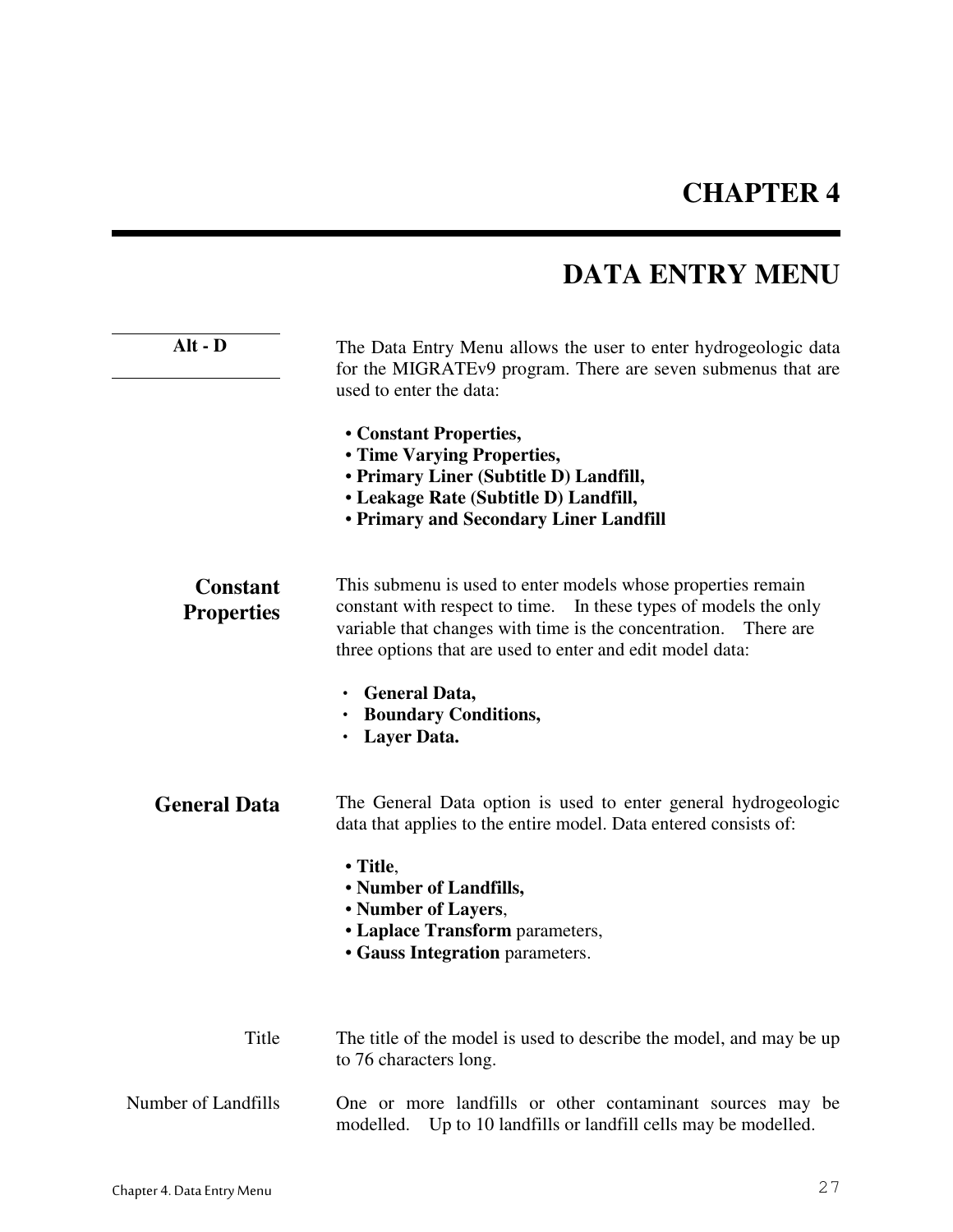- Number of Layers The model or deposit is divided into layers where each layer has different parameters. The total number of layers is entered with this parameter. Data for each layer must be subsequently entered with the **Layer Data** command. There is no limit on the number of layers that can be specified in the MIGRATE-GUI program; however, the MIGRATEv9 program limits the total number of sublayers for all layers to 50.
- Laplace Transform Parameters The solution of the contaminant migration equations implemented by the MIGRATEv9 program involves the inversion of a Laplace Transform. In this inversion the accuracy depends upon four parameters: TAU, N, SIG, and RNU.

The user may adopt the default values (TAU=7, SIG=0, N=11, and RNU=1) or specify other values. It has been found that a value of TAU between 7 and 10, and a value of  $SIG = 0$  is satisfactory in most cases. The more critical parameters, RNU and N, typically yield accurate results when:

> *RNU* = 0.1 *x total thickness x Darcy velocity minimum diffusion coefficient*

and

 $N = 10$  x RNU if RNU is greater than 1.0.

These values of RNU and N will generally work extremely well but will often require more integration than is necessary. If the computation times seem excessive smaller values of RNU and N should be tried, and the accuracy of the results compared.

Gauss Integration **Parameters** The theoretical development involves the use of a Fourier transform and hence the synthesis of the final solution involves some numerical integration. These integrations are performed numerically by decomposing the integration range into a number of subintervals and then using Gauss quadrature within each subinterval. The width and number of integration subintervals which are required to achieve a reasonable accuracy (say  $0.1\%$ ) depends somewhat on the geometry and properties of the problem under consideration. These parameters can be determined from a few trial calculations for a representative point and time of interest.

> The program is capable of performing four levels of Gauss quadrature, FINE, NORMAL, WIDE, and SELECT. The computation time is directly proportional to the amount of integration.

When SELECT is specified the user must specify the integration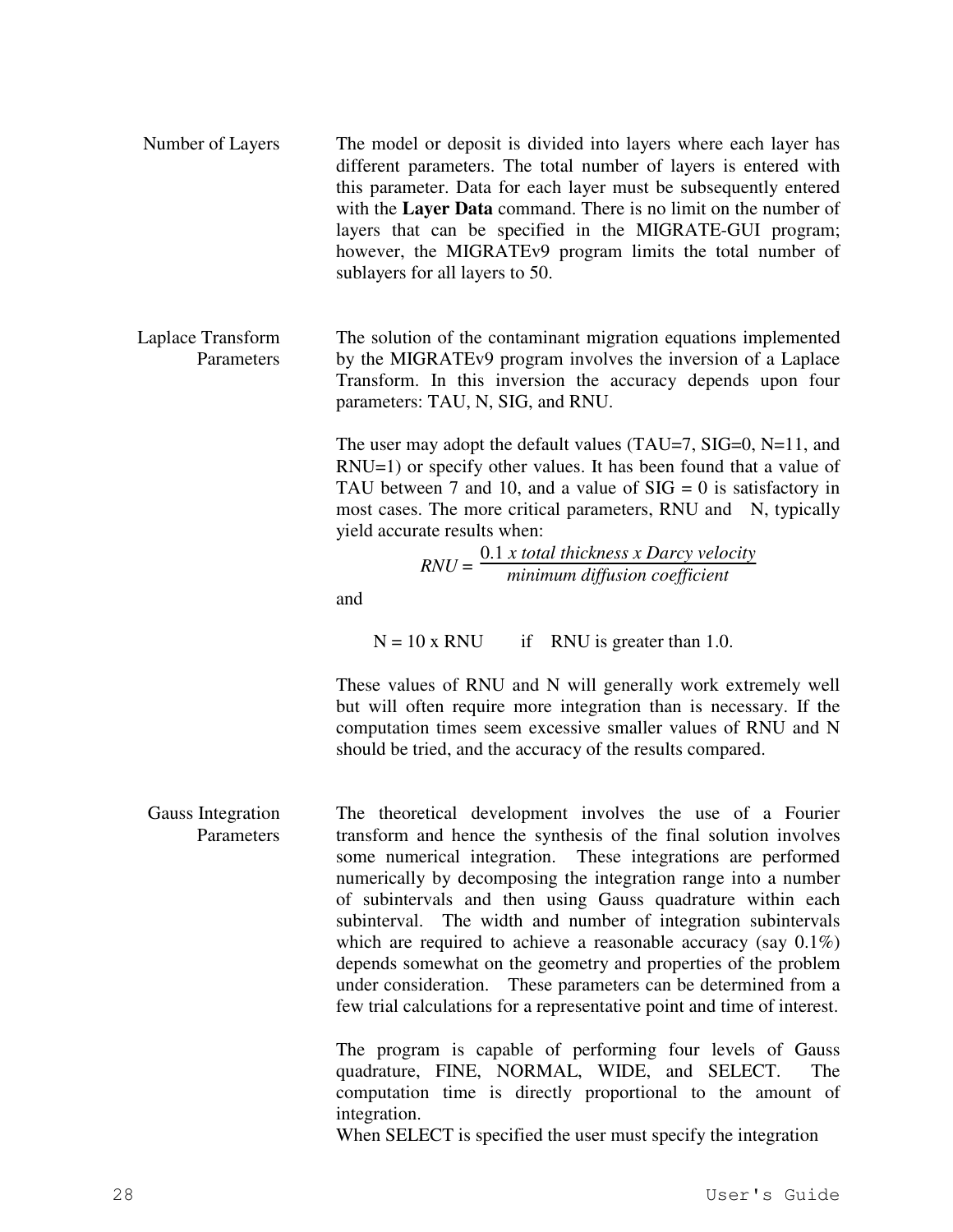step size, number of points, and number of steps (Figure 4.1). The user will be prompted for these parameters after the OK button is pressed.

### **Boundary Conditions**

For every model there are two boundary conditions, one at the top and one at the bottom. The top boundary condition is usually the point of contact between the contaminant source (eg. a landfill) and the subsurface layers (model), and can be either at the surface or buried. There are four possible top boundary conditions:

- **Constant Concentration at the surface,**
- **Finite Mass at the surface,**
- • **Zero concentration at the surface with buried mass,**
- **Impermeable surface with buried mass,**

The bottom boundary condition is usually the point of contact between the layered deposit and either a much more or much less permeable strata (eg. an aquifer or intact bedrock) and can be either:

- **Impermeable,**
- **Zero Concentration**, or
- **An Aquifer,**

If more than one landfill has been specified, the data for the top boundary condition must be specified for each landfill (or other contaminant source). After the data for each landfill has been entered the user can go to back to the previous landfill by selecting the

Although more than one landfill may be specified as the source for the contaminants, it should be noted that the type of boundary condition must be the same for all the landfills. This means that if the top boundary condition is specified as finite mass, then all the landfills must be finite mass. In addition, it should be noted that since the liner of a landfill is modelled as a layer, all of the landfills must have the same type of liner (i.e., it is not possible to model a landfill with a geomembrane and a landfill without a geomembrane together).

**Constant Concentration at Surface** The constant concentration at the surface top boundary condition represents the case where the concentration of contaminant in the landfill remains constant throughout time, and is equivalent to the assumption of an infinite mass of contaminant in the landfill. The user will be asked to specify:

#### • **Offset Distance,**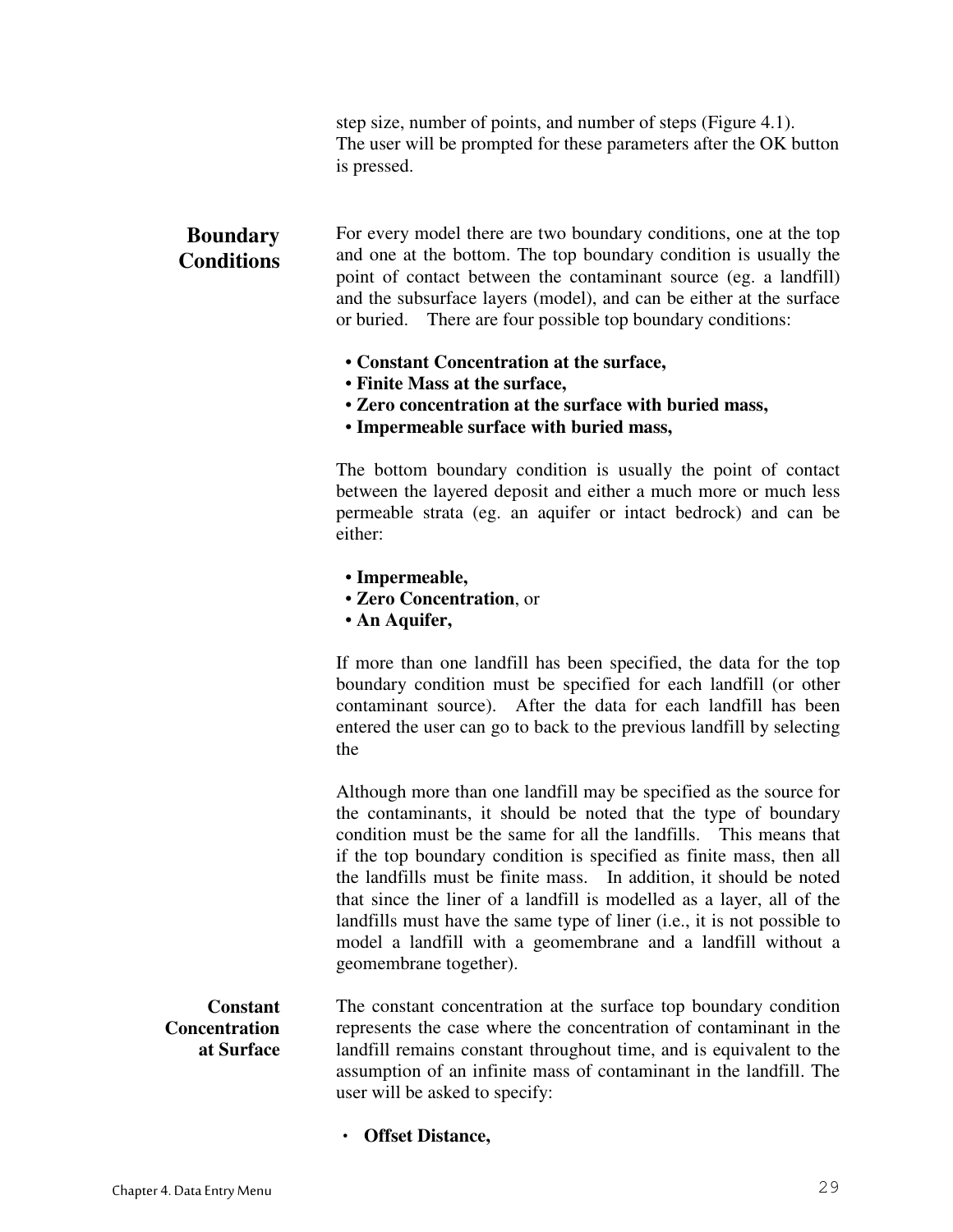|                              | Landfill Base Width,<br>$\bullet$<br>• Landfill Surface Width,<br><b>Surface Concentration.</b>                                                                                                                            |  |  |  |  |
|------------------------------|----------------------------------------------------------------------------------------------------------------------------------------------------------------------------------------------------------------------------|--|--|--|--|
| <b>Offset Distance</b>       | This is the distance from the co-ordinate origin on the x-axis<br>(horizontal) to the centre of the landfill (see Figure 1.3).                                                                                             |  |  |  |  |
| Landfill Base Width:         | The landfill may have a greater width at the surface than at the<br>base, to take into consideration the effect of side-slopes. This is<br>the width of the landfill at the base, in the direction of groundwater<br>flow. |  |  |  |  |
| Landfill Surface<br>Width:   | This is the width of the ground surface or top of the landfill, in the<br>direction of groundwater flow.                                                                                                                   |  |  |  |  |
| <b>Surface Concentration</b> | This is the concentration of the contaminant species in the landfill.                                                                                                                                                      |  |  |  |  |

#### **Finite Mass at Surface** The finite mass at the surface top boundary condition is most representative boundary condition for most landfills. The concentration of contaminant may start at an initial value, increases linearly with time, and then declines as contaminant is transported into the deposit and is removed by leachate collection systems. The user will be asked to specify:

- **Offset Distance,**
- **Landfill Base Width,**
- **Landfill Surface Width,**
- **Source Half-Life,**
- **Initial Concentration**,
- **Waste Thickness,**
- • **Waste Density, Percentage of Mass,**
- **Volume of Leachate** Collected.

Source Half-Life If the contaminant species experiences radioactive or biological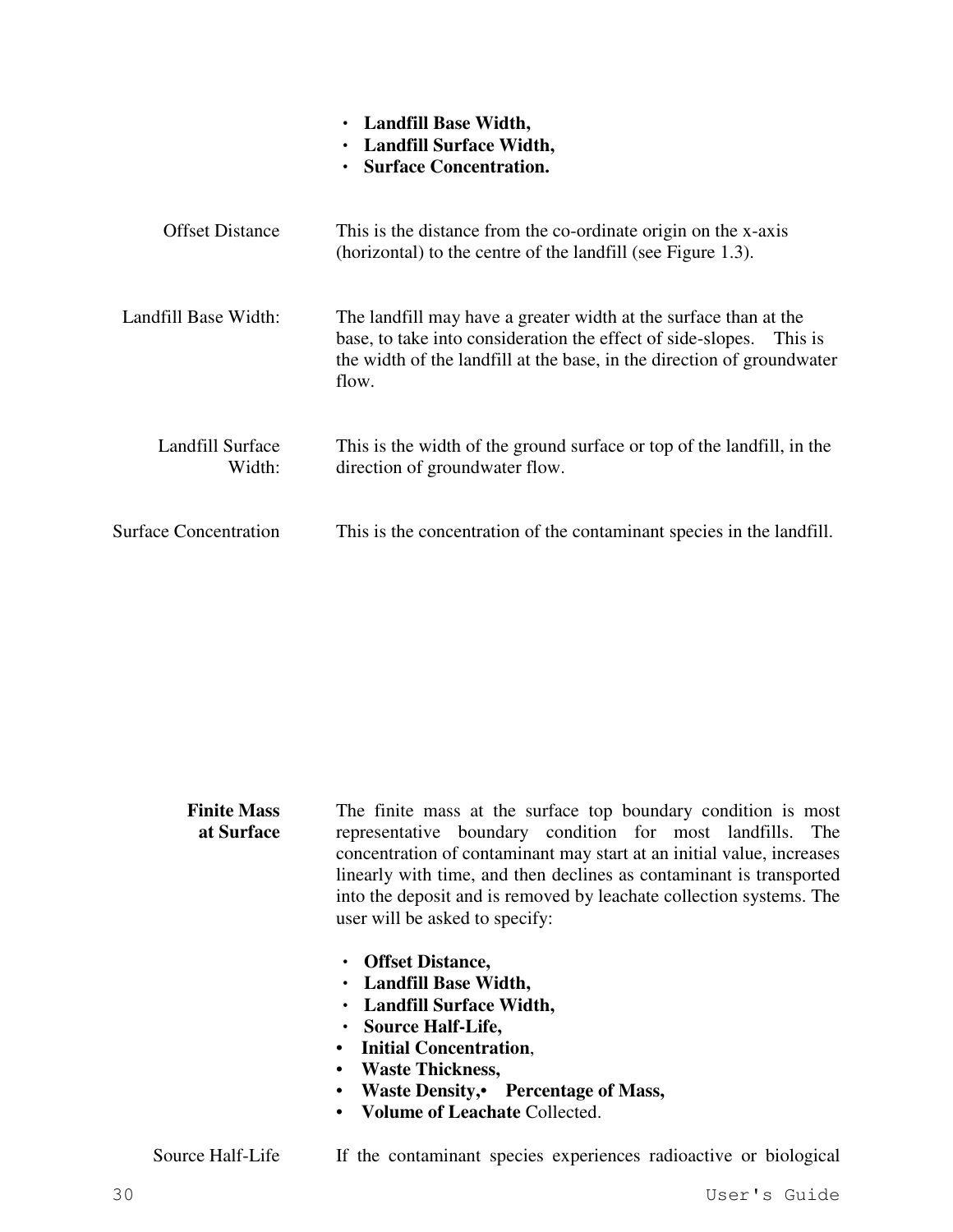decay while in the landfill, the first-order decay half-life may be specified. If there is no decay specify a half-life of zero (which is taken to be infinite).

- Initial Source Concentration This is the initial concentration of the source of contaminants, usually at time zero.
- Waste Thickness This is the average thickness of waste in the landfill (or other contaminant source). If the effects of the side-slopes of the landfill are being considered by using different base and surface widths, then the waste thickness specified here should not consider these effects.

Waste Density This is the average density of the waste.

- Percentage of Mass The contaminant species may represent only a small portion of the total mass of the waste. This percentage is specified here, and should represent only the leachable portion of the contaminant species.
- Volume of Leachate This is the volume of leachate collected per unit area of landfill per unit time, usually by the leachate collection system. Thus, after the landfill reaches field capacity the average volume of leachate collected is equal to the average infiltration through the landfill cover less the average exfiltration through the base of the landfill (assuming the waste is at field capacity).

For example, if the average infiltration is 0.3 m/a and the average exfiltration is 0.03 m/a, then the average volume of leachate collected is  $0.3 - 0.03 = 0.27$  m/a.

**Zero Concentration and Buried Mass** This boundary condition can be used to model a buried contaminant source. Using this boundary condition, contaminants can move upwards and downwards from the source. At the surface the concentration is assumed to be zero, which would simulate the removal of contaminants at the surface by runoff, collection systems, or other means. This boundary condition assumes that the dispersion coefficient in the soil adjacent to the buried waste, is the same as within the buried waste.

The user is required to specify:

- **Offset Distance,**
- **Landfill Base Width,**
- **Landfill Surface Width.**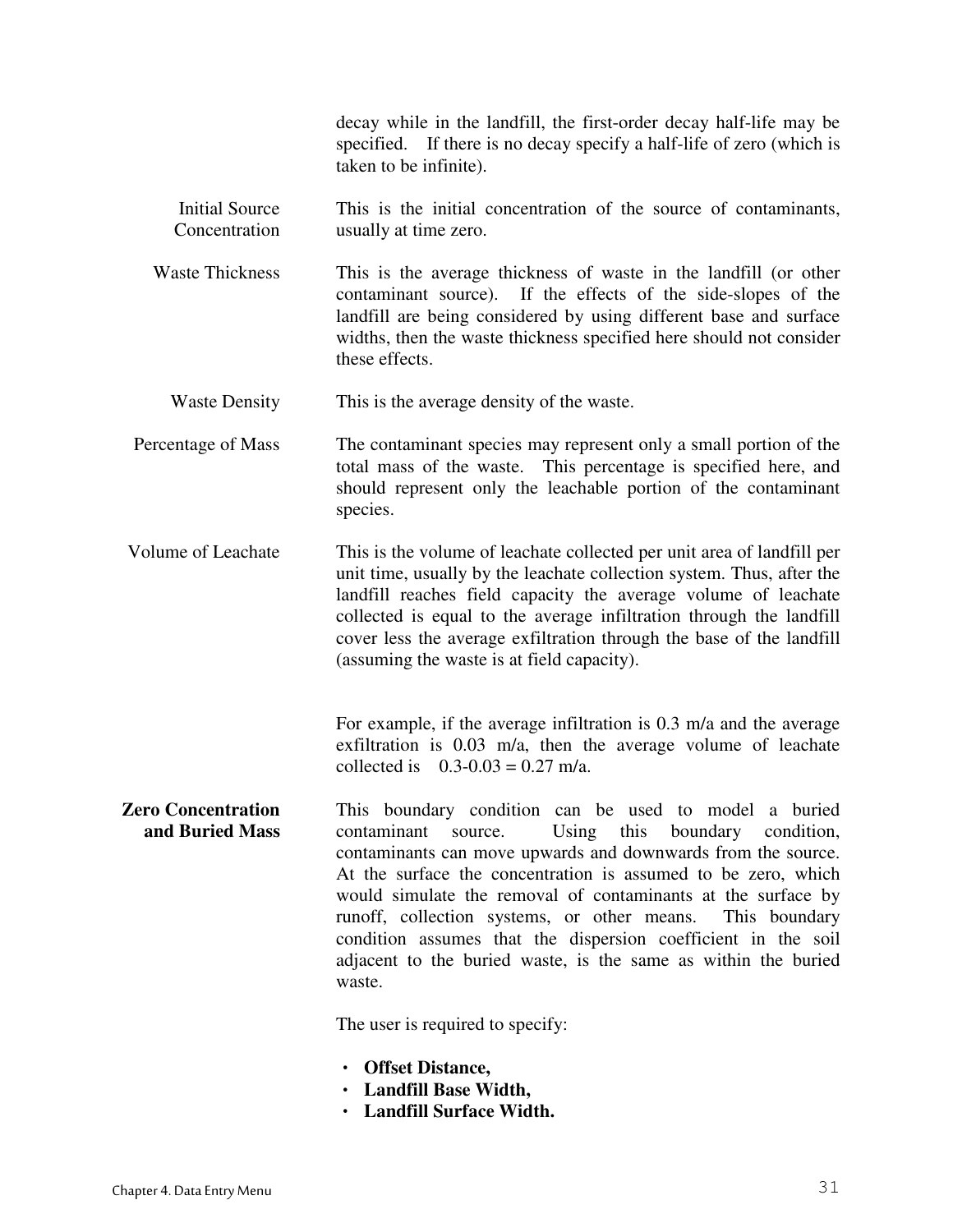| Impermeable               |  | This boundary conditions is similar to the zero surface          |  |  |  |
|---------------------------|--|------------------------------------------------------------------|--|--|--|
| <b>Surface and Buried</b> |  | concentration and buried mass condition, except in this case the |  |  |  |
| <b>Mass</b>               |  | surface is assumed to represent an impermeable layer, (i.e.      |  |  |  |
|                           |  | zero-flux). The user is required to specify:                     |  |  |  |

- **Offset Distance,**
- **Landfill Base Width,**
- **Landfill Surface Width.**

**Impermeable Bottom**  The impermeable bottom boundary condition represents the case where no mass is transported into or out of the bottom of the deposit. This condition can be used to represent the case of a deposit underlain by an impermeable base stratum (e.g., intact bedrock that is impermeable relative to the overlying layer or deposit). The use is required to specify:

#### • **Base Integration Width**

- Base Integration Width The base integration width is used to determine the flux of contaminants into and out of the base. This integration width is measured in the same direction as the landfill width, which should be in the direction of groundwater flow. Ideally the base integration width should be infinite; however, to limit computing time typical values equal to six times the landfill base width may be used.
- **Zero Concentration Bottom** The zero concentration bottom boundary condition represents the case where the concentration of contaminant remains zero in the base strata. The user will be prompted to specify the:

#### • **Base Integration Width.**

**Aquifer Bottom** The aquifer boundary condition represents the case where the deposit is underlain by a permeable base strata. The concentration in the base strata (aquifer) varies with time as mass is transported into the aquifer from the deposit, and then transported away by the horizontal velocity and dispersion in the base strata.

> The base aquifer is modelled as a boundary condition (not a separate layer) and the concentration at the bottom of the deposit is the concentration at the top of the base aquifer. This boundary condition assumes that there is sufficient dispersion/mixing (i.e. a very high vertical dispersion coefficient) such that the concentration is uniform across the thickness of the aquifer being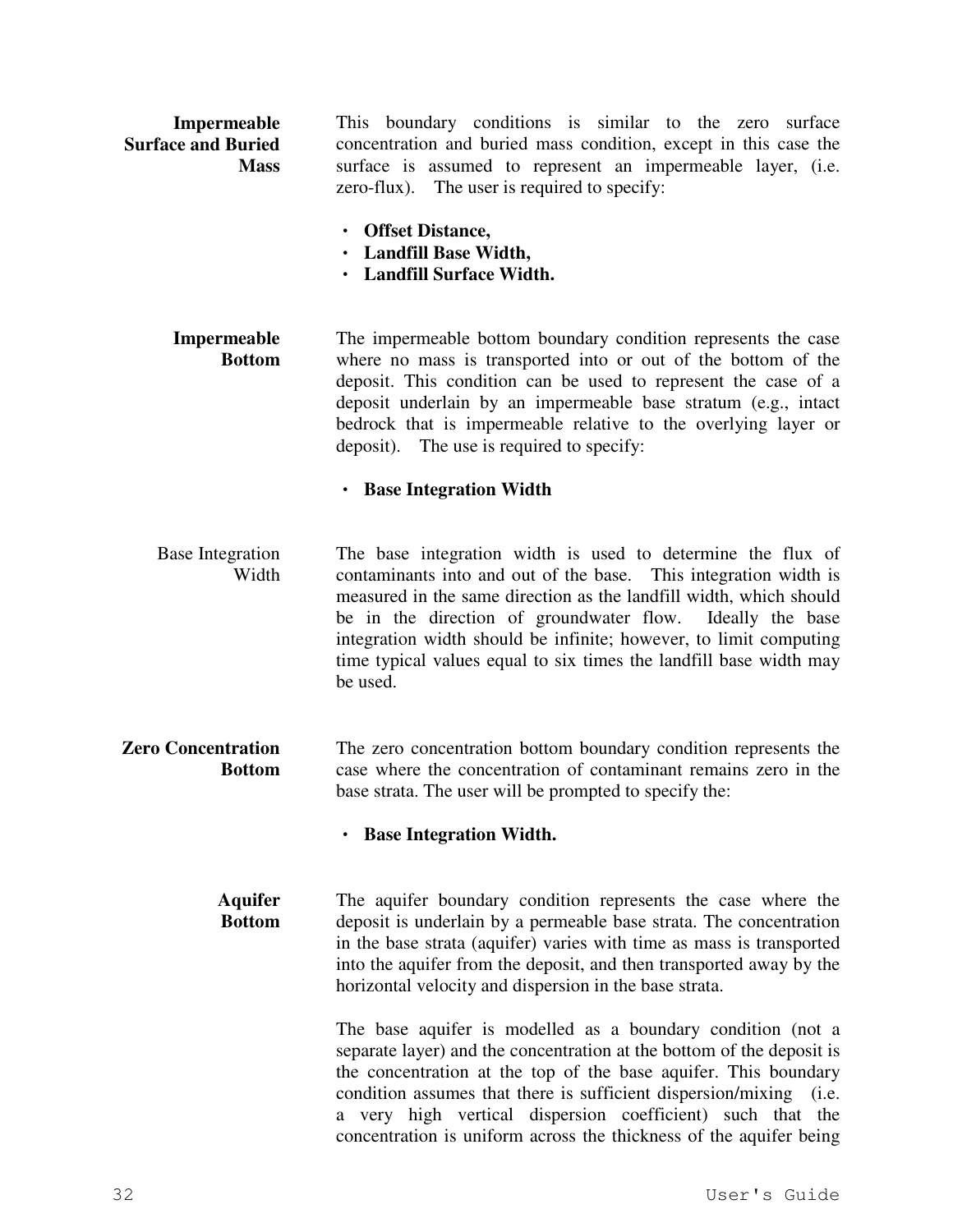considered. Thus the concentration at the bottom of the aquifer thickness modelled is the same as reported at the top of the aquifer. If the actual aquifer is very thick, normally only the upper portion (3 - 6 m depending on conditions) should be considered in modelling. Alternatively, the aquifer could be modelled as an additional layer. This approach allows the consideration of vertical dispersion\diffusion, and may give a vertical diffusion profile through the aquifer's thickness. With this boundary condition the user will be asked to specify:

- **Base Integration Width,**
- **Base Thickness,**
- **Base Half-Life,**
- **Sink Removal,**
- • **Base Porosity,**
- **Outflow Velocity,**
- **Dispersion Coefficient.**
- Base Thickness This is the vertical thickness of the base strata that is being modelled as a boundary condition.
- Base Half-Life This is the first-order decay half-life of the contaminant species in the aquifer. If the contaminant species does not experience radioactive or biological decay, a half-life of zero should be specified to imply infinite half-life.
- Sink Removal This is used to specify the rate of removal of contaminants from the aquifer by a passive sink (ex. a purge well system). For a more detailed discussion see Sink Removal Rate under Layer Properties.
- Base Porosity This is the porosity of the base strata, between 0 and 1.

Outflow Velocity This is the horizontal Darcy outflow velocity within the base strata at the down-gradient edge of the landfill. If the outflow velocity is set very high the results will be equivalent to setting a constant base concentration of zero.

- Dispersion Coefficient This is the horizontal Coefficient of Hydrodynamic Dispersion in the aquifer.
- **Layer Data** The data for each individual layer is entered in this option, the data for all the **number of layers** that was specified in the **General Data** command should be input.

Continuity of concentration and flux is assumed at the boundary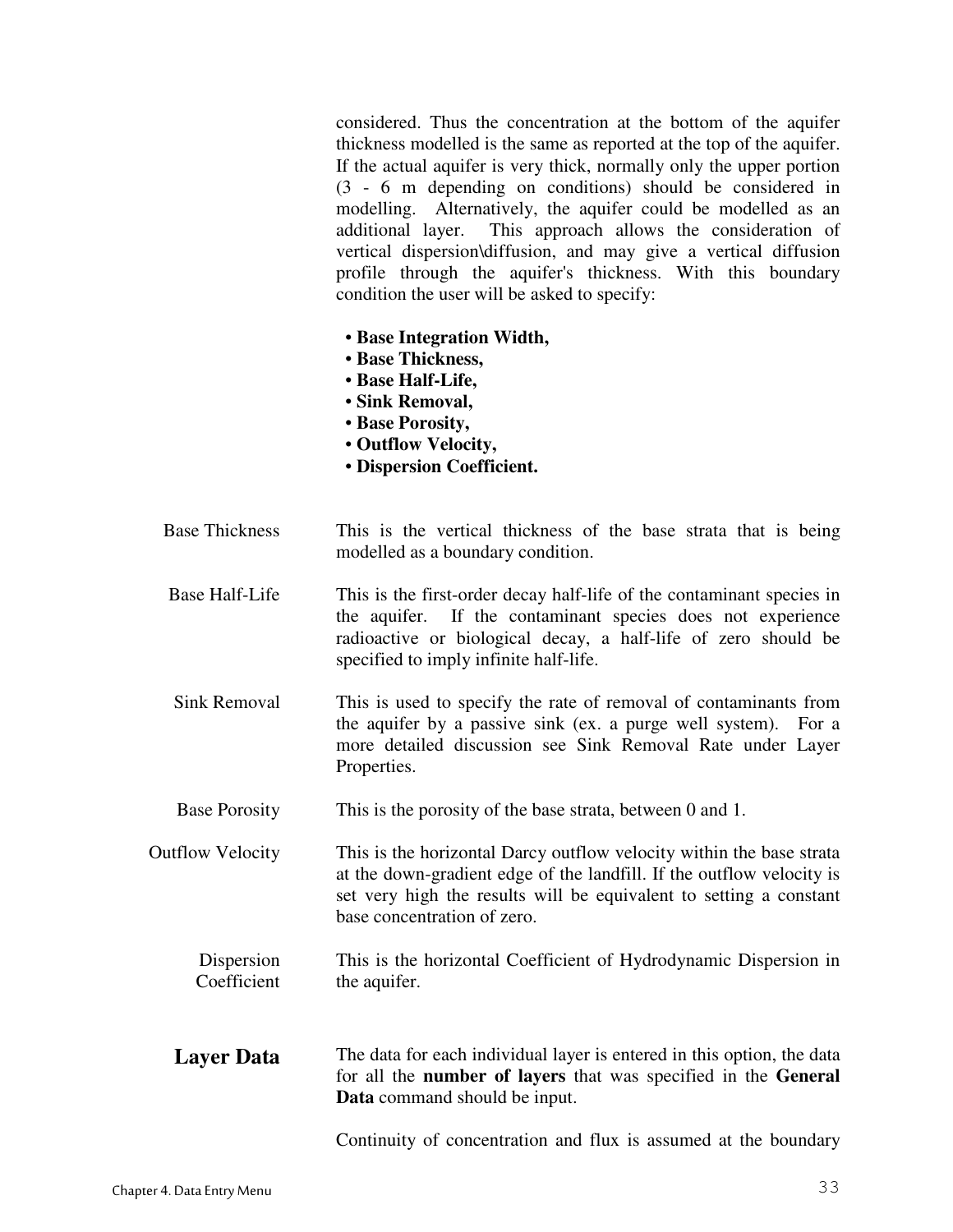between layers. If a fractured layer is in contact with an unfractured layer, it is assumed that all fluid flow is transported along the fractures that intersect the unfractured layers (i.e., it is equivalent to having a very thin sand layer between unfractured and fractured layers).

After the data for the layer is entered, the user can go to the next layer by selecting the Next button (F5), or go back to the previous layer by selecting the Previous button (F6). When the data for all the layers has been entered, the user can save the information by selecting the OK (F9) button.

The data required for each layer consists of:

- the number of **sublayers**,
- **thickness**,
- **dry density**,
- **porosity**,
- **Vertical & Horizontal Diffusion Coefficients,**
- **Vertical & Horizontal Darcy Velocities,**
- **distribution coefficient,**
- • **Half-Life,**
- **Sink Removal Rate,**
- presence and type of **fractures**.

If the top boundary condition is buried mass the user can also specify an initial concentration for the layer, to represent this mass.

Sublayers The number of sublayers in each layer is primarily used in the output of the calculated concentrations with depth; a concentration will be calculated at each sublayer interface.

> The maximum thickness of each sublayer is 5 units. The number of sublayers is automatically increased if required to keep their thickness to less than 5. For example, if the layer thickness was 50 m and it had 5 sublayers (giving a sublayer thickness of 10), the program will automatically adjust the number of sublayers to 10.

#### **If the time-varying properties is selected, the accuracy of the results will depend on the number of sublayers.**

- Thickness The thickness of the layer must be specified, this is the total thickness of all the **sublayers** in the layer.
- Dry Density The dry density of the layer, expressed in consistent units with those used throughout the model.
	- Porosity This is the porosity of the layer, which must be greater than 0 and less than or equal to 1. If the layer is being used to represent a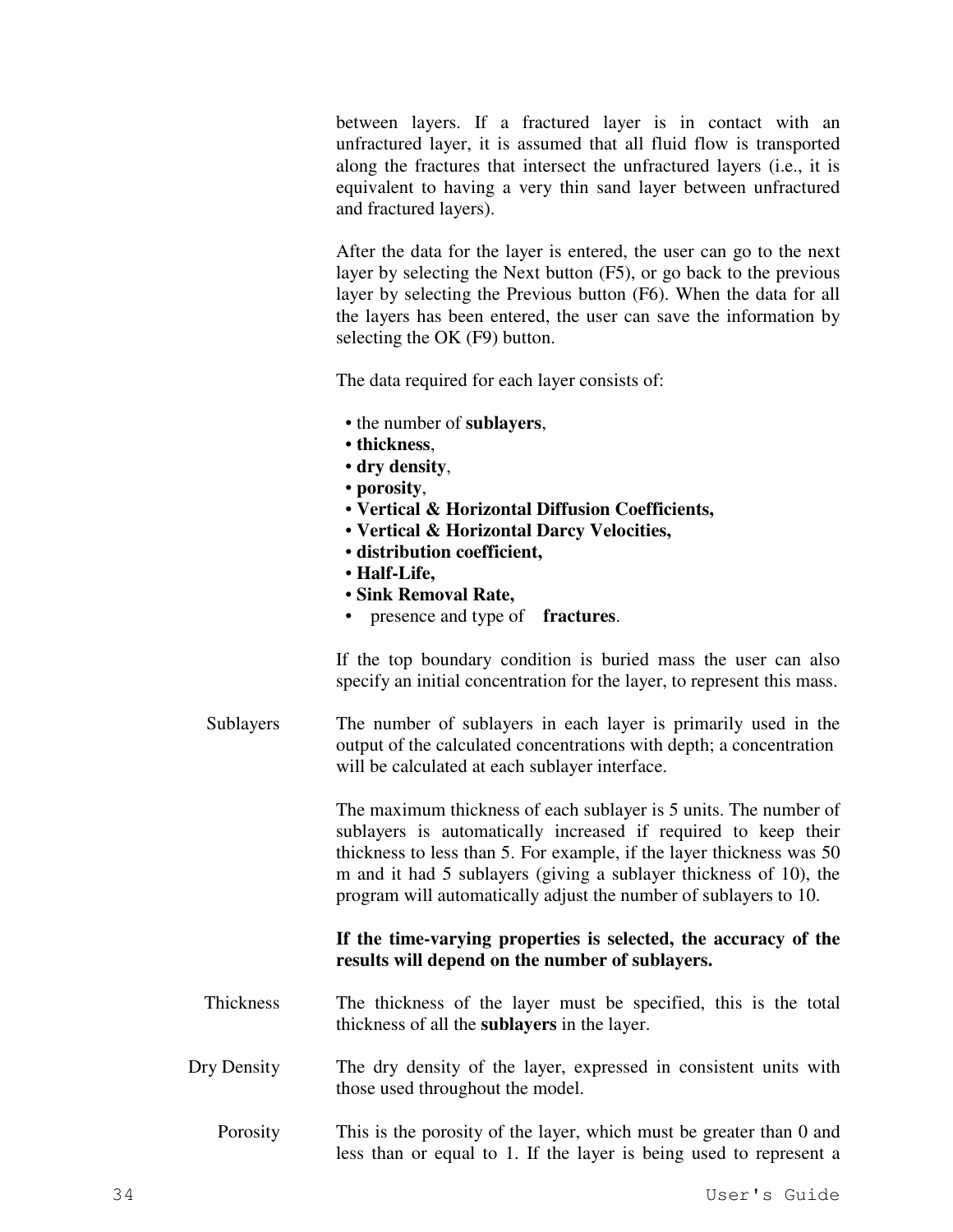geomembrane the porosity should be set to 1.

Horizontal & Vertical Diffusion/ Dispersion **Coefficients** 

These are the horizontal and vertical coefficients of hydrodynamic dispersion for the layer:

$$
D_{xx} = D_{ex} + D_{mdx}
$$
  

$$
D_{zz} = D_{ex} + D_{mdz}
$$

where,

 $D_{ex}$  and  $D_{ez}$  = diffusion coefficients for the species,

 $D_{\text{mdx}}$  and  $D_{\text{mdz}} =$  coefficients of mechanical dispersion.

For intact clayey layers, diffusion will usually be the controlling factor and dispersion will often be negligible [Gillham and Cherry, 1982, Rowe, 1987]. In sandy layers, dispersion will tend to be the controlling factor.

Horizontal and The horizontal and vertical velocities are defined as:

Vertical Darcy Velocities

 $V_{ax} = nv_x$  $V_{az} = nv_z$ 

where,

 $n =$  effective porosity,  $v_x$  and  $v_z$  = seepage or groundwater velocities.

Distribution Coefficient This is the distribution coefficient for the layer. The sorption-desorption of a non-conservative species of contaminant is assumed to be linear such that:

 $S = K_d * c$ 

where,

 $S =$  solute sorbed per unit weight of soil,  $K_d$  = distribution (partitioning) coefficient, c = concentration of contaminant.

This is a reasonable approximation for low concentrations of contaminant, however at high concentrations sorption may not be linear and more complex relationships should be used. If there is no sorption (i.e., a conservative species) the distribution coefficient is zero.

Half-Life If the contaminant species experiences radioactive or biological decay in a layer, this option can be used to specify the half-life of the species in the layer. First order (exponential) decay is assumed for both radioactive and biological decay, eg.

$$
c(t) = c(0) e^{-\lambda t}
$$
  
where,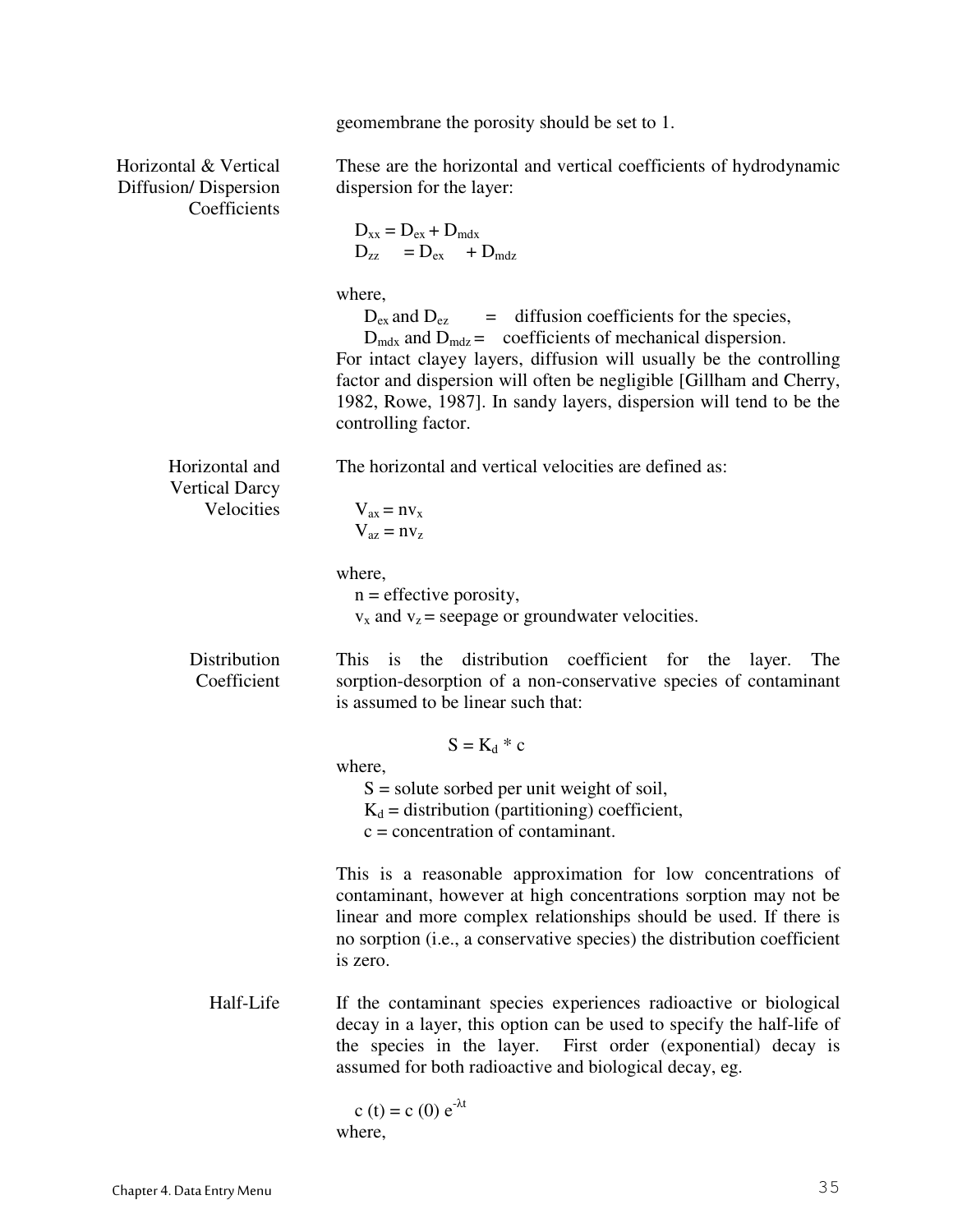$c(t)$  = concentration at time t,  $c(0) = initial concentration,$  $\lambda$  = decay constant = 0.693147/half-life,

If there is no decay of the species in the layer, the half-life should be specified as zero which is the same as an infinite half-life (i.e.  $\lambda = 0$ ).

Sink Removal Rate This is used to specify the rate of removal of contaminants from a layer by a passive sink, (for example, a secondary leachate collection system or purge wells). According to the principle of continuity of flow the rate of removal should be equal to:

$$
R_r = (v_{az1} - v_{az2}) \frac{L}{h} - v_{ax}
$$

where,

 $R_r$  = rate of removal (flow per unit area per unit time)

 $v_{\text{az1}}$  = vertical Darcy velocity in the layer above,

 $v_{\text{az2}}$  = vertical Darcy velocity in the layer below,

- $v_{ax}$  = horizontal Darcy velocity in the layer with the passive sink,
- $L =$  Width of the base of the landfill,
- $h$  = thickness of the layer with the passive sink.

An example would be a 600 m long landfill with a 0.3 m thick secondary leachate, collection system. Assuming the vertical Darcy velocity above the layer is 0.01 m/a and below the layer is 0.003 m/a, then the rate of removal would be:

 $R_r = (0.01 - 0.003) \times 600/0.3 = 14 \text{ m/a}.$ 

- **Fractures** Any or all of the layers may be fractured. These fractures may be 1, 2, or 3 dimensional. Where the first dimension is for one set of vertical fractures, the second is for a second set of (orthogonal) vertical fractures, and the third is for horizontal fractures (i.e. for a 3D block, dimension 1 is length, dimension 2 is width, and dimension 3 is depth). The user will be asked for the fracture parameters after selecting the OK (**F9**) or the Next (**F5**) buttons in layer entry.
	- In a fractured deposit the program can consider advective-dispersive transport along the fractures coupled with diffusion into the matrix on either side of the fracture. However, if the **Darcy velocity** is zero, or small, then the transport mechanism will be essentially diffusive through the matrix, the fractures will have no effect and should not be considered in modelling the migration of contaminants. Users planning to model migration in fractured media are warned that they should first see Rowe and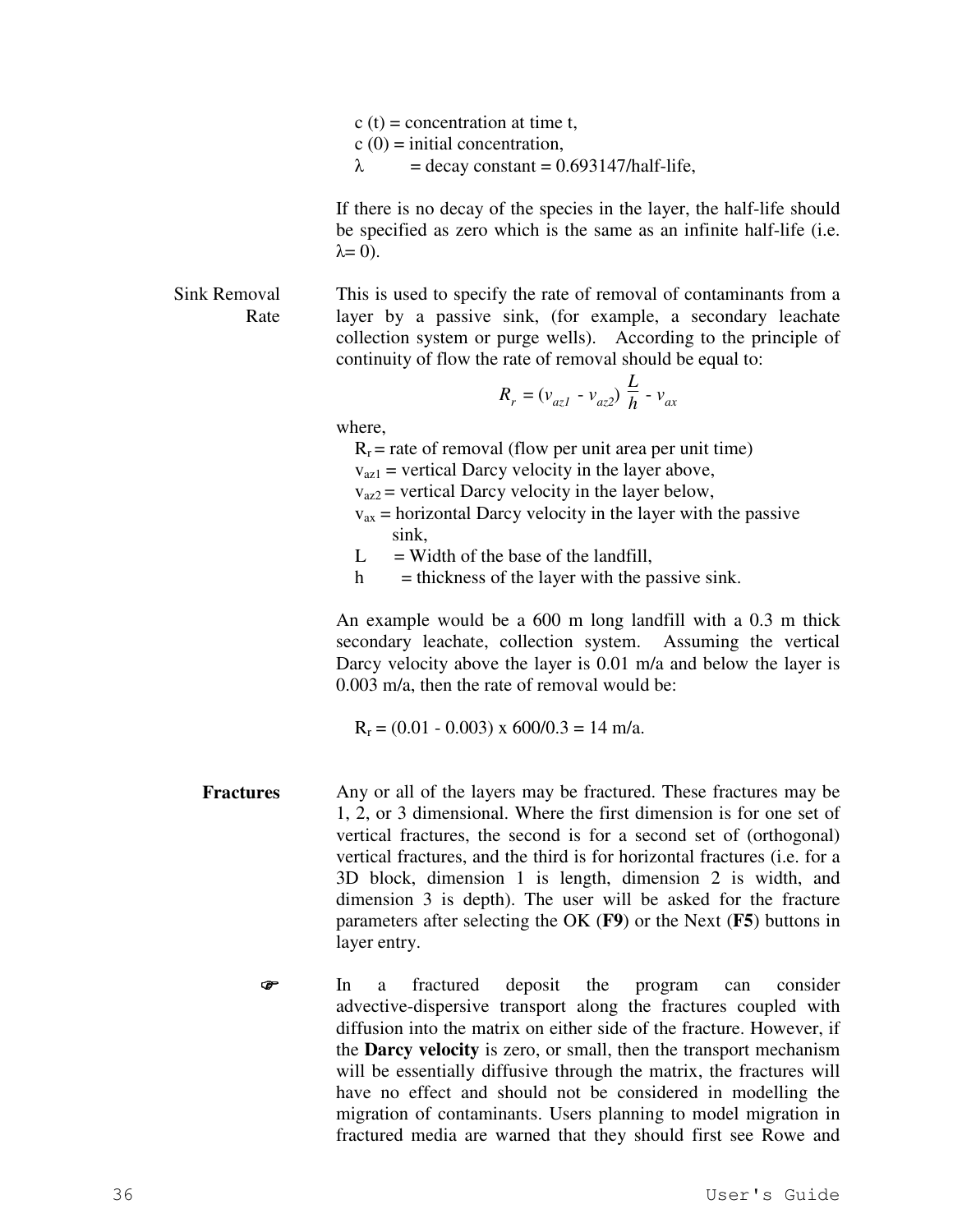Booker, 1990, 1991a, 1991b, and Rowe et al, 1994 for a discussion of modelling of fractured systems.

The user can specify the following information about the fracture in each dimension:

- fracture **Spacing**,
- fracture **Opening Size**,
- and **number to sum**.

In addition the user can specify the fracture's:

- **Dispersion coefficient**,
- **Distribution coefficient**.
- Spacing The spacing of fractures is the distance between fractures in each dimension.
- Opening Size The fracture opening size is the typical width (gap) between the fracture walls.
- Number to Sum Is the number of terms to sum in the evaluation of the advective-dispersive equation for contaminant migration [Rowe and Booker, 1990, 1991a, 1991b]. For blocks where the fracture spacing is of the same order in all directions, 8 to 10 terms is usually adequate.

As the aspect ratio (horizontal spacing/vertical spacing or vertical spacing/vertical spacing) increases more terms are required in the summation. When the aspect ratio is large, the problem can usually be reduced to a problem of lower order (eg. from 3D to 2D or 2D to 1D). For example, if the spacing between fractures in one vertical direction is 50 units, and in the other vertical and horizontal directions is 2 units. The widely spaced fractures can be ignored and the problem reduced to a 2D problem [Rowe and Booker, 1990].

- Dispersion Coefficient This is the dispersion coefficient along the fracture. For a more complete description of dispersion coefficient see the **Diffusion/ Dispersion Coefficient** for a layer.
- **Distribution** Coefficient This is the distribution coefficient along the fracture as defined by Freeze and Cherry (1979). This is often assumed to be zero.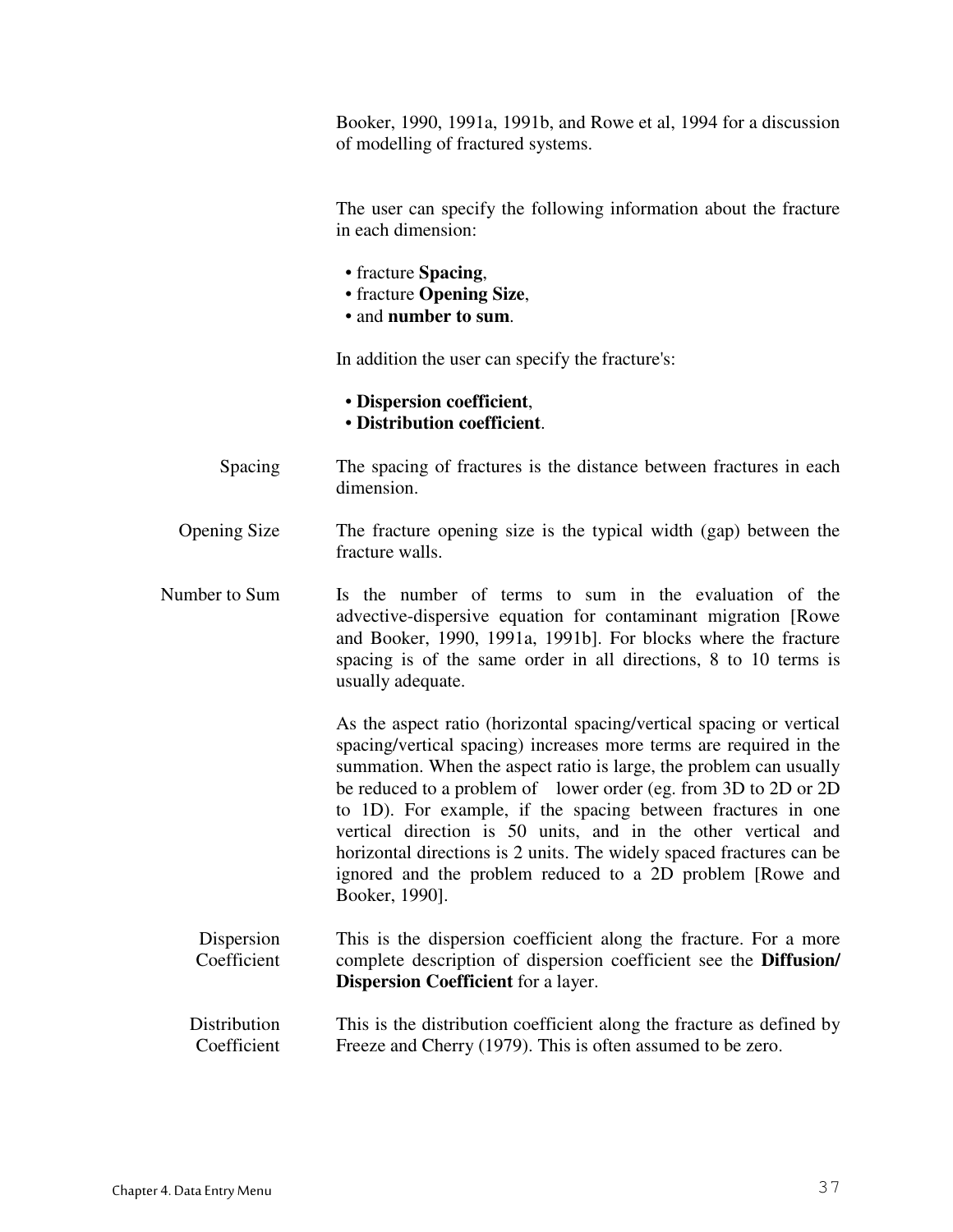- **Time Varying Properties** This submenu is used for models whose properties, other than concentration, vary with time. It is used to model situations where there may be a complex source history (eg. the expansion of an existing landfill), or changes in the properties and velocities of the layers with time (eg. the progressive failure of a leachate collection system).
	- The Time- Varying Properties option implements a "time-marching" scheme, where the program stops and restarts the solution every time parameters are changed. In the Constant Properties option the accuracy of the solution is independent of the number of sublayers. However, in the Time-Varying Properties option the accuracy is dependent on the number of **sublayers** used. The user is warned that they should experiment with the number of sublayers to ensure that the results obtained are sufficiently accurate.

There are four option that are used to enter and edit data for time-varying properties models:

- **General Data,**
- **Boundary Conditions,**
- **Layer Geometry,**
- **Time Period Data.**
- **General Data** This option is used to enter general hydrogeologic data for the model, and is similar to the General Data option of the Constant Properties submenu. The user can specify:
	- **the Title,**
	- **Number of Time Groups,**
	- **Number of Layers,**
	- **Start Time,**
	- **Laplace Transform Parameters,**
	- **Gauss Integration Parameters.**

Except for the Number of Time Groups and Start Time, all of these parameters are described in the General Data option of the Constant Properties submenu. The number of landfills is not specified here, since it can change between Time Groups.

#### Number of Time Groups This is the number of time periods that have different properties.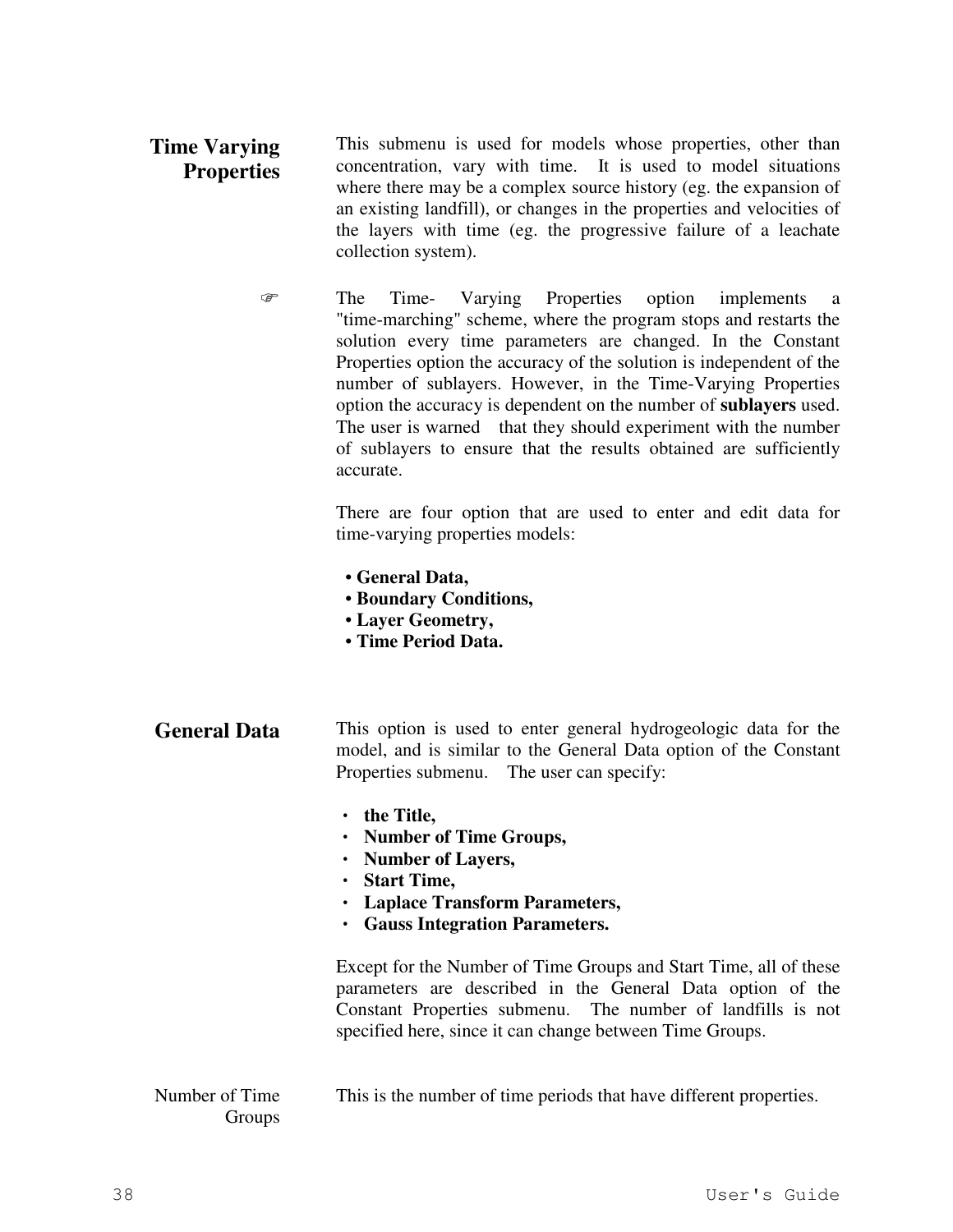Start Time This is the start time of the first time period, and is the time that calculations begin (usually zero).

#### **Boundary Conditions** As in the Constant Properties model, a top and bottom boundary condition must be specified. These boundary conditions will apply for all the time groups. Although the type of boundary condition must be the same for all time groups (eg. whether it is constant concentration of finite mass), the parameters of the boundary condition can change for each time group.

The types of boundary conditions that can be selected are identical to those in the Constant Properties submenu. All of the parameters, except for the base integration width, and aquifer thickness are specified separately for each time group in the Time Period Data option.

**Layer Geometry** Except for the number of sublayers and the layer thickness, all of the properties of the layers can be varied with time. The time varying properties are specified in the Time Period Data option, and the user is required to specify the number of sublayers and thickness in this option. After these two parameters have been specified for the layers, the next layer can be selected by pressing the Next Button. Once all of the layers have been entered, the OK Button should be selected.

### **Time Period Data** All of the properties that vary with time can be specified in this option. These properties include data for the time group, layer data for the group, and boundary condition data for the group. Data for the time group consists of:

- **End Time,**
- **Number of Increments,**
- **Number of Landfills.**

These parameters are discussed below, after they have been entered the layer data for the time period should be entered. This data consists of:

- **Dry Density,**
- **Porosity,**
- **Vertical and Horizontal Diffusion Coefficients,**
- **Vertical and Horizontal Darcy Velocities,**
- **Distribution Coefficient,**
- **Half-Life,**
- **Sink Removal Rate.**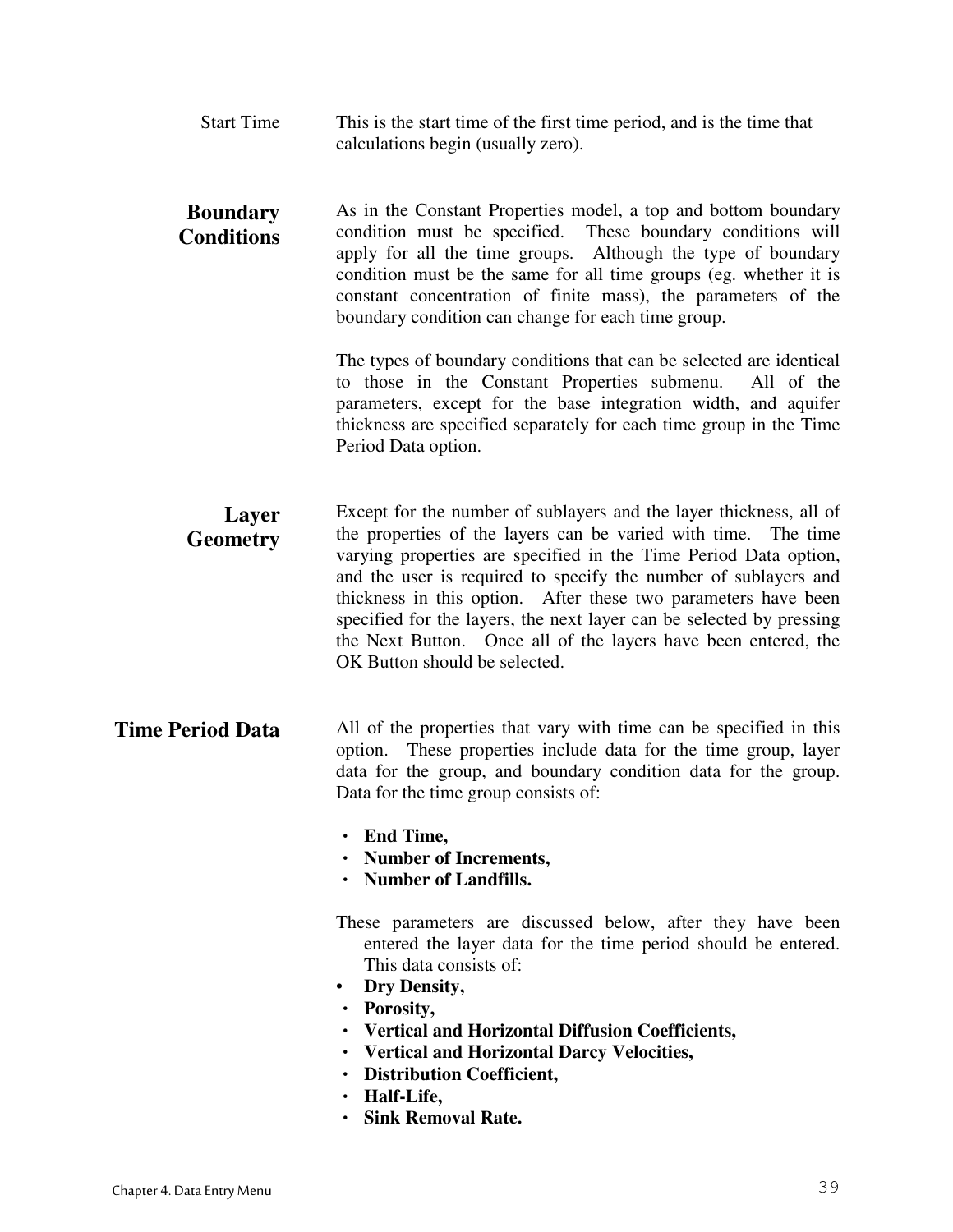And if the top boundary is buried mass the initial concentration for this mass can be specified.

After the properties for a layer have been entered, the next layer can be selected by pressing the Next button beside the layer data. Properties for all of the layers present should be specified for each time group. When a model is initially created the properties of the layers in the previous time group will be used as defaults for the second and higher time groups.

When all of the data for the layers has been entered, the data for the top boundary should be specified. This top boundary may consist of one or more landfills (contaminant sources), as specified earlier using the Number of Landfills parameter. The data that can be entered will depend on the type of top boundary that was selected, and will consist of:

- **Landfill Offset,**
- **Landfill Base Width,**
- **Landfill Surface Width.**

And if the top boundary is a constant concentration surface source:

• **Surface Concentration.** 

Or if the top boundary is finite mass:

- **Source Half-Life,**
- **Initial Concentration,**
- **Waste Thickness,**
- **Waste Density,**
- **Percentage of Mass,**
- **Volume of Leachate Collected.**

When the data for a landfill has been entered, the next landfill can be selected by pressing the Next button beside the landfill data. When there is more than one landfill, the Number of Landfills must be specified before the data for the landfills is entered.

After the data for the top boundary of the time period is entered, the parameters for the bottom boundary should be specified. If the bottom boundary is impermeable or zero concentration, the only parameter to be specified is the base integration width which is specified in the Boundary Conditions option. If the bottom boundary condition is an aquifer the user will need to specify:

### • **Base Half-Life,**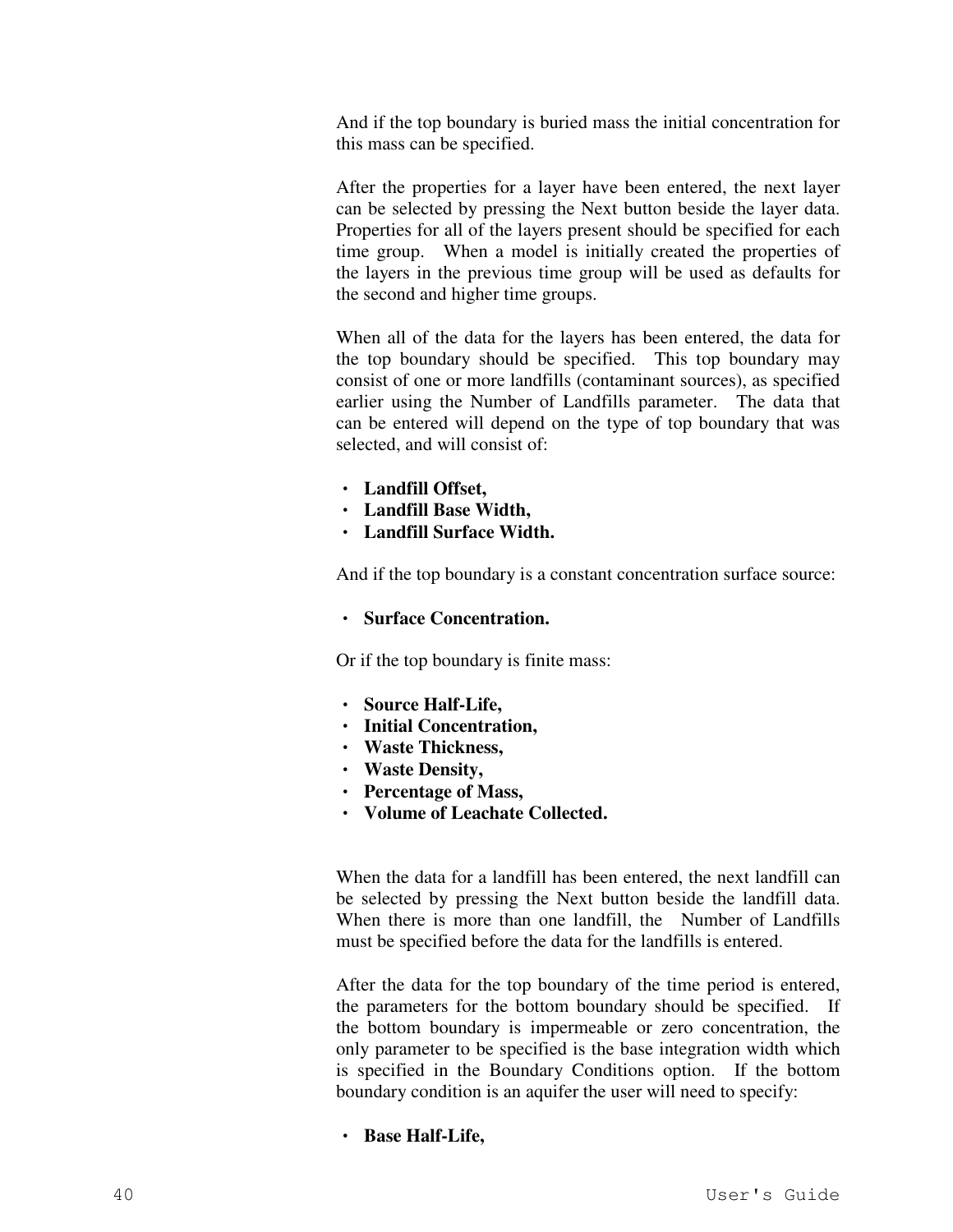- **Sink Removal Rate,**
- **Base Porosity,**
- **Outflow Velocity,**
- **Dispersion Coefficient.**

These parameters are described in the Constant Properties Boundary Condition section.

When all the data for a time group has been entered, the next time group can be selected by pressing the large Next button in the top right of the screen. After all of the time groups have been selected. In this option the data will be saved whenever a Next, Previous, or OK button is selected.

**WARNING:** This option should only be used by someone with the hydrogeologic and engineering background necessary to appreciate the subtleties associated with the physical situation and the steps necessary for appropriate modelling of the physical situation.

### **THIS OPTION SHOULD NOT BE USED FOR A PROJECT OF IMPORTANCE WITHOUT THE GUIDANCE OF THE PROGRAM DEVELOPERS.**

- End Time This is the end time of the group, and will be the start time of the next group.
- Number of **Increments**  This is the number of increments to use in sub-dividing the time period. The concentrations will be calculated for the times at the end of each increment, if there is only one increment specified for the group the time will be calculated at the end time. For example, if the group started at 0 years and ended at 20 years and the number of increments was 4, concentrations would be calculated at 5, 10, 15, and 20 years.

### **Primary Liner (Subtitle D) Landfill**

The Primary Liner (Subtitle D) Landfill submenu is used to quickly enter a landfill that may contain a leachate collection system, primary composite liner, aquitard, and aquifer. In this option the primary composite liner can be composed of a geomembrane and a primary liner. If the geomembrane is present an equivalent hydraulic conductivity must be specified. Another method of specifying this type of landfill uses a calculated leakage rate through defects in the geomembrane, the user should see **Leakage Rate (Subtitle D) Landfill** to use this option.

The user will be asked to select which layers are present from the following;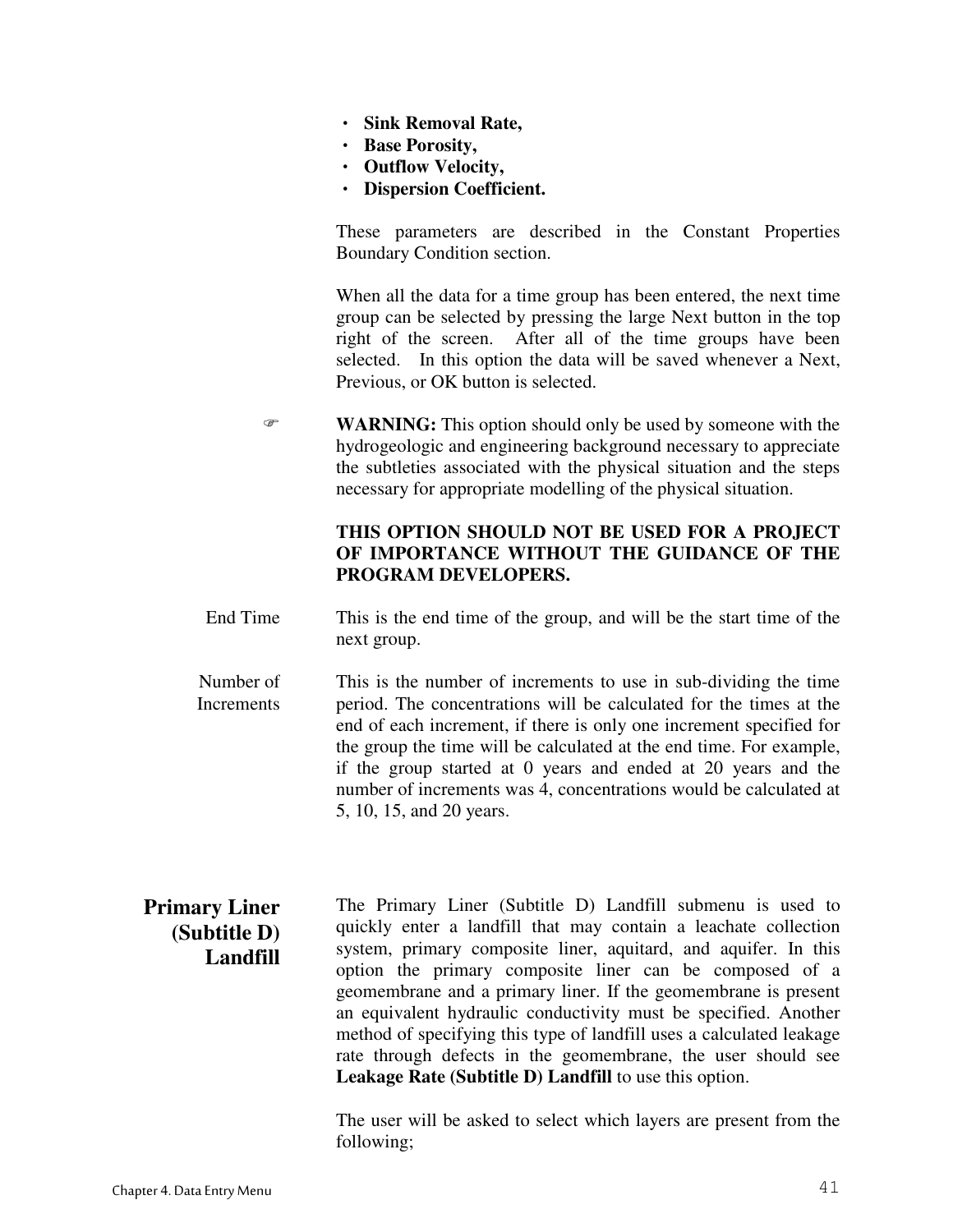- Primary **Geomembrane**,
- Primary **Liner** ,
- **Aquitard**,
- **Aquifer**.

After the above data has been entered the user will be required to enter the **source data, head data,** and **layer data** for the layers selected (eg. geomembranes, liners, etc.).

• Note: When this submenu is used data is converted to suitable input to MIGRATEv9, this conversion process is one way. The user should be careful not to corrupt the data entered in this submenu, by entering any subsequent data in **the Deposit Data, Layer Data,** and **Boundary Conditions** submenus**.** If data is entered in these other submenus the user should check for consistency.

### **Leakage Rate (Subtitle D) Landfill**

The Leakage Rate (Subtitle D) Landfill submenu is used to quickly enter data for a landfill that contains a leachate collection system, primary composite liner, and aquifer. This submenu uses a leakage rate calculated according to the method proposed by Giroud et. al. (1992), to determine the Darcy velocity through the composite liner. In this method the leakage rate through a composite liner will depend on the type and number of defects in the geomembrane, the leachate head on the liner, and the thickness and hydraulic conductivity of the compacted clay or geosynthetic clay liners (see Example 1). In addition the leakage rate due to permeation can also be considered, and is calculated according to the method proposed by Giroud and Bonaparte (1989).

The user will be asked for the following information;

- Contact (Good or Poor) between the Geomembrane and Compacted Clay or GCL,
- Type of holes in the Geomembrane (circular or long and narrow).
- Whether to consider Permeation.

After pressing the OK button if the holes are circular the user will be required to enter the frequency and area of the holes, or if the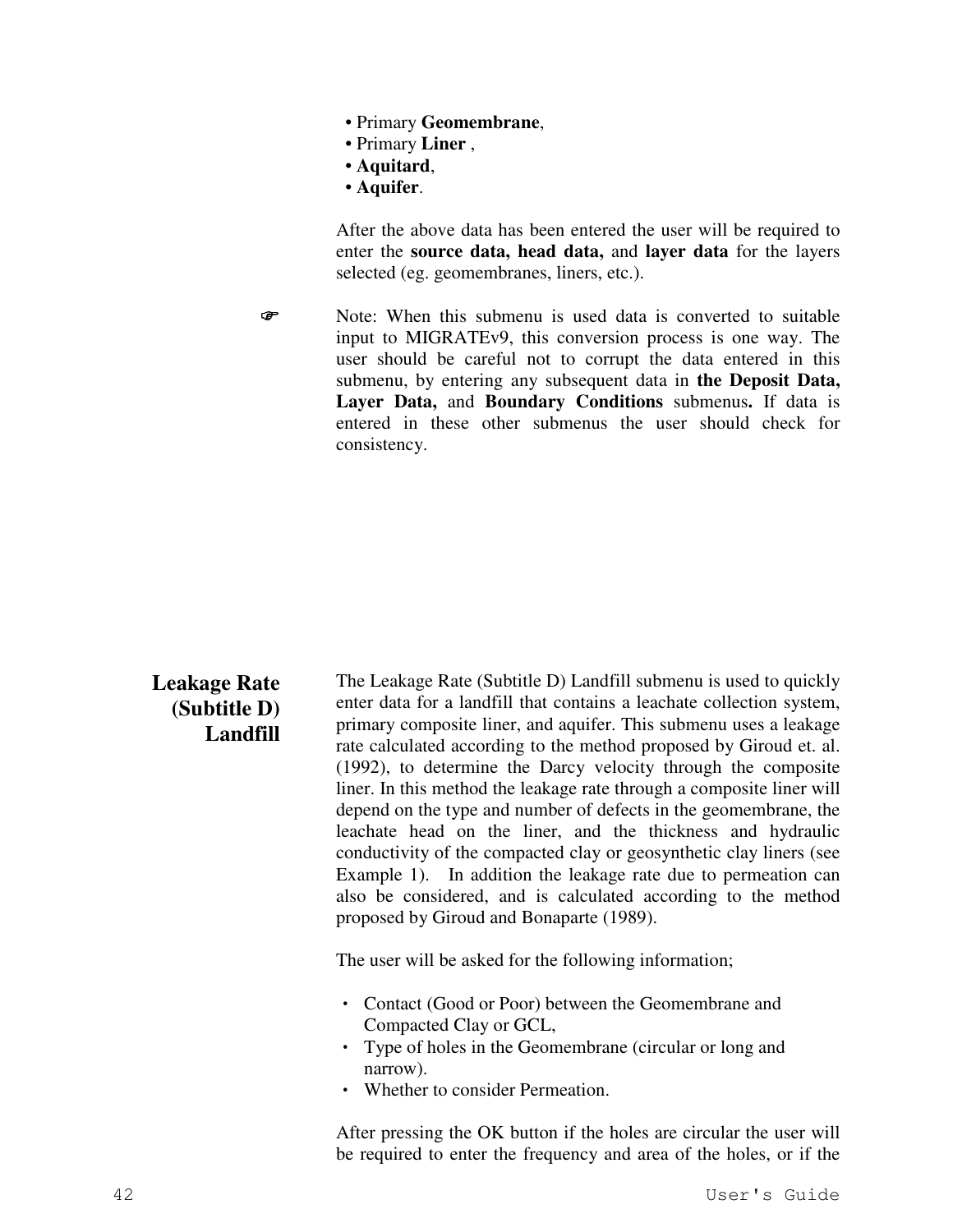holes are long and narrow the user will be required to specify the frequency, length, and width of the holes.

When the above data has been entered the user will be required to enter the **source data, head data, geomembrane data,** primary **liner data**, and **aquifer data**.

Permeation through the geomembrane can be considered by selecting Yes. The leakage rate due to permeation will be added to the leakage rate due to defects.

According to Giroud and Bonaparte (1989) the leakage rate due to permeation  $(Q_g)$  is equal to the coefficient of migration  $(M_g)$ divided by the geomembrane thickness  $(T_g)$ , i.e.  $Q_g = M_g / T_g$ . The coefficient of migration  $(M_g)$  may be calculated using the following equations:

| $M_g = C1 x$ $P^n$      |  | if $P < P$ plateau |
|-------------------------|--|--------------------|
| $M_g = M_{\text{gmax}}$ |  | if $P > P$ plateau |

where, C1 is a coefficient (in these calculations assumed to be  $1x10^{-22}$  m<sup>4</sup>K<sub>g</sub><sup>-2</sup> S<sup>3</sup>), P is the pressure difference (with P plateau assumed to be 55  $\overline{kPa}$ ), n is a dimensionless coefficient (in these calculations assumed to be 2), and  $M_{\text{gmax}}$  is assumed to be  $3x10^{-13}$  $m^2/s$ .

The pressure difference ( $P$ ) can be obtained using the relationship:

$$
P = \underline{h} x \mathbf{e} x g
$$

where h is the head difference across the geomembrane (which in these calculations is assumed to be the depth of water or leachate on top of the geomembrane),  $\hat{e}$  is the density of the leachate or water (assumed to be water in these calculations), and g is the acceleration due to gravity.

 Note: When this submenu is used data is converted to suitable input to MIGRATEv9, this conversion process is one way. The user should be careful not to corrupt the data entered in this submenu, by entering any subsequent data in **the Deposit Data, Layer Data,** and **Boundary Conditions** submenus. If data is entered in these other submenus the user should check for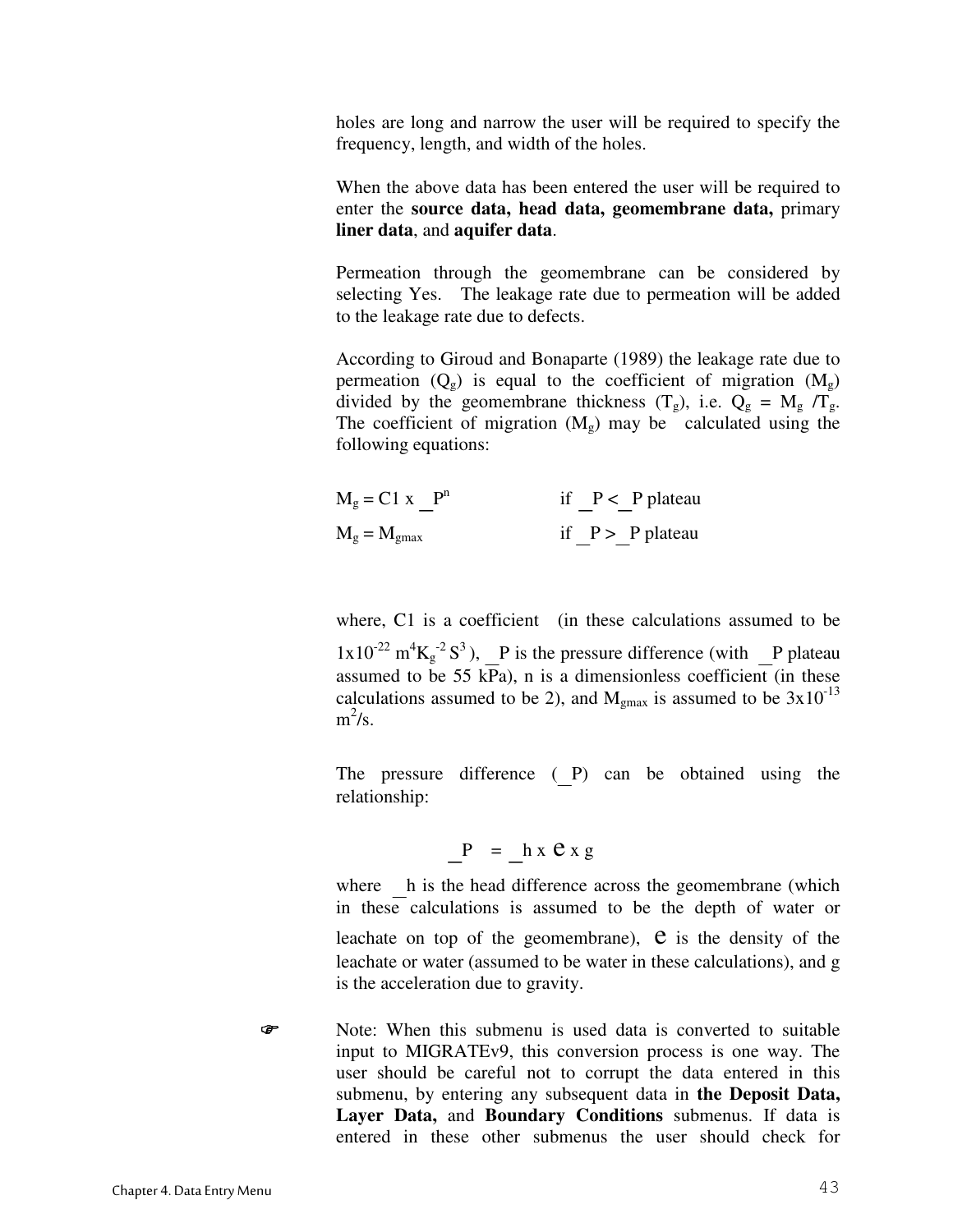consistency.

CAUTION: The user is cautioned to need the above reference and examine the underlying assumptions and limitations; before using this option.

## **Primary and Secondary Liner Landfill**

The Primary and Secondary Liner Landfill submenu is used to quickly enter a landfill that may contain a primary leachate collection system, primary composite liner, secondary leachate collection system, secondary composite liner, aquitard, and aquifer. In this option the composite liners can be composed of a geomembrane and/or compacted clay or GCL. If a geomembrane is present an equivalent hydraulic conductivity must be specified.

The user will be asked to select which layers are present from the following;

- Primary **Geomembrane**,
- Primary **Liner** ,
- Secondary **Geomembrane**,
- Secondary **Liner** ,
- **Aquitard**,
- **Aquifer**.

A secondary leachate collection system is always assumed to exist in this landfill model. In addition the units and title need to be specified. The units can either metric (SI) or US, these units are used for defaults and when converting the data for the MIGRATEv9 program.

After the above data has been entered the user will be required to enter the **source data, head data,** and data on the layers selected.

 Note: When this submenu is used data is converted to suitable input to MIGRATEv9, this conversion process is one way. The user should be careful not to corrupt the data entered in this submenu, by entering any subsequent data in **the Deposit Data,**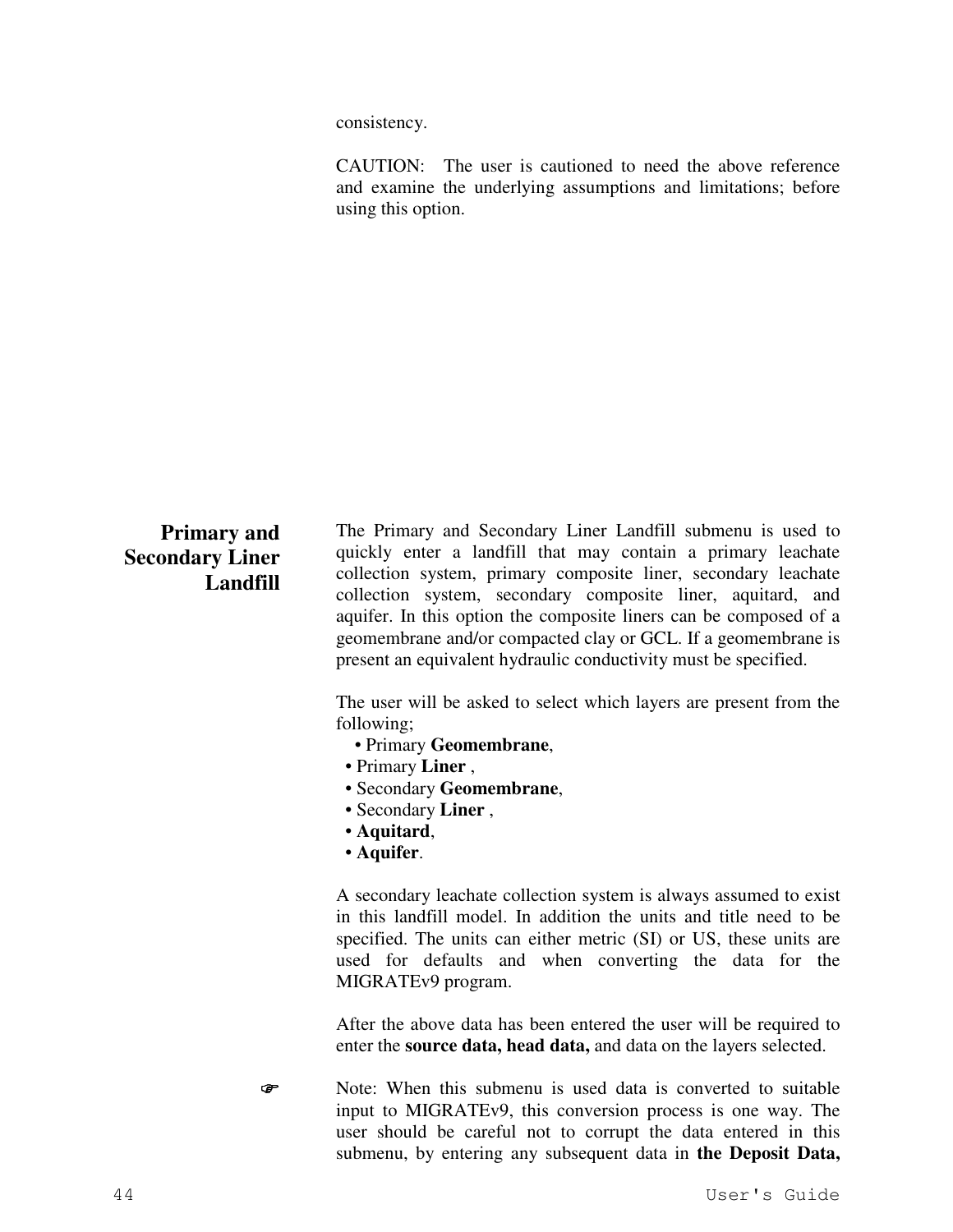**Layer Data,** and **Boundary Conditions** submenus. If data is entered in these other submenus the user should check for consistency.

**Source Data** This dialog box is used to specify the source data for the quick entry landfills. The user is required to enter the following data:

- Initial Concentration,
- Landfill Base Width,
- Landfill Surface Width,
- Source type (Constant Concentration or Finite Mass).

If the source type is **Finite Mass** (see Finite Mass Top Boundary under Boundary Conditions for more information) the user will be required to enter the following data:

- Waste Thickness, Infiltration (percolation) through the cover ,
- Waste Density,
- Percentage of Waste Mass that the contaminant represents.

**Head Data** To calculate the Darcy velocity through the liners the hydraulic heads must be specified. In the **Primary Liner (Subtitle D) Landfill** the user must specify:

- the leachate head above the primary liner,
- the groundwater level in the aquifer relative to the top of the aquifer, or if no aquifer is present the hydraulic gradient in the liner.

For the **Leakage Rate (Subtitle D) Landfill** the head in the aquifer is assumed to be below the base of the liner. The user must specify:

• the leachate head above the primary liner.

And in the **Primary and Secondary Liner Landfill** the user must specify:

- the leachate head above the primary liner,
- the groundwater level in the aquifer relative to the top of the aquifer, or if no aquifer is present the hydraulic gradient through the liner,
- the leachate head on the secondary liner.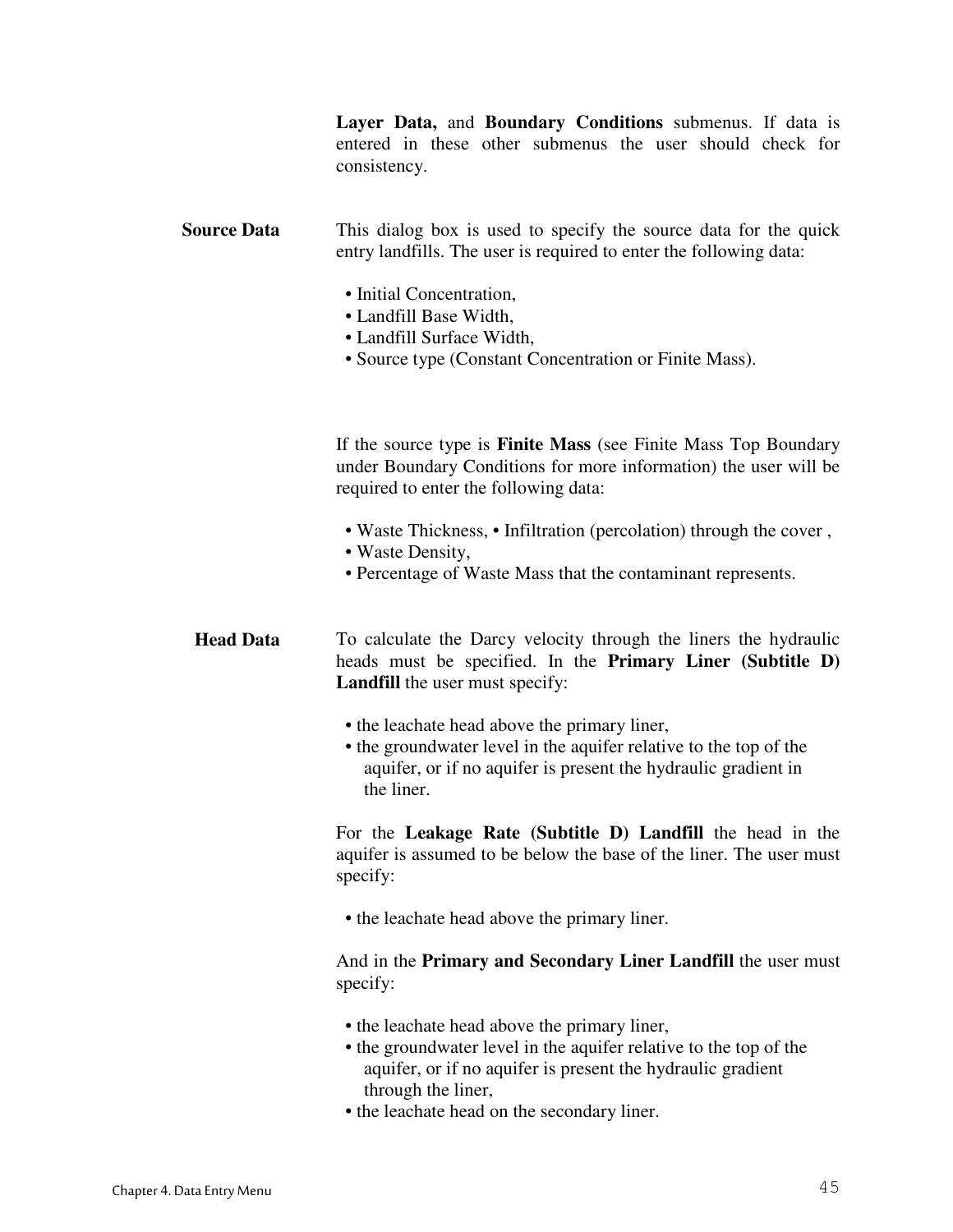#### **Geomembrane Data** The data required for a geomembrane depends on the type of landfill being modeled. For **Primary Liner (Subtitle D) Landfills** and **Primary and Secondary Liner Landfills** the user is required to specify:

- Thickness.
- Diffusion coefficient.
- Equivalent hydraulic conductivity.

In the **Leakage Rate (Subtitle D) Landfill** the user is required to specify:

- Thickness,
- Diffusion coefficient.

A more through description of the diffusion coefficient can be found in the **Layer Data** section of this chapter. The equivalent hydraulic conductivity of a geomembrane is used to take into account the effects of defects in the geomembrane.

### **Liner Data**

The liner can be either compacted clay or a geosynthetic clay liner (GCL). For each liner present the user must specify:

- Thickness,
- Density,
- Hydraulic Conductivity,
- Vertical Diffusion coefficient,
- Horizontal Diffusion coefficient,
- Distribution coefficient,
- Porosity.

For a description of the thickness, density, diffusion coefficient, distribution coefficient and porosity see the **Layer Data** section of this chapter.

**Secondary Leachate Collection System Data** In the **Primary and Secondary Liner Landfill** a secondary leachate collection system must be present. This layer is usually a granular layer, and the user must specify the following:

- Thickness,
- Density,
- Vertical Dispersion coefficient,
- Horizontal Dispersion coefficient
- Distribution coefficient,
- Porosity.

For a description of the thickness, density, dispersion coefficient,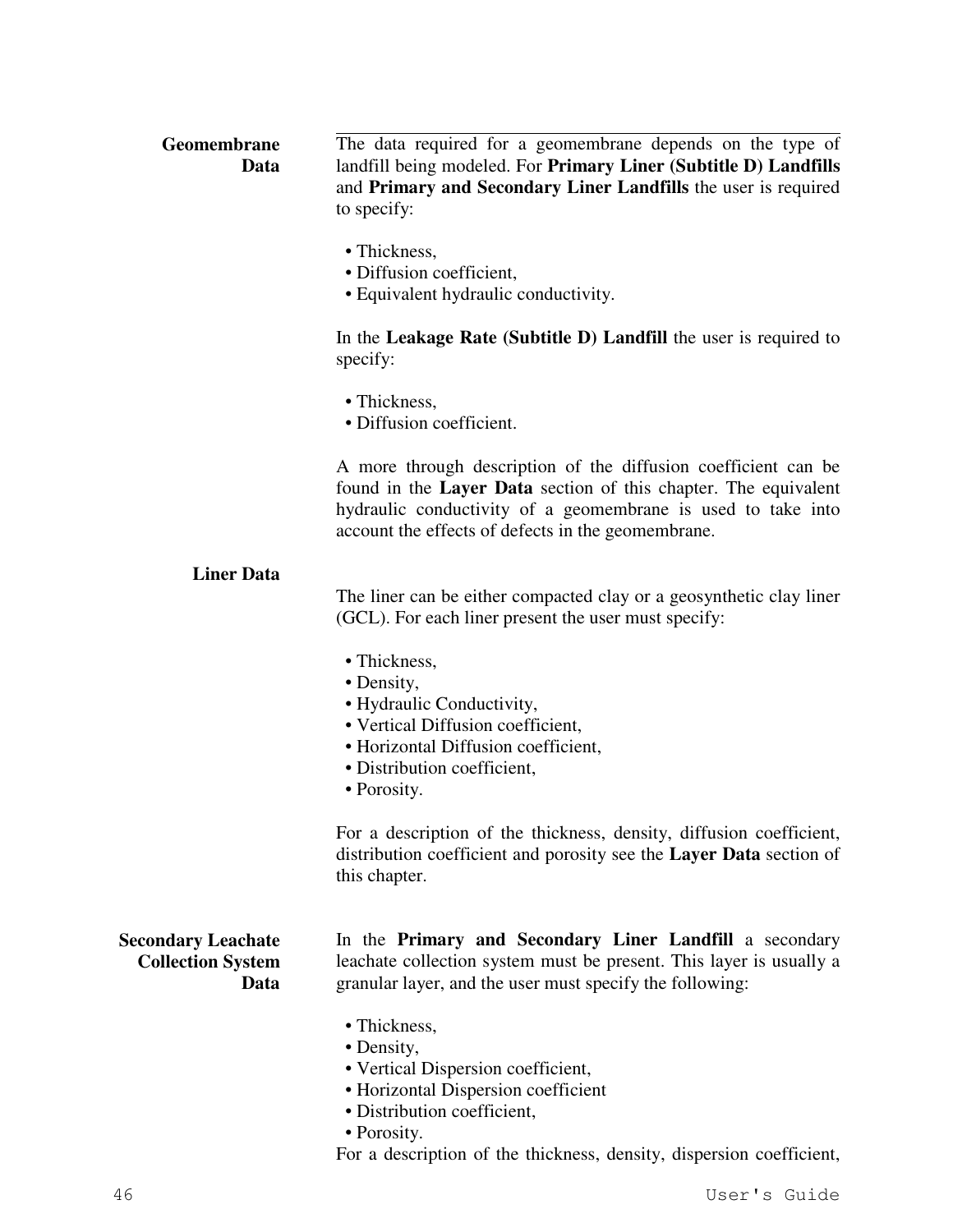distribution coefficient and porosity see the **Layer Data** section of this chapter.

### **Aquitard Data** If a aquitard is present below the liners the user must specify the following:

- Thickness,
- Density,
- Hydraulic Conductivity,
- Vertical Diffusion coefficient,
- Horizontal Diffusion Coefficient
- Distribution coefficient,
- Porosity.

For a description of the thickness, density, diffusion coefficient, distribution coefficient and porosity see the **Layer Data** section of this chapter.

- **Aquifer Data** If a aquifer is present the user must specify the following:
	- Thickness,
	- Porosity.

After this information has been entered the minimum horizontal outflow velocity in the aquifer will be calculated and the user will have the option of using this velocity or a higher velocity. A more complete description of the outflow velocity can be found in the **Aquifer** bottom boundary section of this chapter.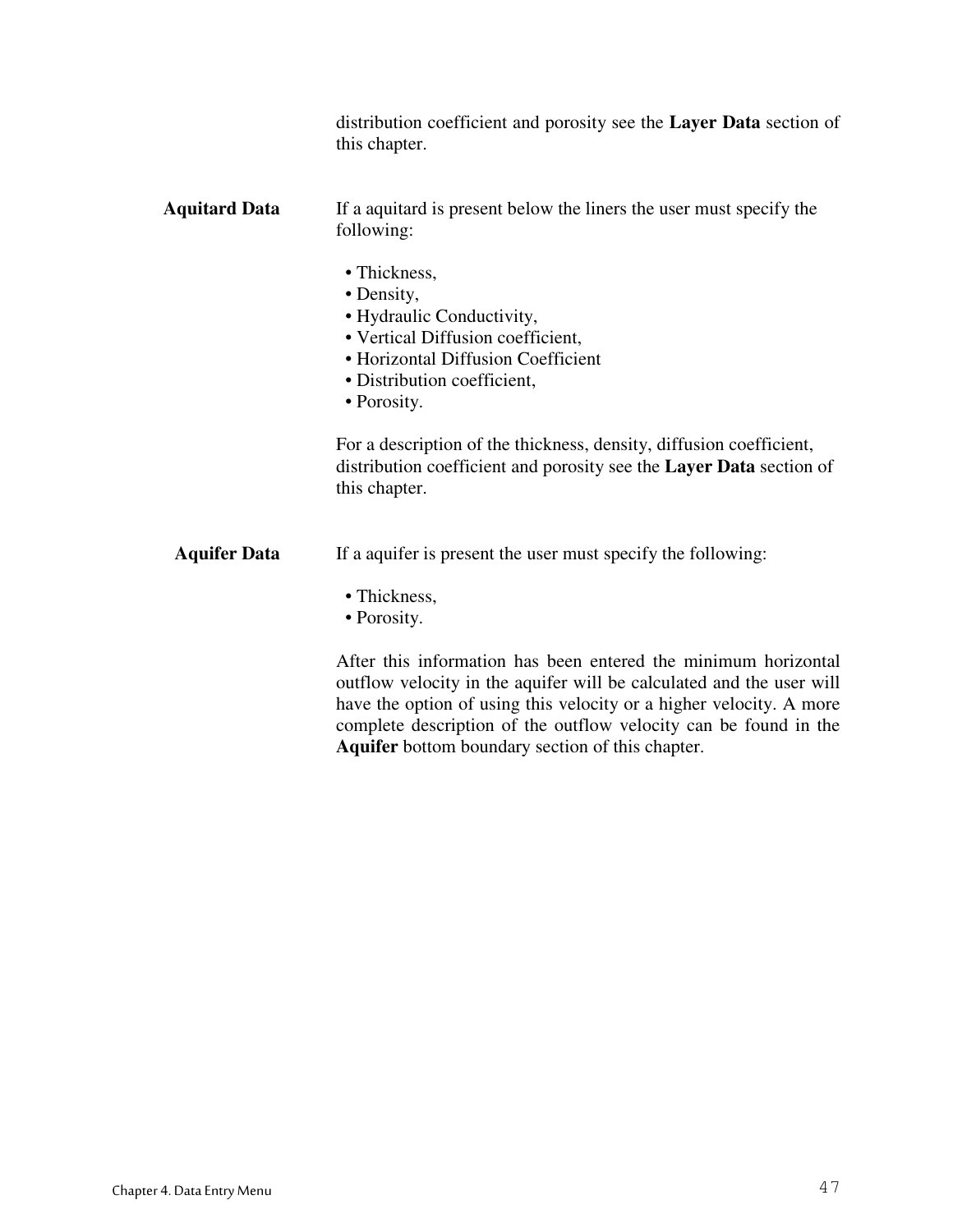# **EXECUTE MENU**

| $Alt - E$                  | The Execute submenu allows the user to execute the MIGRATE <sub>v9</sub><br>program using the data file that has been created. Prior to execution<br>the data file should have been created using <b>Data Entry</b> or read<br>using Open Data.                                                                                                                                                                                |  |
|----------------------------|--------------------------------------------------------------------------------------------------------------------------------------------------------------------------------------------------------------------------------------------------------------------------------------------------------------------------------------------------------------------------------------------------------------------------------|--|
| <b>Concentrations</b>      | This option allows the user to calculate contaminant concentrations<br>at selected distances and times, using the previously created input<br>data. In addition, the total mass/unit area into the soil and into the<br>base will also be calculated at the selected times. The user will be<br>asked to specify:<br>• Number of Distances and the distances<br>• Number of Times and the times,<br>• Graphic File generation, |  |
|                            | <b>• Execution Mode.</b>                                                                                                                                                                                                                                                                                                                                                                                                       |  |
|                            | After entry of the above parameters and options, the program will:                                                                                                                                                                                                                                                                                                                                                             |  |
|                            | (1) save the input data to a file and if no previous file name<br>has been specified the user is asked for a data file name,                                                                                                                                                                                                                                                                                                   |  |
|                            | (2) ask the user to specify an output file name,                                                                                                                                                                                                                                                                                                                                                                               |  |
|                            | (3) if a graphic file has been requested, it will ask the user<br>for a graphic file name,<br>(4) if batch mode has been requested, it will ask the user for<br>a batch file name,                                                                                                                                                                                                                                             |  |
|                            | (5) if interactive mode has been requested, it will run the<br>MIGRATEv9 program,                                                                                                                                                                                                                                                                                                                                              |  |
|                            | (6) it will then return to the main menu.                                                                                                                                                                                                                                                                                                                                                                                      |  |
| <b>Number of Distances</b> | This is the number of distances at which to calculate the<br>concentration of contaminant. The distances should be entered in<br>ascending order. The user can use the Next (F5) and Previous (F6)<br>buttons to switch between distances.                                                                                                                                                                                     |  |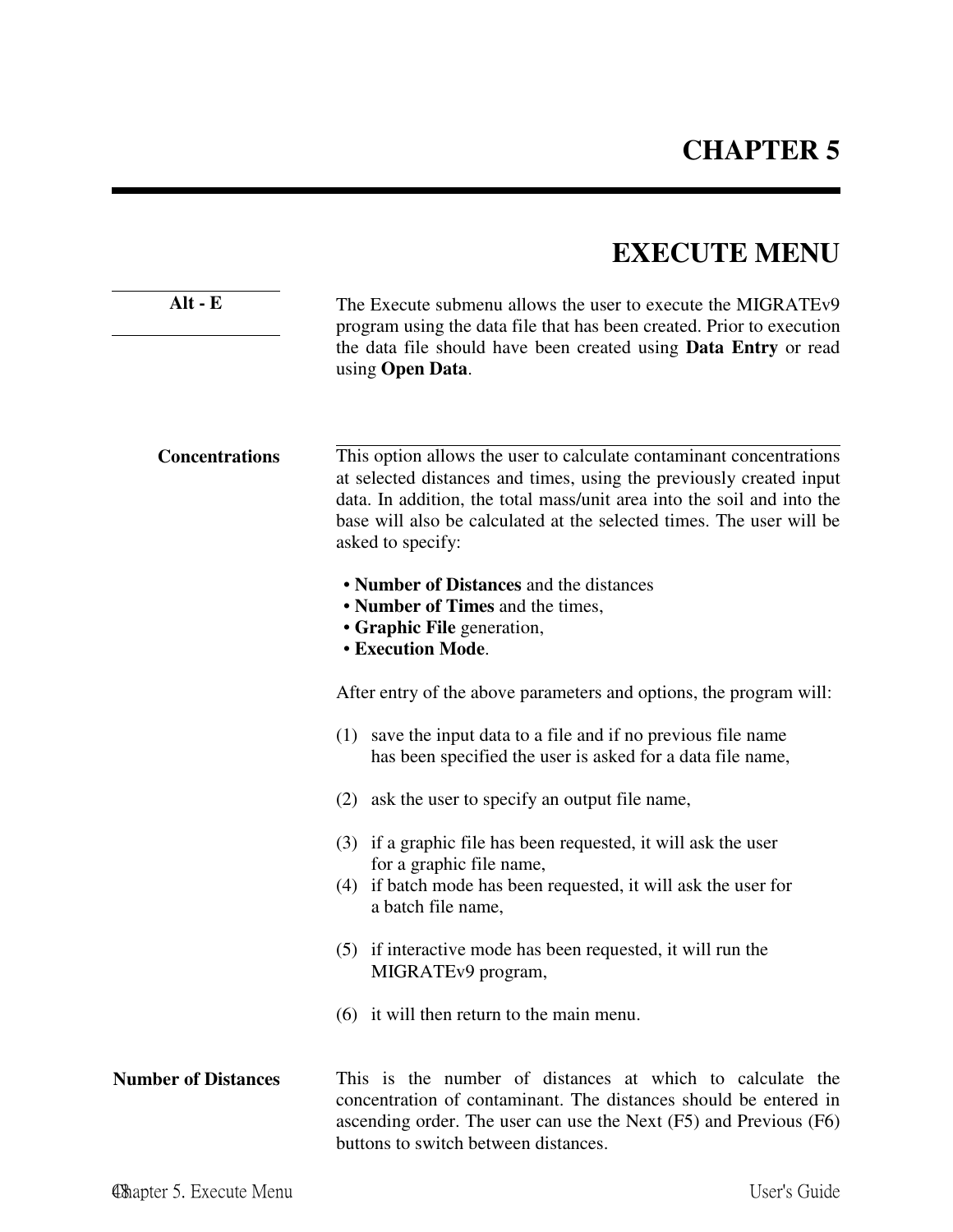- **Number of Times** This option allows the user to specify the number of times at which to calculate the concentration of contaminant. The times should be entered in ascending order. The user can use the Next (F5) and Previous (F6) buttons to switch between times.
- **Graphic File** This option allows the user to choose whether to have the MIGRATEv9 program generate a graphic file, it is provided primarily for computability with previous versions. This file can be used to create plots of the concentration in other programs, it is NOT required by the **Output** submenu options. The user will be asked to specify the Graphic File Name.

The Graphic File Name is the name for the graphic file to be generated by the MIGRATEv9 program. A **file dialog box** is displayed, in which the user can specify the name of the file. Any files with the default **graphics data extension** contained in the **data directory** will be displayed in the list box.

**Execution Mode** This is the mode of execution of the MIGRATEv9 program that the user wishes to use. The user can specify either interactive or batch mode. If the user selects interactive mode, the MIGRATEv9 program will be executed after all the necessary parameters are entered. Upon completion of the MIGRATEv9 program the output file will be loaded.

> If the user selects batch mode, the user will be asked to specify the **Batch File** Name. This file can later be used to run the MIGRATEv9 program by typing the batch file name at the DOS prompt. If the batch file already exists, the user will have the option of appending this MIGRATEv9 run to the file. By appending the run, the user can build a batch file that will run the MIGRATEv9 program several times with different input and output files.

Batch File This is the name for the batch file to be used later to run the MIGRATEv9 program. A **file dialog box** is displayed, in which the user can specify the name of the file. Any files with the default **batch data extension** contained in the **data directory** will be displayed in the list box.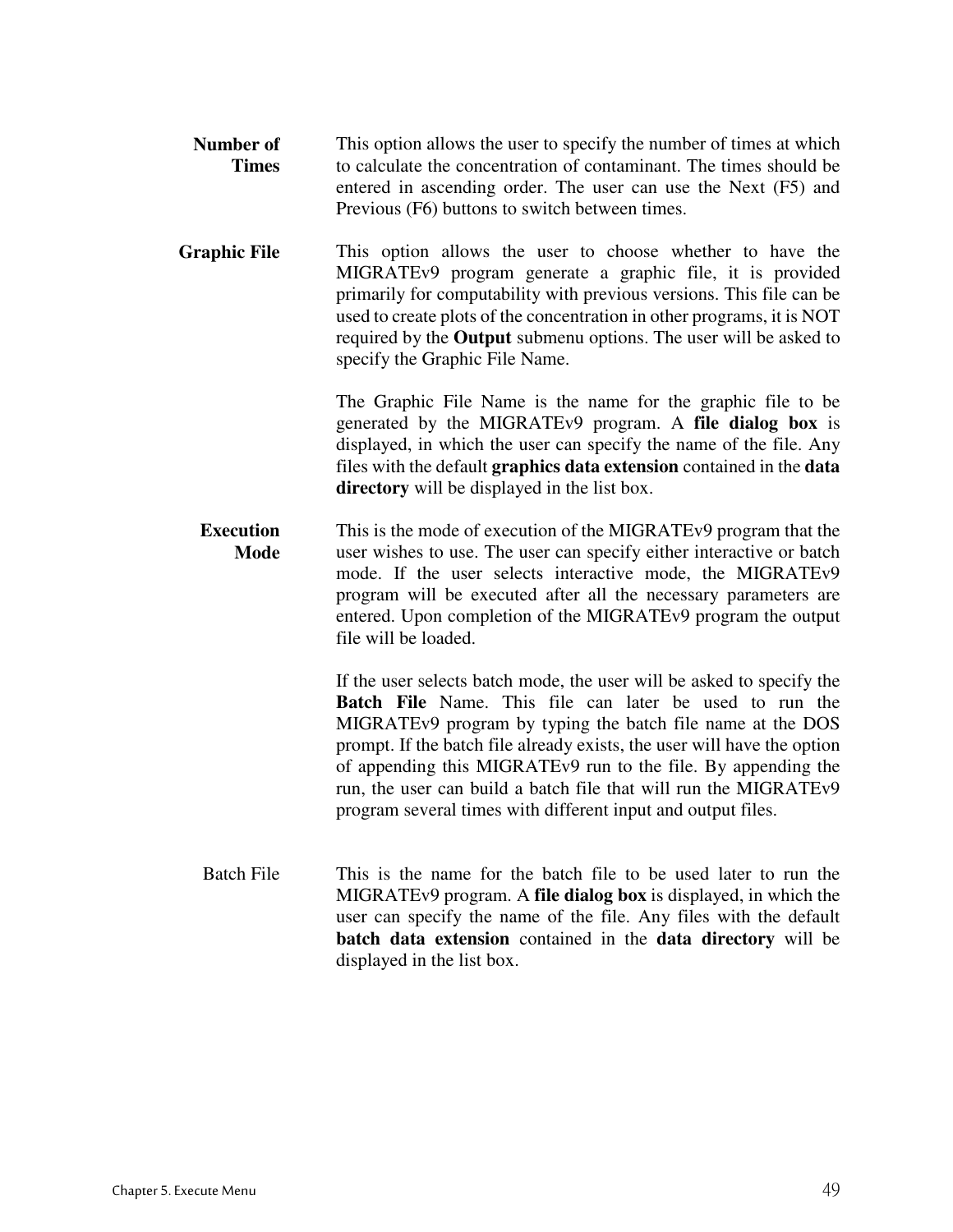# **CHAPTER 6**

# **OUTPUT MENU**

| $Alt - O$       | The Output submenu gives the user the option of displaying and<br>then <b>printing</b> the results of the MIGRATEv9 program. The user can<br>choose between the following types of output:<br>• Concentration versus Time,<br>• Concentration versus Depth,<br>• Concentration versus Distance,<br>• Colour Concentrations versus Time and Depth,<br>• Colour Concentrations versus Distance and Depth,<br>• Listing,<br>• Lotus 123 file. |
|-----------------|--------------------------------------------------------------------------------------------------------------------------------------------------------------------------------------------------------------------------------------------------------------------------------------------------------------------------------------------------------------------------------------------------------------------------------------------|
| <b>Printing</b> | After the graph has been displayed on the screen the user can choose<br>to continue by pressing 'c' or to print the graph by pressing 'p'.<br>When selected the user will asked to specify:                                                                                                                                                                                                                                                |
|                 | • Titles,<br>• Title Character Size,<br>• Title Font,<br>• Title Justification,<br>• Title Position,<br>• Axes Fonts, • Axes Character Sizes,<br>• Axes Lengths.                                                                                                                                                                                                                                                                           |

The user can also specify new **printer setup** parameters as described under **Printer Setup** of the **Preferences** menu. Any printer parameters changed will only be active until the MIGRATE-GUI program is terminated, and will not be saved for the next session. To have the printer setup parameters saved the parameters should be changed in the Preferences menu.

After the OK button is pressed if the printer is Postscript and the printer port is file or if the printer is in Desktop Publishing PCX format, the user will be asked for the name of the file to store the output graph.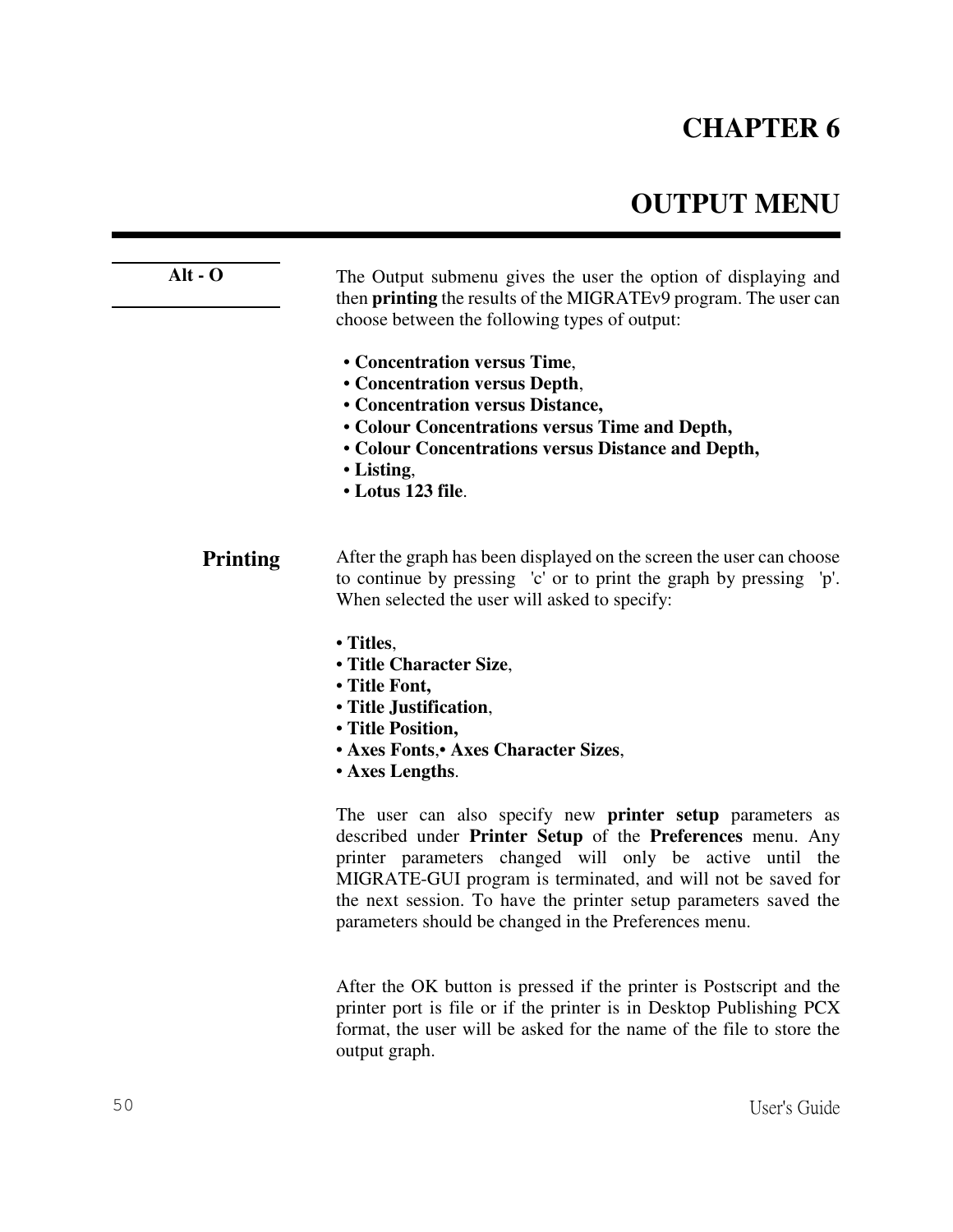|                                       | When all of the parameters have been entered a status box will be<br>displayed indicating the progress of the plot. The printing can be<br>aborted at any time by pressing the ESC button.                                                                  |
|---------------------------------------|-------------------------------------------------------------------------------------------------------------------------------------------------------------------------------------------------------------------------------------------------------------|
| <b>Titles</b>                         | The plot can have one or two titles, each title can be up to 90<br>characters long. The default titles are taken from the output file.                                                                                                                      |
| <b>Title Font</b>                     | This is the font used to print the titles. The user has a choice between<br>small, sans serif, or triplex.                                                                                                                                                  |
| <b>Title Character</b><br>Size        | This is the character size for the titles, it is recommended that it be as<br>large or larger than that for the axes. The characters can be small,<br>medium, or large.                                                                                     |
| Title<br>Justification                | This controls the justification of the titles, they can be either left,<br>center, or right justified.                                                                                                                                                      |
| Title<br>Position                     | The titles can be printed on the top or bottom of the graph.                                                                                                                                                                                                |
| <b>Axes Fonts</b>                     | This is the font to use for the axes' titles and labels. The user has a<br>choice between small, sans serif, or triplex.                                                                                                                                    |
| <b>Axes Character</b><br><b>Sizes</b> | This is the character size for the axes' titles and labels. The<br>characters can be small, medium, or large.                                                                                                                                               |
| Axes Lengths                          | This is the length of the axes in inches, it is recommended the<br>lengths be between 2 and 6 inches.                                                                                                                                                       |
| <b>Concentration</b><br>versus Time   | This option will generate a Concentration versus Time graph using<br>the MIGRATE <sub>v</sub> 9 output file. The graph will have time on the<br>horizontal axis and concentration on the vertical axis. The user will<br>be asked to specify the following; |
|                                       | • Minimum Values,                                                                                                                                                                                                                                           |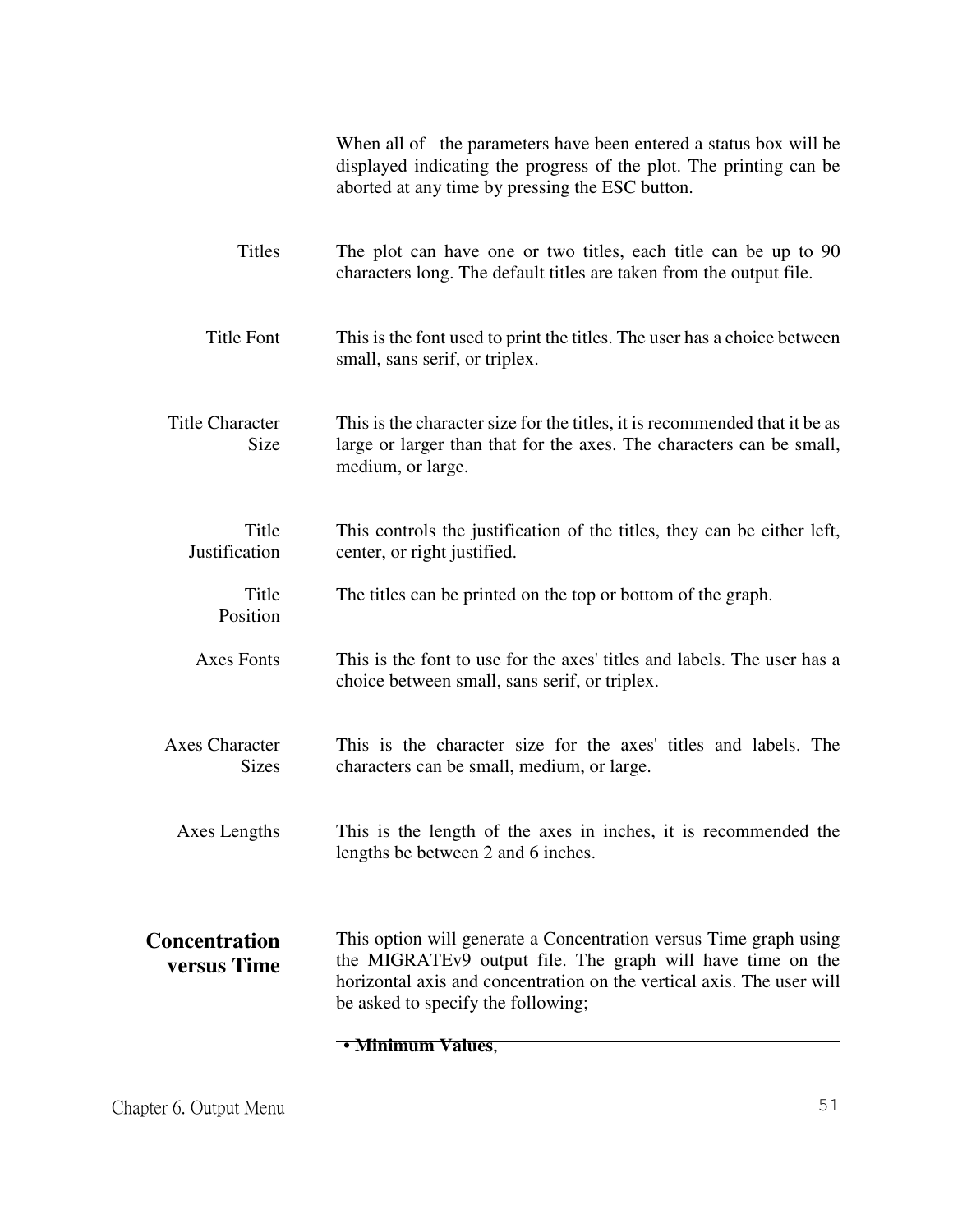|                       | <b>• Maximum Values,</b><br>• Label Intervals,<br>• Axis Titles,<br>• Show Maximum Value,<br>• Show Grid,<br>• Depths,<br>• Distances.                                                                                                         |
|-----------------------|------------------------------------------------------------------------------------------------------------------------------------------------------------------------------------------------------------------------------------------------|
| Minimum<br>Value      | This is the minimum value to be used for the axis in generating the<br>graph, and will appear on the bottom left side of the graph. The<br>program will automatically calculate a default for this value                                       |
| Maximum<br>Value      | This is the maximum value to be used for the axis in generating the<br>graph, and will appear on the top or right side of the graph. The<br>program will automatically calculate a default for this value.                                     |
| Label<br>Interval     | This is the label interval to be used for the axis in generating the<br>graph, if a grid is displayed it is also the grid interval. The program<br>will automatically calculate a default for this value.                                      |
| <b>Axis Titles</b>    | This is the axis title to be used in generating the graph, and will<br>appear on the bottom or left side of the graph. The program will<br>automatically calculate a default for this value. The title can have a<br>maximum of 30 characters. |
| Show Maximum<br>Value | This option allows the user to display the Maximum value of the<br>concentration appearing in the graph. The program will display the<br>maximum and the time or depth of the maximum at the top of the<br>graph.                              |
| Show Grid             | This option allows the user to display a grid on the graph, with the<br>grid interval being the same as the label interval.                                                                                                                    |
| Depths                | A list box is displayed containing the depths for which the<br>concentration has been calculated. The user can choose to display<br>all the depths on the graph or only one depth.                                                             |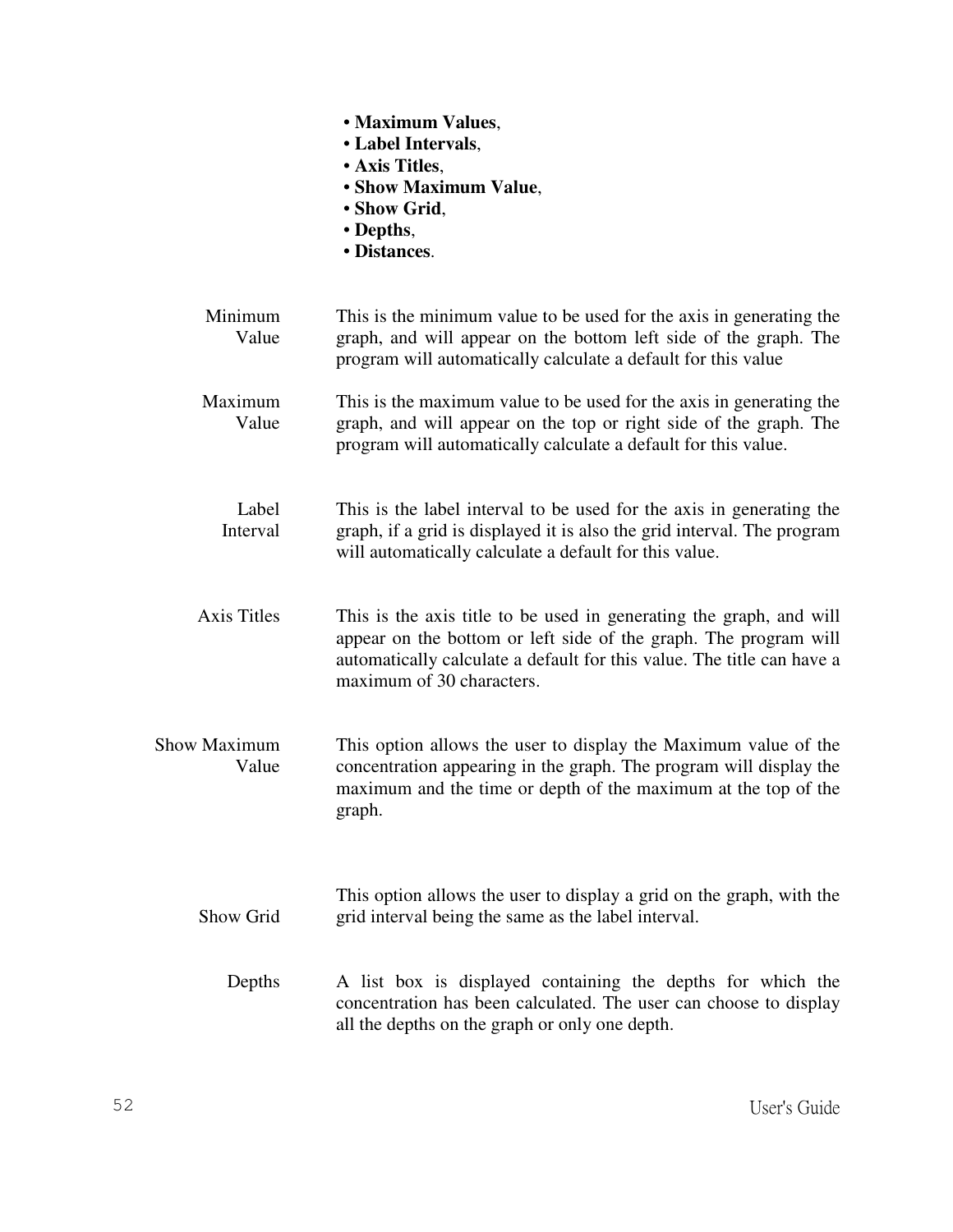| Distance                                | A list box is displayed contains the distances for which the<br>concentration has been calculated. The user can choose to display<br>all the distance on the graph or only one distance.                                                               |
|-----------------------------------------|--------------------------------------------------------------------------------------------------------------------------------------------------------------------------------------------------------------------------------------------------------|
| <b>Concentration</b><br>versus Depth    | This option will generate a Concentration versus Depth graph using<br>the MIGRATEv9 output file. The graph will have Concentration on<br>the horizontal axis and Depth on the vertical axis. The user will be<br>asked to specify the following;       |
|                                         | • Minimum Values,<br>· Maximum Values,<br>• Label Intervals,<br>• Axis Titles,<br>• Show Maximum Value,<br>• Show Grid,<br>• Times,<br>• Distances.                                                                                                    |
|                                         | All of the above are described under <b>Concentration versus Time</b> ,<br>except for Times which is described below.                                                                                                                                  |
| Times                                   | A list box is displayed containing the times for which the<br>concentration has been calculated. The user can select to display all<br>the times on the graph, or only one time.                                                                       |
| <b>Concentration</b><br>versus Distance | This option will generate a Concentration versus Distance graph<br>using the MIGRATEv9 output file. The graph will have Distance on<br>the horizontal axis and concentration on the vertical axis. The user<br>will be asked to specify the following; |
|                                         | • Minimum Values,<br>• Maximum Values, • Label Intervals,<br>• Axis Titles.<br>• Show Grid,<br>• Times.                                                                                                                                                |

All of the above are described previously.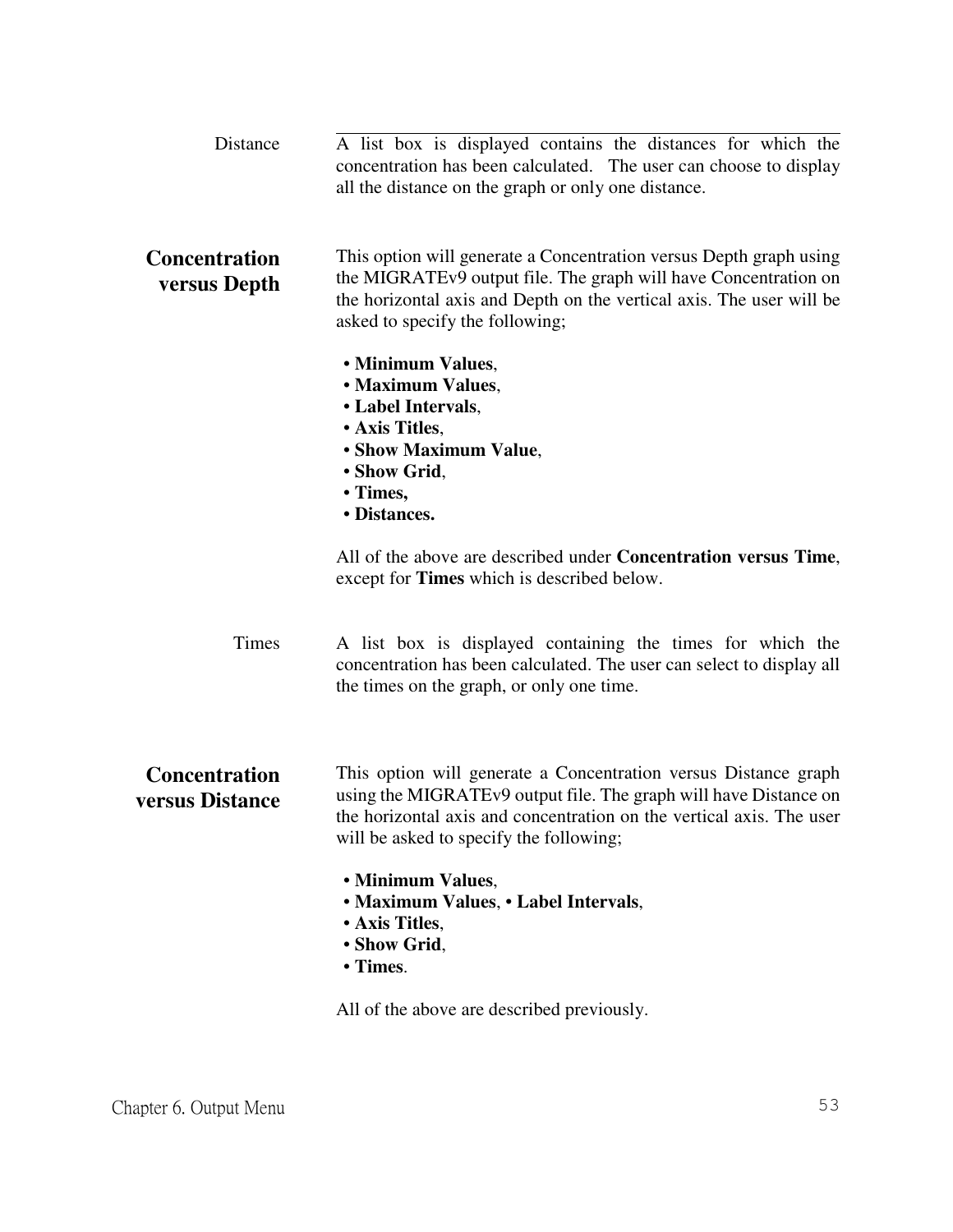## **Colour Concentrations versus Depth and Time**

This option will generate a Colour Concentration graph using the MIGRATEv9 output file. The graph will have Time on the horizontal axis and Depth on the vertical axis. Colours will be used to represent the values of Concentration. The user will be asked to specify the following (which are described under **Concentration versus Time**);

- **Minimum Values**,
- **Maximum Values**,
- **Label Intervals**,
- **Axis Titles,**
- **Distances.**

In addition, the user will need to specify the following:

- **Home Weight**,
- **Outpost Weight**,
- **Number of Interpolations**,
- **Colours**.

Home Weight This is the weight to apply to the home grid cell during the smoothing process. The home grid cell is the cell which is currently being interpolated, with all neighboring grid cells being referred to as Outposts. In the smoothing process the home grid cell is multiplied by the home weight and the outpost grid cells are multiplied by the outpost weight. The results are summed and divided by the total weight applied to get the new smoothed value of the grid cell.

- **Outpost** Weight This is the weight to apply to outpost grid cells during the smoothing process. The outpost grid cells are those adjoining the home grid cell, there is a maximum of 8 outpost grid cells for each home grid cell.
- Number of Interpolations This is the number of interpolations of the data to perform. Each interpolation will quadruple the amount of data. Each interpolation pass divides the horizontal and vertical grid size by 2, and applies a smoothing operation using the **Home** and **Outpost** weights. Typically four interpolation passes are adequate to give a reasonably smoothed and gridded display.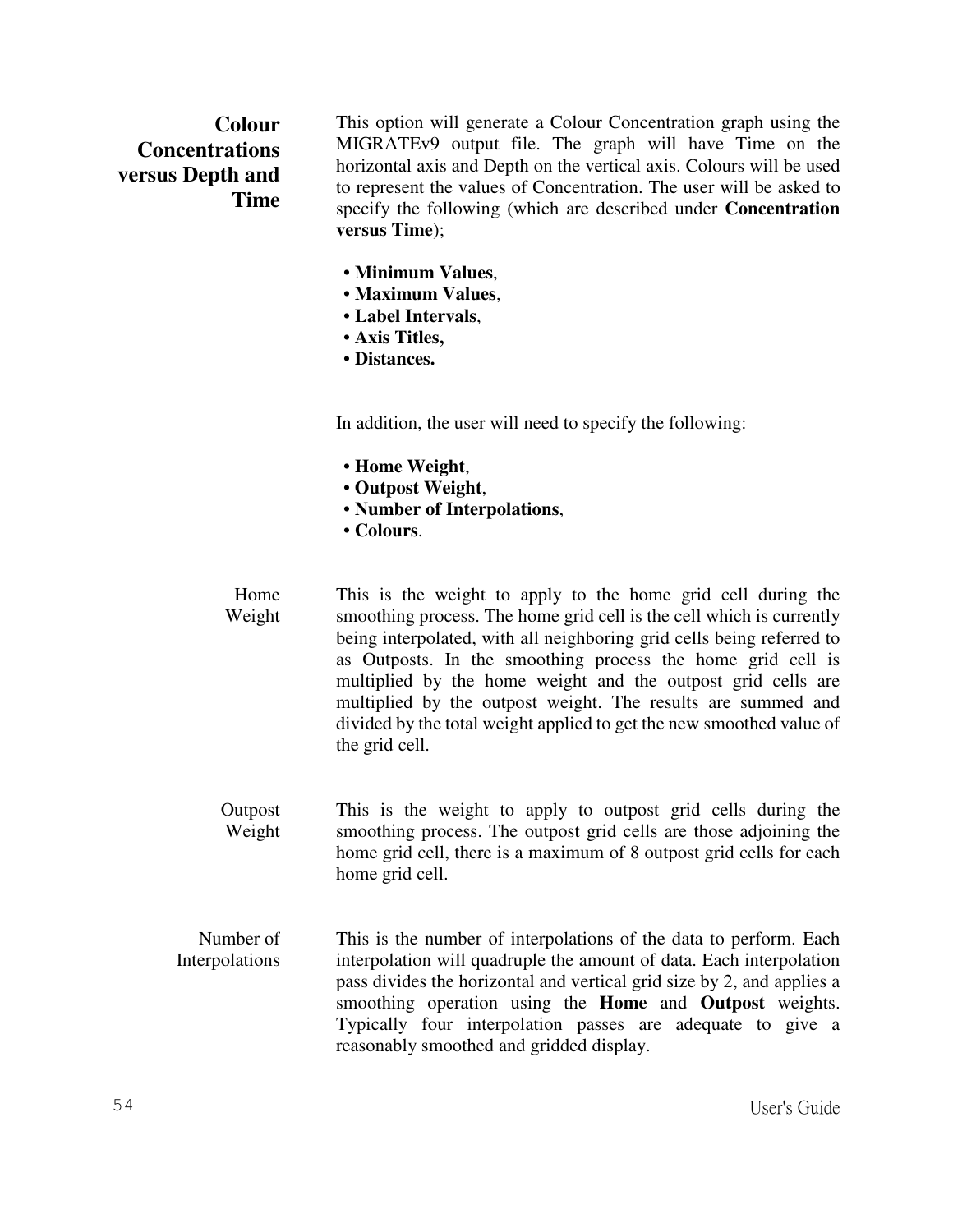Colours This option provides an **Input Line** and a **History Box** for selecting the colour palette to use in displaying the concentrations. Several colour palettes have been created. The first colour in the palette is used for the minimum concentration value, and the second colour is used for the maximum concentration (e.g., the red-blue palette uses red for the minimum and blue for the maximum, with intermediate values represented by colours between red and blue).

## **Colour Concentration versus Depth & Distance**

This option is used to generate a graph of concentration versus depth and distance. The graph will have Distance on the horizontal axis and Depth on the vertical axis. Colours will be used to represent the values of Concentration. The user will be asked to specify;

- **Minimum Values,**
- **Maximum Values,**
- **Label Intervals,**
- **Axis Titles,**
- **Times,**
- **Home Weight,**
- **Outpost Weight,**
- **Number of Interpolations,**
- **Colours.**

These parameters are described earlier in this chapter.

### **List Output to Screen**

Lists the contents of an output file on the screen. The user can use the following keys to move around in the file:

| Up          | $\rightarrow$ | Move up one line         |
|-------------|---------------|--------------------------|
| Down        | $\rightarrow$ | Move down one line       |
| Right       | $\rightarrow$ | Move right one column    |
| Left        | $\mathbf{v}$  | Move left one column     |
| PgUp        | $\rightarrow$ | Move one page up         |
| PgDn        | $\rightarrow$ | Move one page down       |
| Home        |               | » View right most column |
| End         | $\rightarrow$ | View left most column    |
| $Ctrl-PgUp$ |               | » View top of file       |
| Ctrl-PgDn   |               | » View bottom of file.   |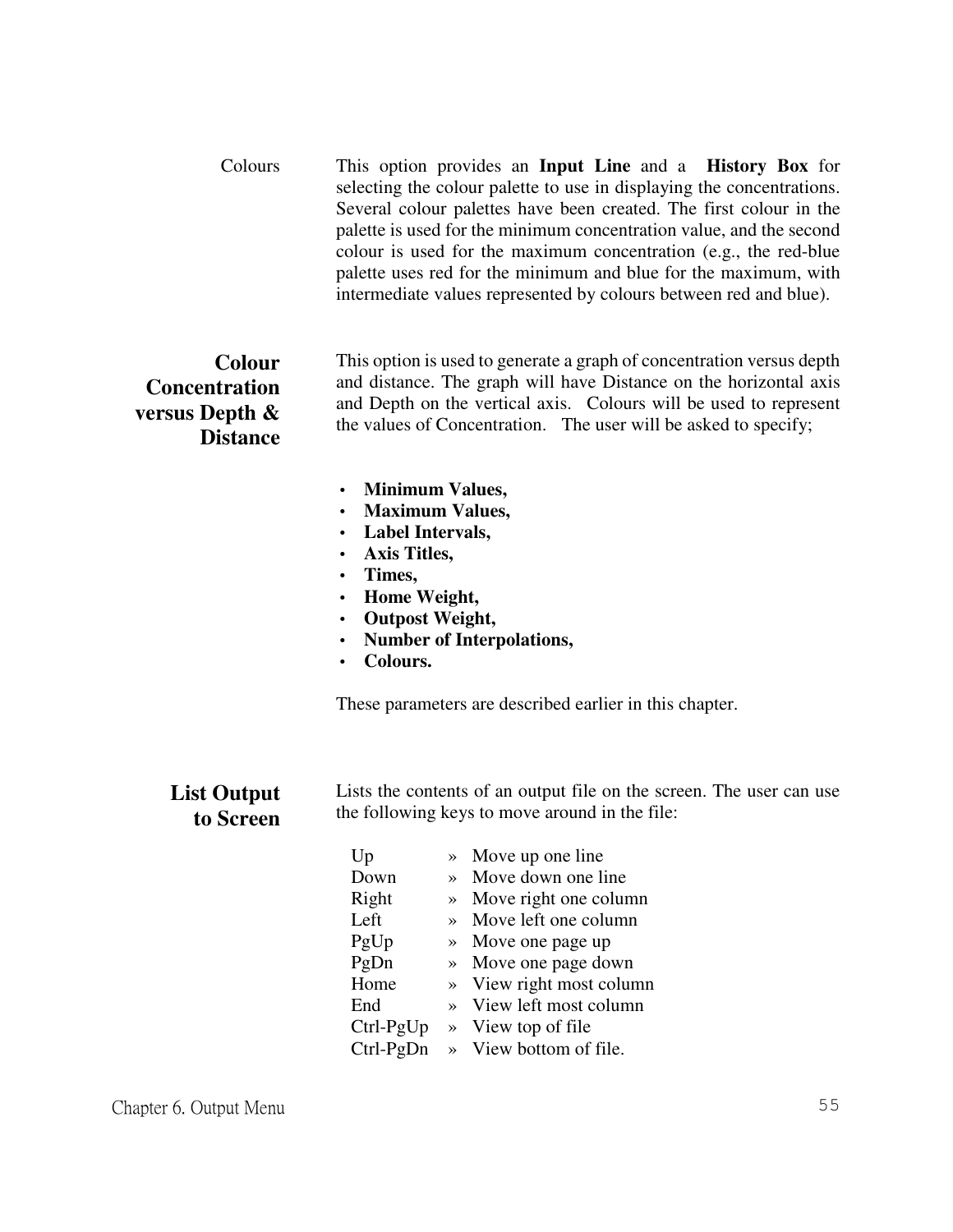The file will be displayed in a box on the left side of the screen. On the right side of the screen will be Print, Zoom, and Done buttons. These buttons will print the file, enlarge the file display to the full screen, and return to the main menu.

Lotus 123 This option allows the user to generate a Lotus 123 worksheet file using the output from the MIGRATEv9 program. A **file dialog box** is displayed, in which the user can specify the name of the worksheet file. Any files with the default .wk3 extension contained in the **data directory** will be displayed in the list box.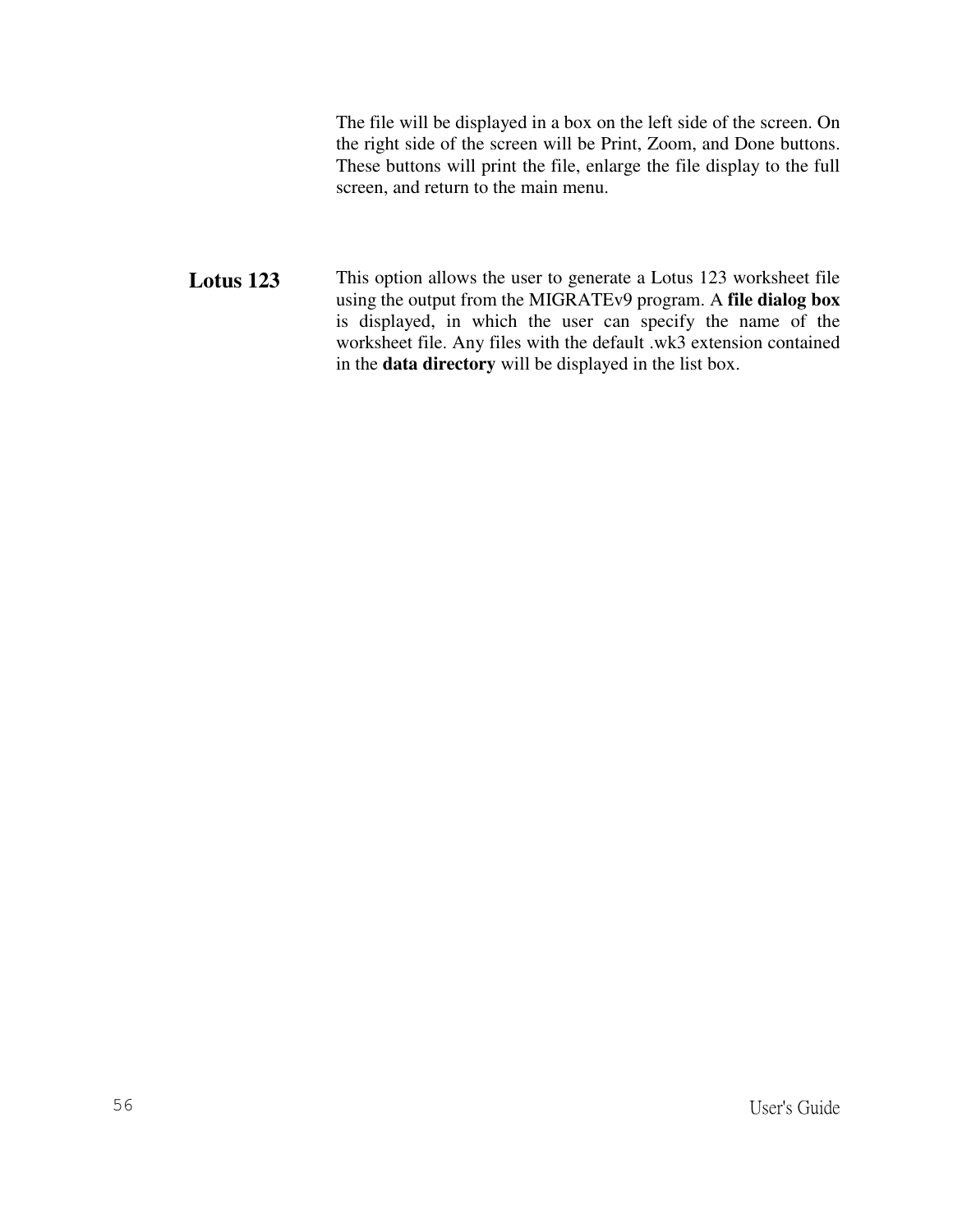# **CHAPTER 7**

# **TOOLS MENU**

**Alt - T** 

The Tools submenu provides access to various tools that can be used to simplify data entry. These tools include:

- **Import POLLUTE file,**
- **Calculator**,
- **Advise**,
- **Add-ns.**

## **Import POLLUTE File**

This option is used to import and convert POLLUTE data files. The user will be prompted for the name of the POLLUTE data file. After the file name has been specified, the data will be imported and converted to MIGRATE data. This converted data should then be saved as a MIGRATE data file using the Save Data As option of the File submenu.

When converting the POLLUTE data the layers are assumed to be isotropic, such that the horizontal diffusion/dispersion coefficient is assumed to equal the vertical diffusion/, dispersion coefficient. Any features in the POLLUTE data that are not available in MIGRATE are ignored (ex. initial concentration profiles and non-linear sorption). All units of the converted data are set to NONE, since no units are available in the POLLUTE data. However, if the POLLUTE data was entered using the quick landfill option, the units are preserved.

 **F8 Calculator**

 This option provides the user with an on-screen calculator to perform simple mathematical calculations. The calculator can also be used to calculate **Darcy Velocity** and **Leachate Reference Height**. The calculator can be activated any time by pressing the F8 key. The keyboard or the mouse can be used to press the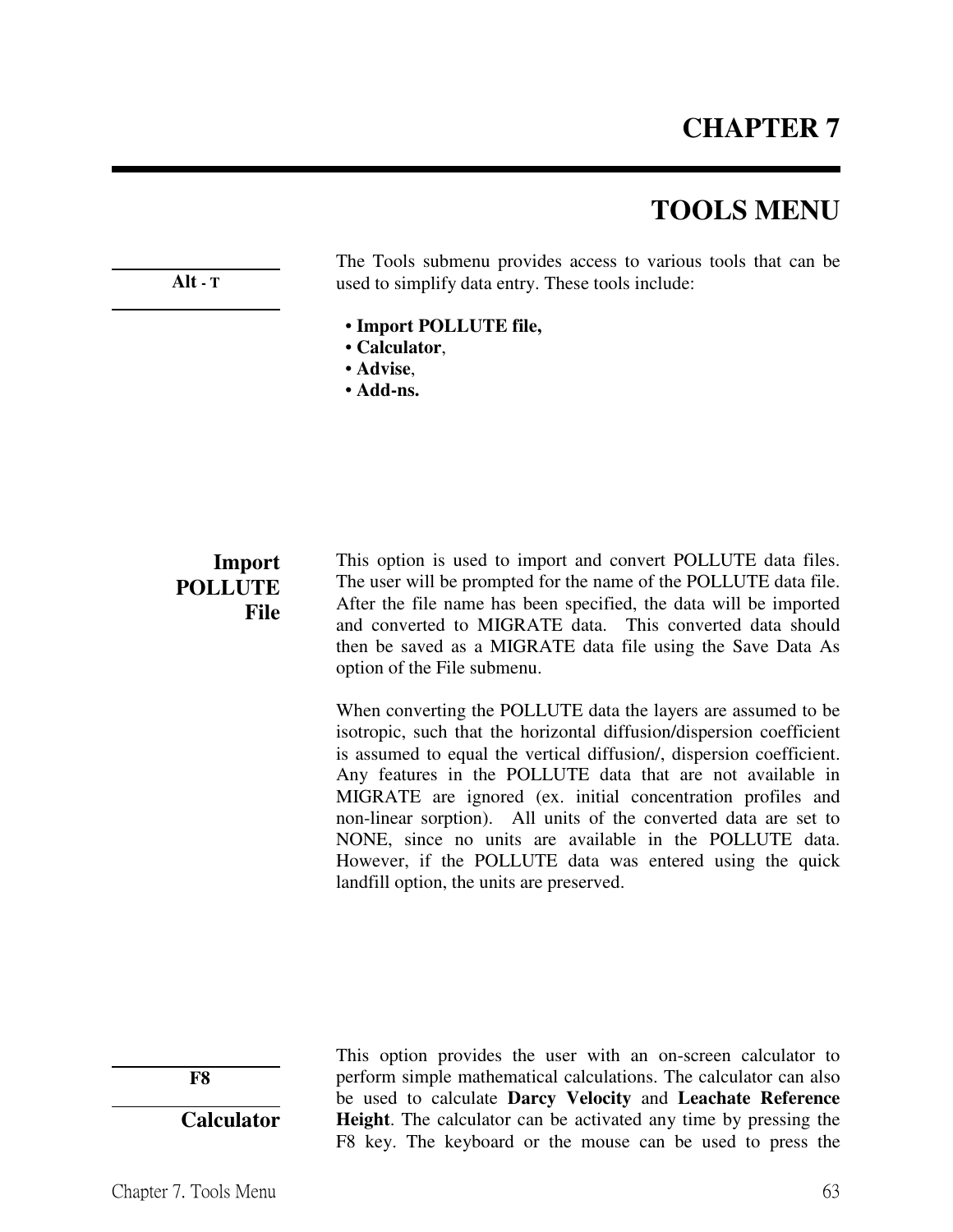buttons on the calculator. These buttons are defined as:

|                | $0 - 9 \rightarrow$ enters the digit                                                                                                                                                                                                                                                                                                                                          |
|----------------|-------------------------------------------------------------------------------------------------------------------------------------------------------------------------------------------------------------------------------------------------------------------------------------------------------------------------------------------------------------------------------|
|                | enters a decimal<br>$\rightarrow$                                                                                                                                                                                                                                                                                                                                             |
|                | enters scientific notation mode<br>e<br>$\gg$                                                                                                                                                                                                                                                                                                                                 |
|                | $\ast$<br>multiplies<br>$\gg$                                                                                                                                                                                                                                                                                                                                                 |
|                | divides<br>$\prime$<br>$\rightarrow$                                                                                                                                                                                                                                                                                                                                          |
|                | adds<br>$+$<br>$\gg$                                                                                                                                                                                                                                                                                                                                                          |
|                | subtracts<br>$-$<br>$\rightarrow$                                                                                                                                                                                                                                                                                                                                             |
|                | $\mathsf{C}$<br>» clears the numeric display                                                                                                                                                                                                                                                                                                                                  |
|                | M<br>» clears the memory                                                                                                                                                                                                                                                                                                                                                      |
|                | U<br>changes the <b>units</b><br>$\rightarrow$                                                                                                                                                                                                                                                                                                                                |
|                | $H_{\rm}$<br>reference height of leachate<br>$\gg$                                                                                                                                                                                                                                                                                                                            |
|                | $\%$<br>» percent of contaminant by mass                                                                                                                                                                                                                                                                                                                                      |
|                | density of the waste<br>d<br>$\rightarrow$                                                                                                                                                                                                                                                                                                                                    |
|                | thickness of the waste<br>t<br>$\rightarrow$                                                                                                                                                                                                                                                                                                                                  |
|                | » contaminant concentration<br>$\mathbf{c}$                                                                                                                                                                                                                                                                                                                                   |
|                | $\mathbf V$<br>» Darcy Velocity                                                                                                                                                                                                                                                                                                                                               |
|                | $\mathbf{i}$<br>» hydraulic gradient                                                                                                                                                                                                                                                                                                                                          |
|                | $\bf k$<br>» permeability                                                                                                                                                                                                                                                                                                                                                     |
| Units          | For example, to add 2 and 13 together, press the following buttons<br>in sequence: $2, +, 1, 3, =$ . The result (15) will be displayed in the<br>upper right.<br>The calculator can convert between several types of units for use in<br>the calculation of Darcy velocity and Leachate Reference<br><b>Height.</b> These units are displayed to the right of the variable in |
|                | memory. To convert between units press the Units button (U) and<br>then the button of the variable $(i.e., H, t, d, c, V, k)$ . Repeat this<br>step (i.e., U and variable button) until the desired units are<br>displayed to the right of the variable.                                                                                                                      |
| Darcy Velocity | The calculator can calculate the Darcy velocity given the hydraulic<br>gradient (i) and permeability (k). First the hydraulic gradient and<br>permeability are entered in to memory, then the Darcy velocity<br>button (V) is pressed.<br>For example, if $i = 1.2$ and $k = 2.30e-8$ cm/s, the user would<br>perform the following operations to get the Darcy velocity:     |
|                | 1. Enter 1.2 and press the hydraulic gradient button (i),<br>2. Adjust the <b>units</b> on the permeability to cm/s, and enter<br>2.30e-8, then press the permeability button (k),<br>3. Press the Darcy velocity button $(V)$ to get the result $(0.0087)$ ,<br>and adjust the <b>units</b> to the desired units (m/a).                                                      |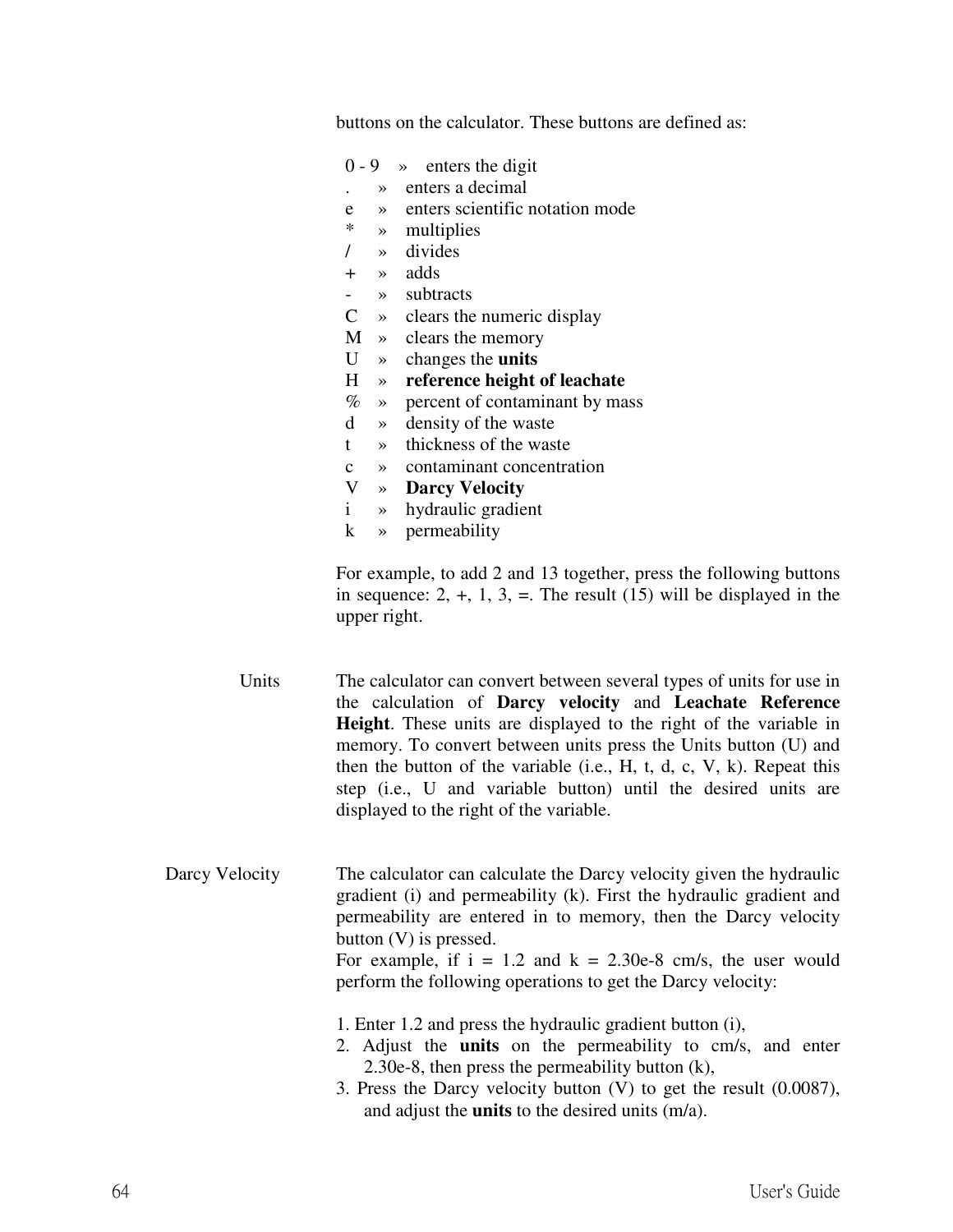Reference Height of Leachate The calculator can calculate the Reference Height of Leachate given the percentage of contaminant  $(\%)$ , density of waste (d), thickness of waste (t), and concentration of contaminant (c). First the parameters  $(\%$ , d, t, c) are entered in to memory, then the Reference Height of Leachate button (H) is pressed.

> For example, if  $\% = 0.1\%$ ,  $d = 600 \text{ kg/m}^3$ ,  $t = 12.5 \text{ m}$ , and  $c = 1000$ mg/L (i.e., 1 kg/m3) the user would perform the following operations to get the Leachate Reference Height:

- 1. Enter 0.1 and press the percentage by mass button  $(\%)$ ,
- 2. Adjust the **units** on the density to  $kg/m<sup>3</sup>$ , and enter 600, then
- 3. Adjust the **units** on the thickness to m, and enter 12.5, then
- 4. Adjust the **units** on the concentration to mg/L, and enter
- Add-Ons This submenu provides access to additional products that may be used in conjunction with MIGRATEv9, and that are purchased separately. A list is displayed showing the additional products available, the user can access a product by selecting it from the list and then pressing the OK button.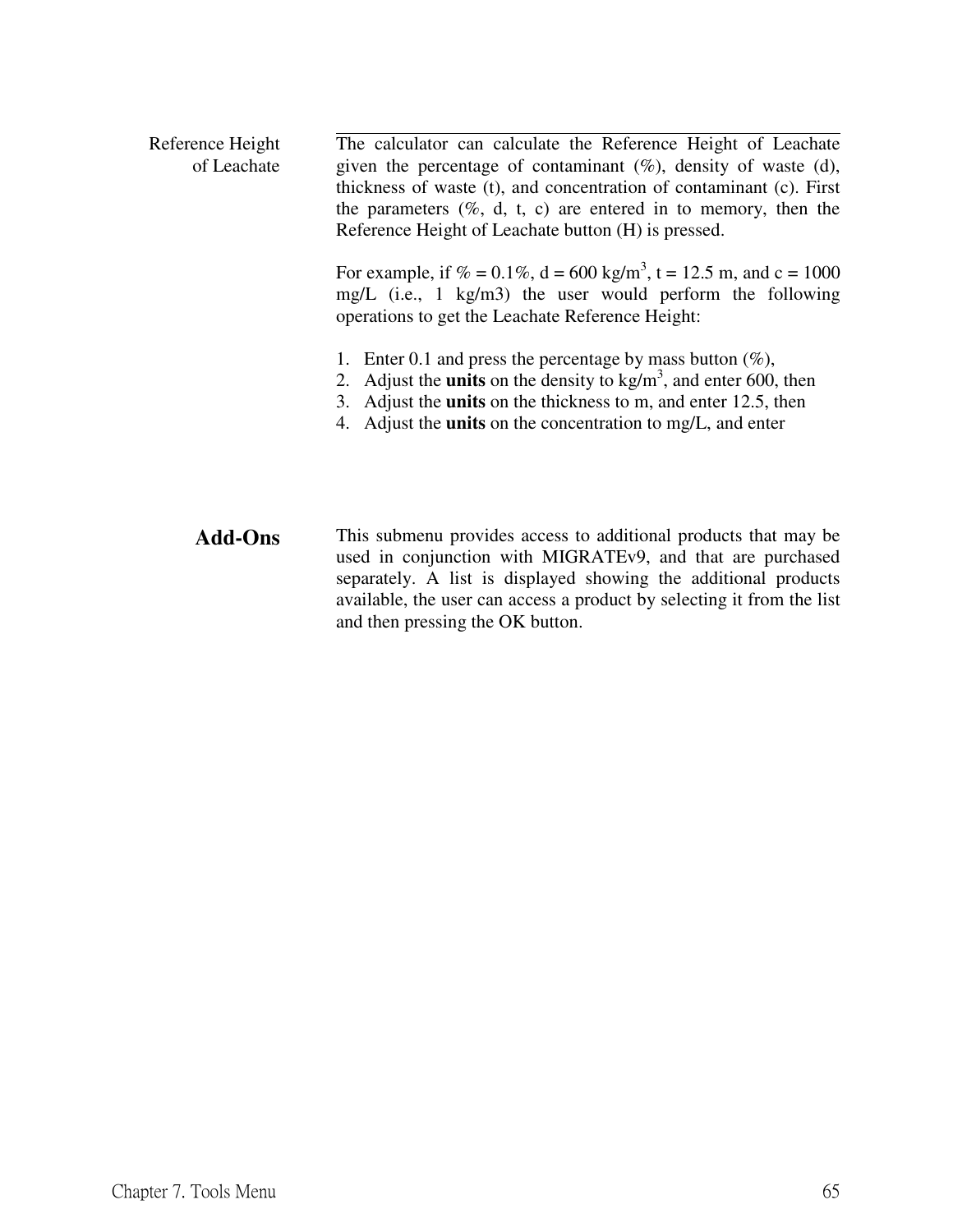# **CHAPTER 8**

# PREFERENCES MENU

Alt - P The Preferences submenu allows the user to control how the program interacts with the data files and devices, as well as the use of the mouse and screen colours. It has three submenus:

- **Preferences,**
- **Mouse** Control,
- **Colour** Control.

**Environment** Upon startup the program reads an environment file (MIGRATE.INI) which contains user customized options for directories, file extensions, printers, colours, etc. Initially these options are set during the installation of the program. This option allows the user to customize these options, after which they are saved to the environment file by clicking on the OK (F9) button.

The user can specify the following options:

- **Program Directory**,
- **MIGRATEv9 Program Name**,
- **Data Directory**,
- **Data Extension**,
- **Output Extension**,
- **Graphic Extension**,
- **Batch Extension**,
- **Screen**, **Printer**,
- **Introduction Screen**,
- **Sound**,
- **Default Colours**,
- **Screen Saver**.

Program Directory This is the DOS directory that contains the MIGRATE-GUI program (i.e., this program) and files. The full path name should be given (e.g. c:\migrate), and can be up to 64 characters long.

MIGRATEv9 Program Name This is the name of the MIGRATEv9 program, including the full path, up to 64 characters long (e.g. c:\migrate\mig900.exe).

Data This is the name of the directory where the data files for the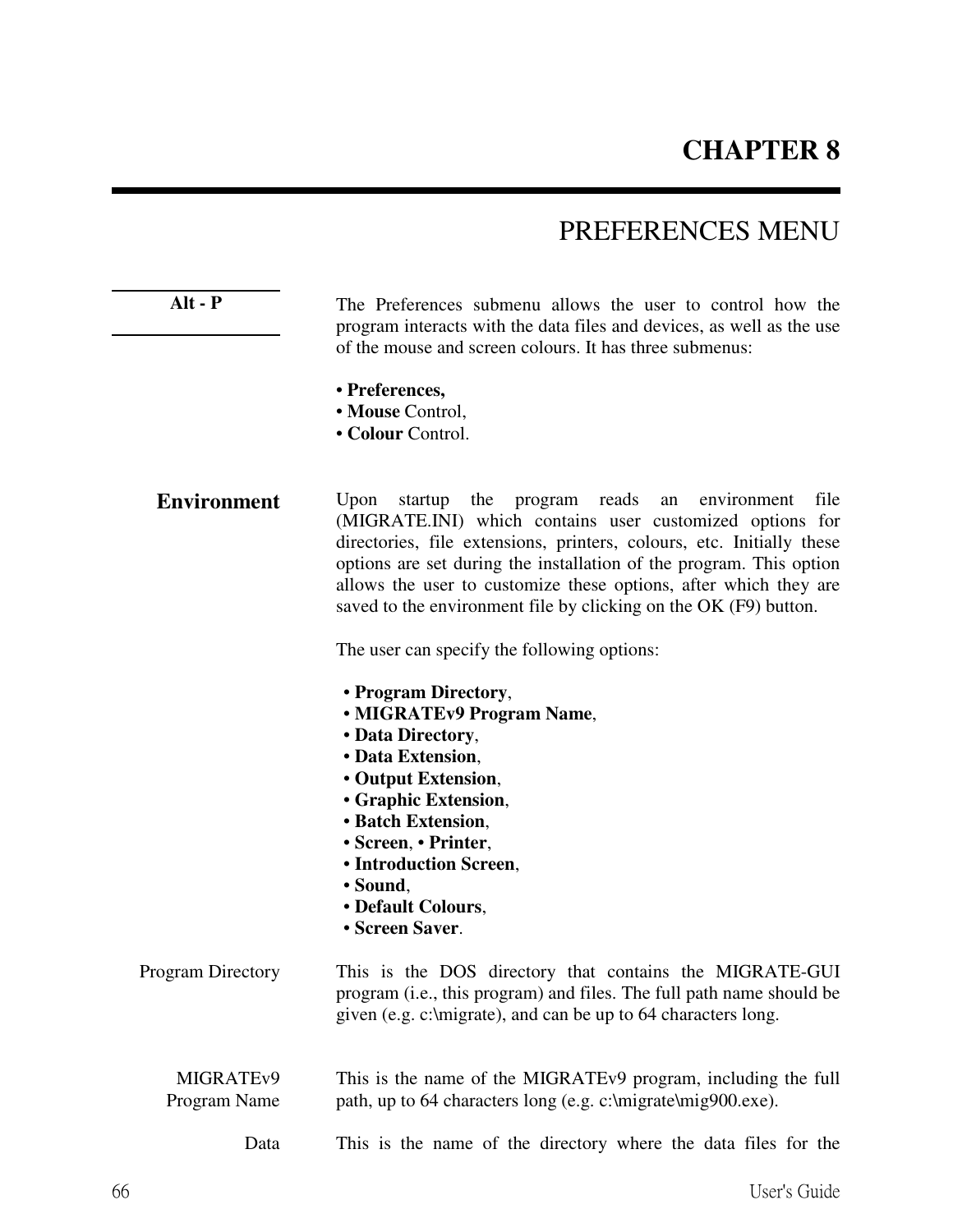| Directory                 | MIGRATEv9 program are to be stored. The name should include<br>the full path name (eg., c:\migrate\data), and can be up to 64<br>characters.                                                                                                                                                                                                                                                                                                                                                                                                                                                                    |
|---------------------------|-----------------------------------------------------------------------------------------------------------------------------------------------------------------------------------------------------------------------------------------------------------------------------------------------------------------------------------------------------------------------------------------------------------------------------------------------------------------------------------------------------------------------------------------------------------------------------------------------------------------|
| Data<br>Extension         | This is the default extension to be used for data files, and will be<br>used to automatically list data files when opening a data file. The<br>extension must start with a period and then can have up to 3<br>characters (e.g., .in).                                                                                                                                                                                                                                                                                                                                                                          |
| Output<br>Extension       | This is the default extension to be used for output files, and will be<br>used to automatically list output files when opening an output file.<br>The extension must start with a period and then can have up to 3<br>characters (e.g., .ou).                                                                                                                                                                                                                                                                                                                                                                   |
| Graphic<br>Extension      | This is the default extension to be used for <b>graphic files</b> , and will be<br>used to automatically list graphic files. The extension must start<br>with a period and then can have up to 3 characters (e.g., .gr).                                                                                                                                                                                                                                                                                                                                                                                        |
| <b>Batch</b><br>Extension | This is the default extension to be used for <b>batch files</b> , and will be<br>used to automatically list batch files. The extension must start with a<br>period and then can have up to 3 characters (eg. .bat).                                                                                                                                                                                                                                                                                                                                                                                             |
| Screen                    | This option lets the user select the type of graphics screen to use for<br>displaying graphs in the <b>Output</b> menu. The current screen type is<br>displayed on the input line, the user can select a different screen type<br>by clicking on the history arrow icon to the right of the input line.<br>When the history arrow icon is clicked a list is displayed showing all<br>the screen types supported. The user can select a screen type or<br>If<br>select DETECT.<br>DETECT is chosen the program will<br>automatically select the screen type.                                                     |
| Printer                   | The type of printer can be selected with this option. An input line<br>shows the current printer, a different printer can be selected by<br>clicking on the history arrow icon to the right of the input line.<br>When the history arrow icon is selected a list box is displayed with<br>the printers currently supported by the program, from which the user<br>can select a printer by clicking on it in the list box. During the<br>installation process the user is asked for the printer to be used<br>initially. The parameters of the printer can be specified by pressing<br>the Printer Setup button. |
| Introduction<br>Screen    | This option allows the user to control whether an introduction<br>screen is displayed when the program starts. The introduction screen<br>is the About screen displayed under Help.                                                                                                                                                                                                                                                                                                                                                                                                                             |
| Default<br>Colours        | This option allows the user to control whether default colours or<br>customized colours are used the next time the program starts. If the<br>user selects default colours after customizing colours, the                                                                                                                                                                                                                                                                                                                                                                                                        |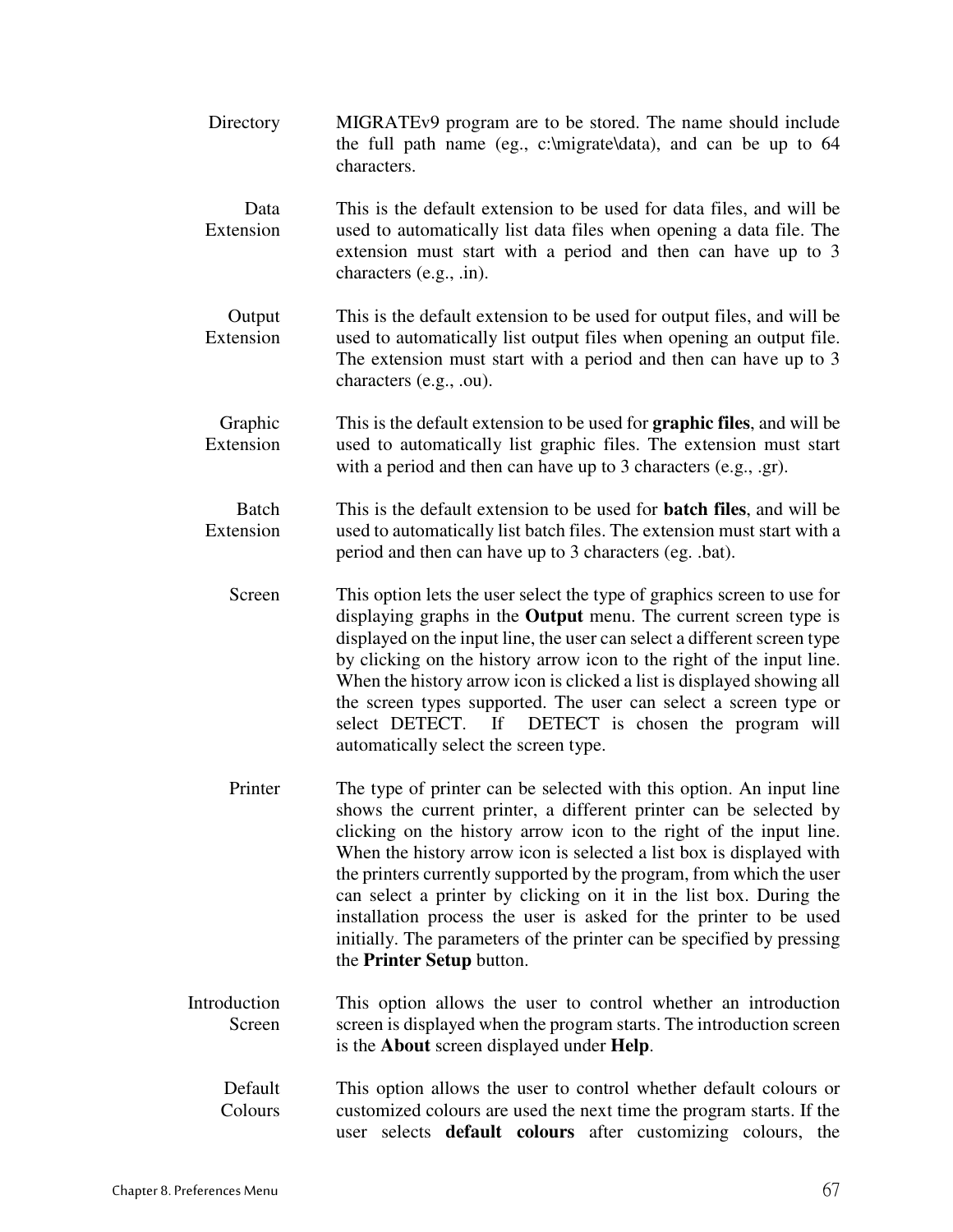customized colours will be lost.

- Sound Beeps and buzzes that occur during the use of this program can be turned on and off with this option.
- Screen Saver This option is used to turn on and off the screen saver and to specify the number of minutes without activity until the screen is saved.
- **Printer Setup** If the printer type is changed or if the printer setup button is pressed the printer setup dialog box is displayed. This allows the user to select:
	- Paper Size,
	- Resolution,
	- Color Type,
	- Orientation,
	- Port.

If the port selected is either COM1 or COM2 the parameters for serial communication will be requested when the OK button is pressed. The serial communication parameters requested are:

- Baud rate,
- Data Bits,
- Stop Bits,
- Parity.

If the printer type is Postscript the user will also have the option of specifying the port as an output file. And if the printer type is Desktop Publishing PCX format output, the port is assumed to be an output file.

**Mouse Control** This submenu is used to set various options that control how the mouse works, such as double-click speed and right and left button usage.

### **Mouse Double Click**

### **Slow Medium Fast**

 $\left\langle \left\langle \left\langle \left\langle \cdot ,\cdot \right\rangle \right\rangle \right\rangle \right\rangle$ 

A mouse Double Click slider bar adjusts the double-click speed of your mouse.

The Reverse Mouse Buttons option makes the right mouse button take on the normal functions of the left mouse button and vice versa.

 **[X] Reverse Mouse Buttons**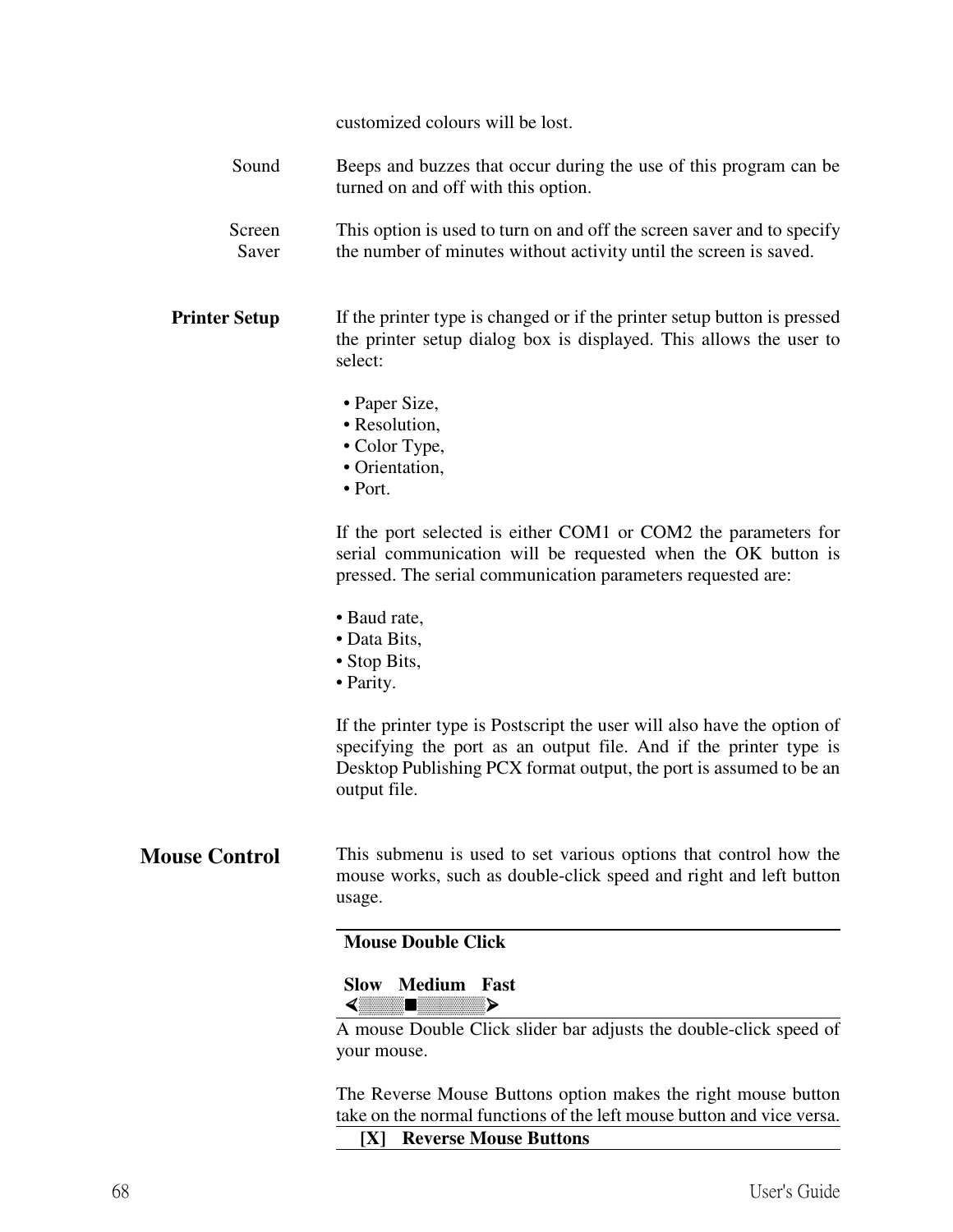| <b>Colour Control</b> | The Colours submenu is used to customize the colours of the screen. |
|-----------------------|---------------------------------------------------------------------|
|                       | This option is composed of:                                         |

- **Group List Box**,
- **Item List Box**,
- **Colour Modification**,
- **Black and White Modification**,
- **Display Text**.

Changes do not take effect on the screen until the OK (F9) button is selected. These changes are permanently saved in the program environment file. The user can return the colour settings to their defaults by selecting the **default colours** option in the **Environment** option.

| Group List | The Group List box contains the names of the different regions of |
|------------|-------------------------------------------------------------------|
| Box        | the screen that for which the colours can be changed.             |

| <b>Menus</b>       | <br>-2222<br><br><br><br><br><br><br>           |  |
|--------------------|-------------------------------------------------|--|
| <b>Desktop</b>     |                                                 |  |
| <b>Status Line</b> | <br>-------<br><br><br>--------<br><br>-------- |  |
|                    |                                                 |  |

| Item List |  |
|-----------|--|
| Box       |  |

When the user selects a group from the Group list, the Item list box displays the names of the different areas in that region

| <b>Menus</b> |                                          |
|--------------|------------------------------------------|
|              |                                          |
| Text         | <br><br><br><br><br><br><br><br><br><br> |
| Background   |                                          |
| Highlight    | <br><br><br><br><br><br><br><br><br>     |

#### Colour Modification

The screen area consists of a foreground and a background colour. The foreground colour is the colour of the text, and the background colour is the colour surrounding the text. These colours are selected by clicking on them in the colour palette boxes with the mouse.



 **Foreground**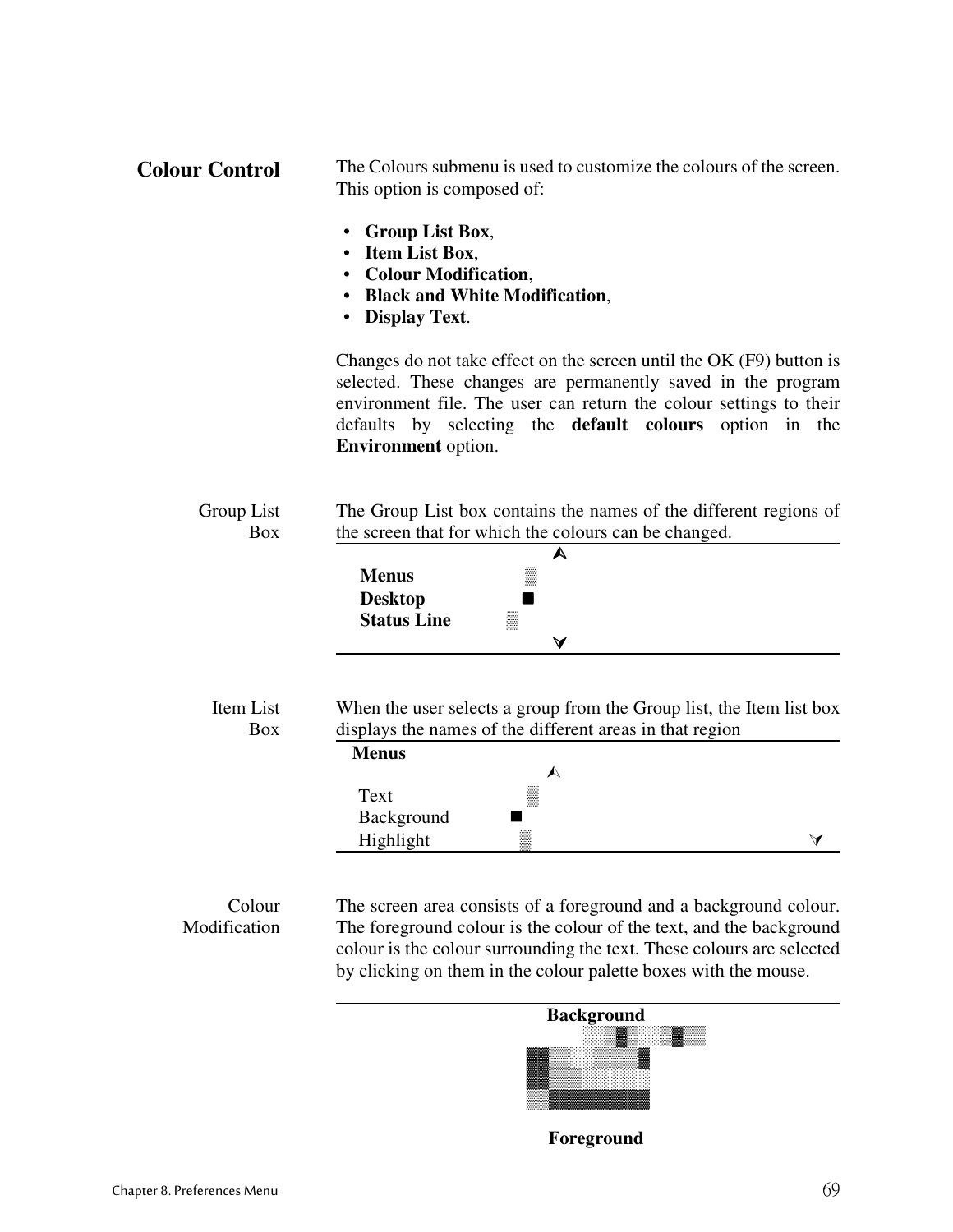

Black & White Modification

| On monochrome systems, use the Attributes list box to select the |  |  |  |
|------------------------------------------------------------------|--|--|--|
| character attributes.                                            |  |  |  |
| [ ] Mono High                                                    |  |  |  |
| [•] Mono Low                                                     |  |  |  |
| [ ] Mono Underline                                               |  |  |  |

 **[ ] Mono Inverse**

Display Text The display text (above the Help button) shows the current colour or character attribute settings.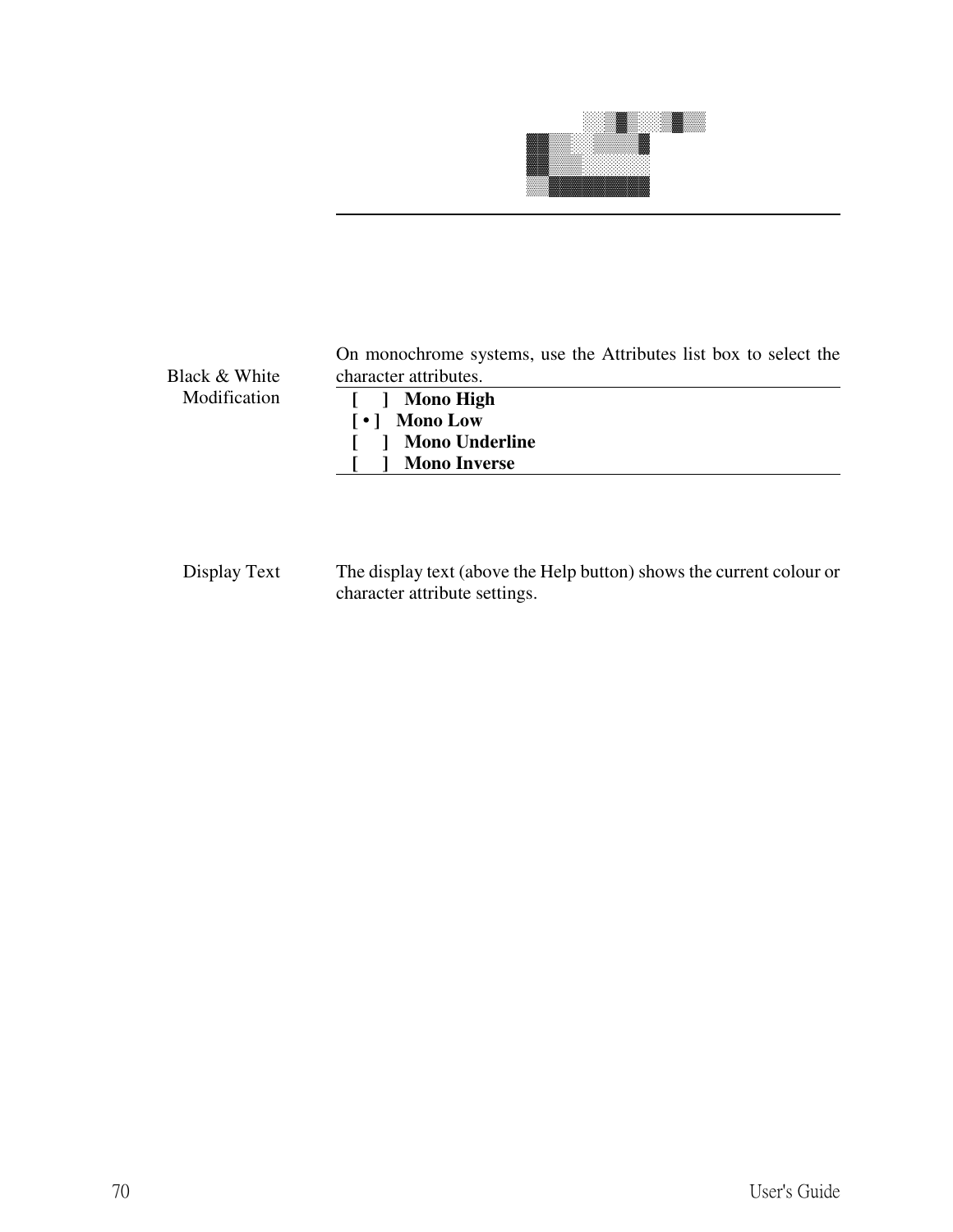# **HELP MENU**

The Help submenu accesses several types of information:

- **Help Contents**,
- **Help Index**,
- **Help Usage**,
- **Program Revisions**,
- **About the Program**.

Help screens can also be accessed by pressing the Help (F1) button, the help shown will be in context with the current area of the program. The help screen can be scrolled vertically and horizontally by clicking on the scroll bar. To exit the Help window press the Done or Cancel buttons (ESC or F9).

Some help topics contain highlighted (normally in green) cross-references these can be accessed by clicking on the highlighted area or on the Cross-Reference button. The user can also click on the **Contents**, **Index**, or **Usage** buttons to display help information on these topics.

| <b>Help</b>     | This option lists help on the main areas of the program, from which |
|-----------------|---------------------------------------------------------------------|
| <b>Contents</b> | additional help information can be displayed.                       |

- **Help Index** In this option all of the help topics are listed alphabetically. The user is then able to select a topic for further information.
- **Help Usage** This option describes how to use the help screens.
	- **Revision History** This provides a brief description of the changes that have occurred to the program in each revision.
		- **About** This option gives a brief description of the program and the version number.

**F1**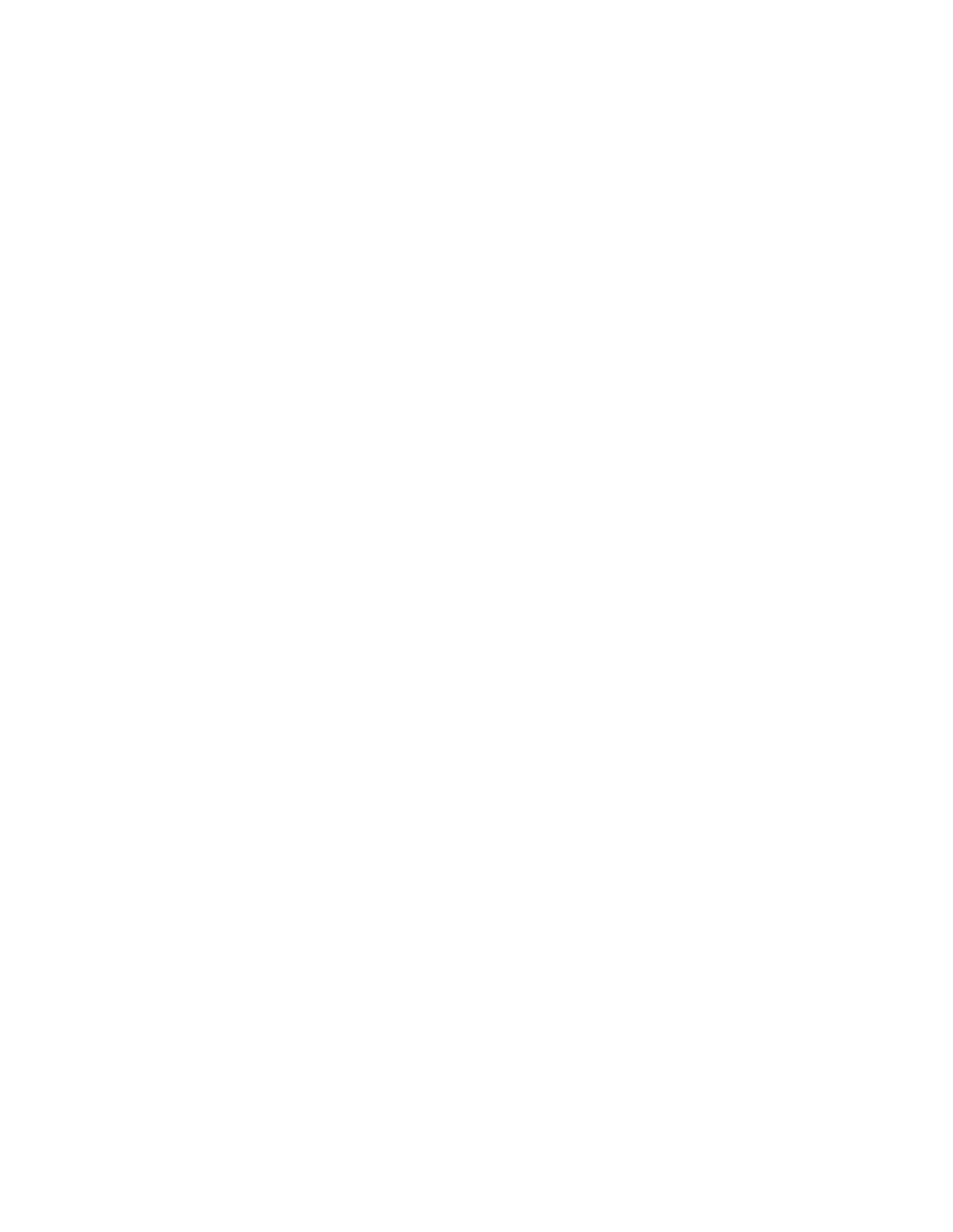# **APPENDIX A**

# **EXAMPLES**

| <b>Conventions</b>                 | In the examples that follow several text conventions are used to<br>clarify the program interaction. These are:                                                                                                                                                                                                                                                                                                                                                                                                |
|------------------------------------|----------------------------------------------------------------------------------------------------------------------------------------------------------------------------------------------------------------------------------------------------------------------------------------------------------------------------------------------------------------------------------------------------------------------------------------------------------------------------------------------------------------|
|                                    | $\bullet$ italics<br>- instructions and comments on the use of the<br>program,<br>- information that appears on the screen,<br>• normal<br>• <b>bold</b> - information to be entered by the user,<br>• [bold] - menus or buttons to be selected.                                                                                                                                                                                                                                                               |
| <b>Example</b><br><b>Directory</b> | All the examples in this appendix have been stored in a<br>subdirectory of the MIGRATE-GUI program directory. This<br>subdirectory is called EXAMPLES, and was created by the<br>installation program.                                                                                                                                                                                                                                                                                                         |
|                                    | The default data directory should be switched to this directory<br>when using the examples. To change the default data directory<br>either change the directory using the CHDIR submenu of the File<br>menu, or change the data directory in the Environment submenu of<br>the Advanced menu. If the data directory is changed in the<br>Environment submenu, the program will have to be exited and<br>restarted for the changes to be in effect.                                                             |
|                                    | All the input files used in the examples have a slightly different<br>name than their already stored counterpart in this directory. The<br>difference is that there is no CASE prefix in the files stored<br>previously. For instance, in example 1 the input file described is<br>called CASE1.IN and the file stored previously on disk is 1.IN.<br>The reason for the different names is to prevent the overwriting of<br>the supplied example files while doing the examples and saving the<br>input data. |

# **Example Summary**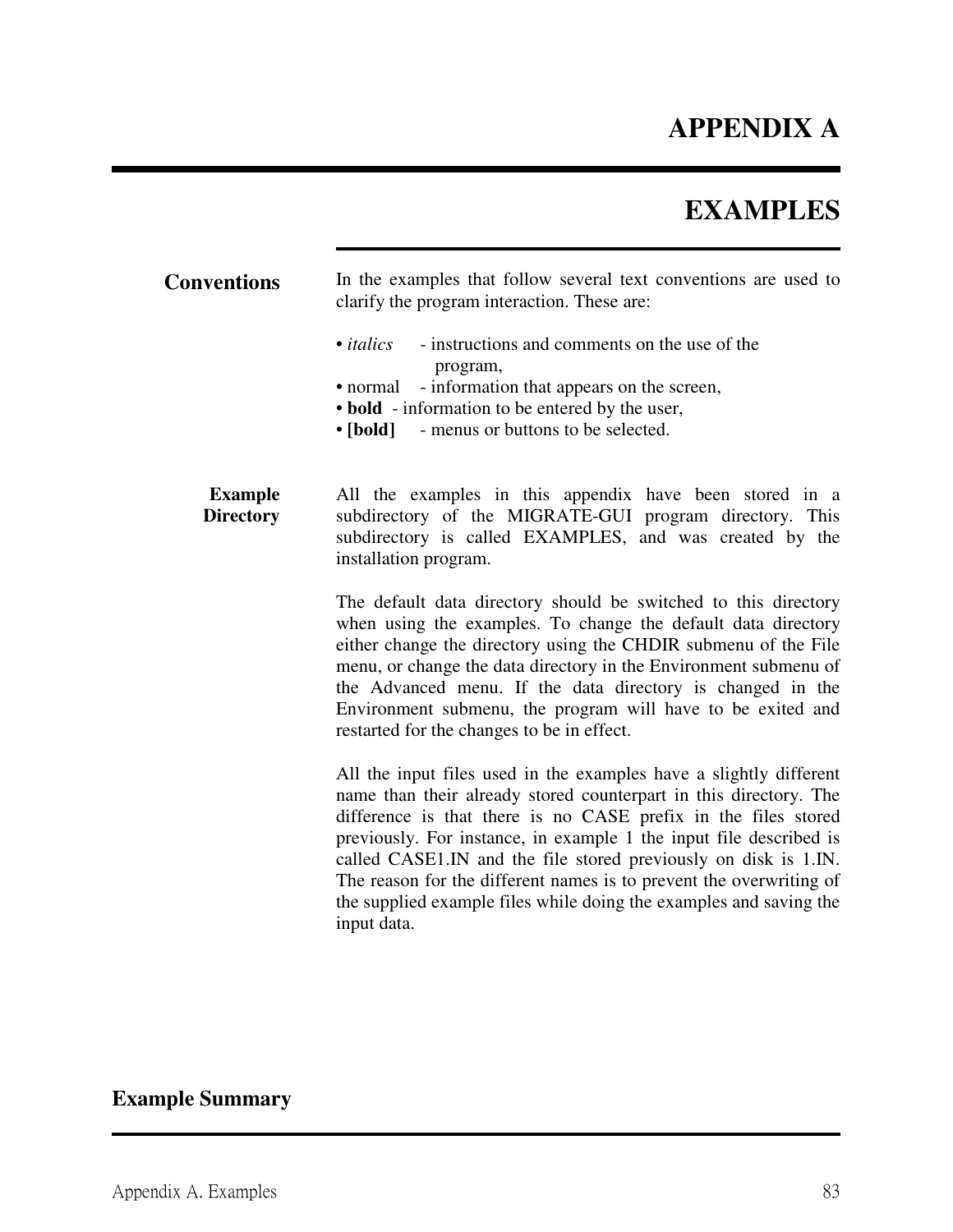- **Example 1** Shows how to create and run MIGRATEv9 for a **Subtitle D landfill** with a composite liner and constant concentration source. The flow through the composite liner is calculated using a leakage rate calculation as proposed by Giroud et. al. (1992).
- **Example 2** This example demonstrates how to create a landfill with a **composite primary liner, primary and secondary leachate collection systems, and a compacted clay secondary liner**. The flow through the composite primary liner and the equivalent effective hydraulic conductivity of the geomembrane are calculated using the leakage rate calculation proposed by Giroud et al (1992).
- **Example 3** Shows how to create, run, and display the output for an input dataset. Data is for the case of **pure diffusion** with constant source and zero base concentrations.
- **Example 4** Edits the previously entered data in example 3 to include **advective transport and fixed outflow** in the base stratum. Shows how to open, save, execute, and display the output for the edited information.
- **Example 5** This example shows how to calculate the concentration of a contaminant that originates from a **buried landfill**. Several lateral positions are investigated to gain a better understanding of the movement of the contaminant.
- **Example 6** The effects of **insufficient integration** are demonstrated in this example. A solution will need more than the default integration parameters if the concentrations at a point will be small, if negative concentrations are produced, or if negative flux is calculated.
- **Example 7** In this example the dataset from example 6 is modified to allow user selected **Talbot integration** parameters. Talbot parameters N=20 and RNU=2, are used with satisfactory results. All flux values become positive and some negative values at larger depths become approximately zero.
- **Example 8** This example attempts to eliminate the negative concentrations in the top 5.6 m of example 7 by using user selected **Gauss integration** parameters for the Fourier integral. Ten trial solutions using 48, 99, 120, 200, 201, 202, 203, 204, 205, 250 integration steps are shown to illustrate the effect of wider Fourier integration on this problem.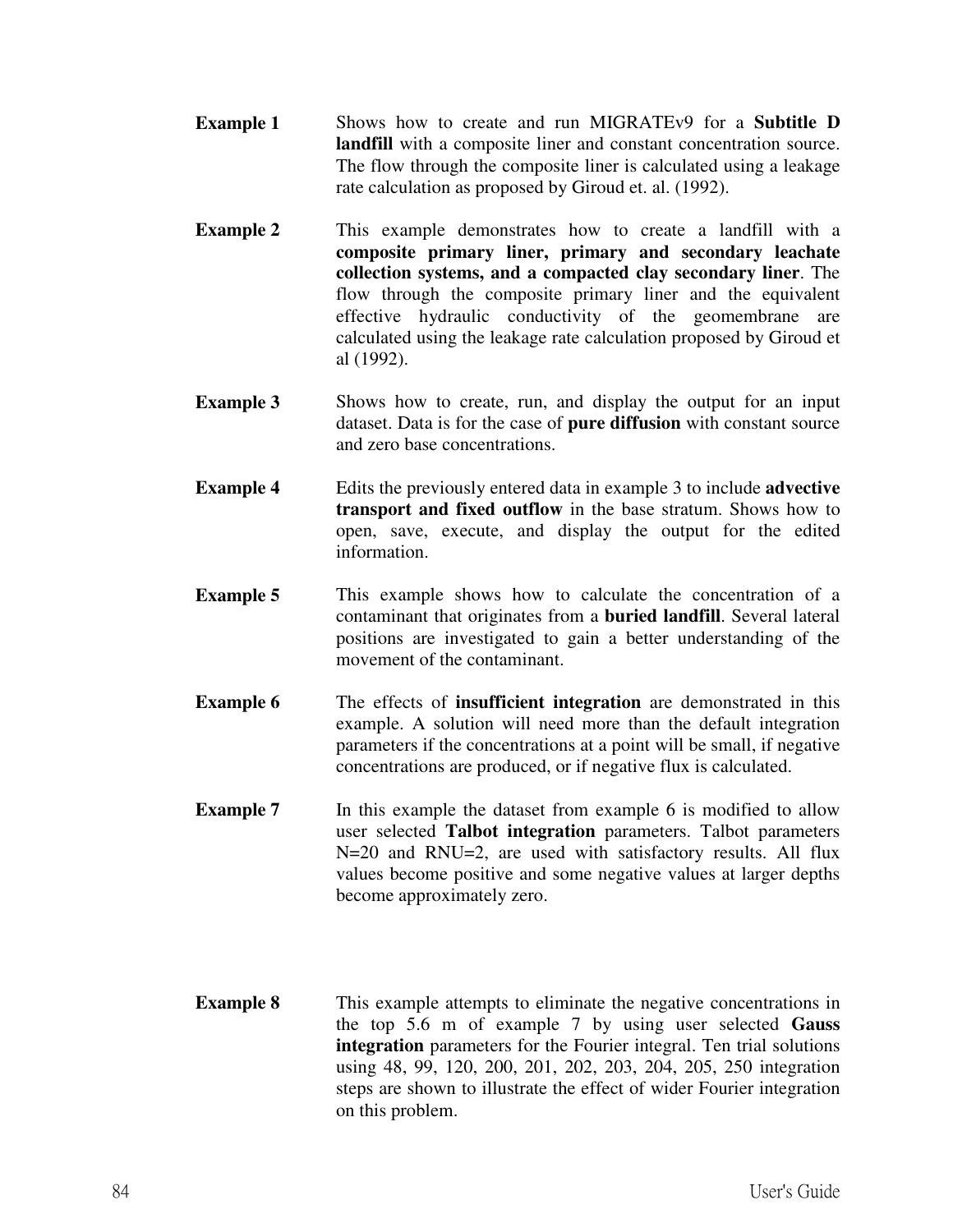- **Example 9** The results of the MIGRATEv9 program are compared with an **analytical solution** given by TDAST. TDAST is a computer program used to solve 2-D plane dispersion problems for an infinitely deep porous media.
- **Example 10** This case has a 1 m thick compacted clay liner underlain by a 3 m thick **fractured till layer**. The source is finite mass with a leachate collection system, and the base is an aquifer with fixed outflow. Sorption in the liner and the fractured till is also considered.
- **Example 11** In this example contaminant migration from two adjacent landfills is modelled. Both os these landfills are assumed to begin operation at the same time and reach closure at the same time. The first landfill has a surface width of 300 m and the second landfill has a surface width of 600 m.
- **Example 12** The model of two landfills used in example 11 is modified for the case where the landfills have different source histories. In this example the second, larger landfill is assumed to be constructed and filled 20 years later than the closure of the first landfill,
- **Example 13** The termination of the operation of a primary leachate collection system in a U.S. RCRA Subtitle D landfill is modelled in this example. This landfill is the same as was used in example 1.